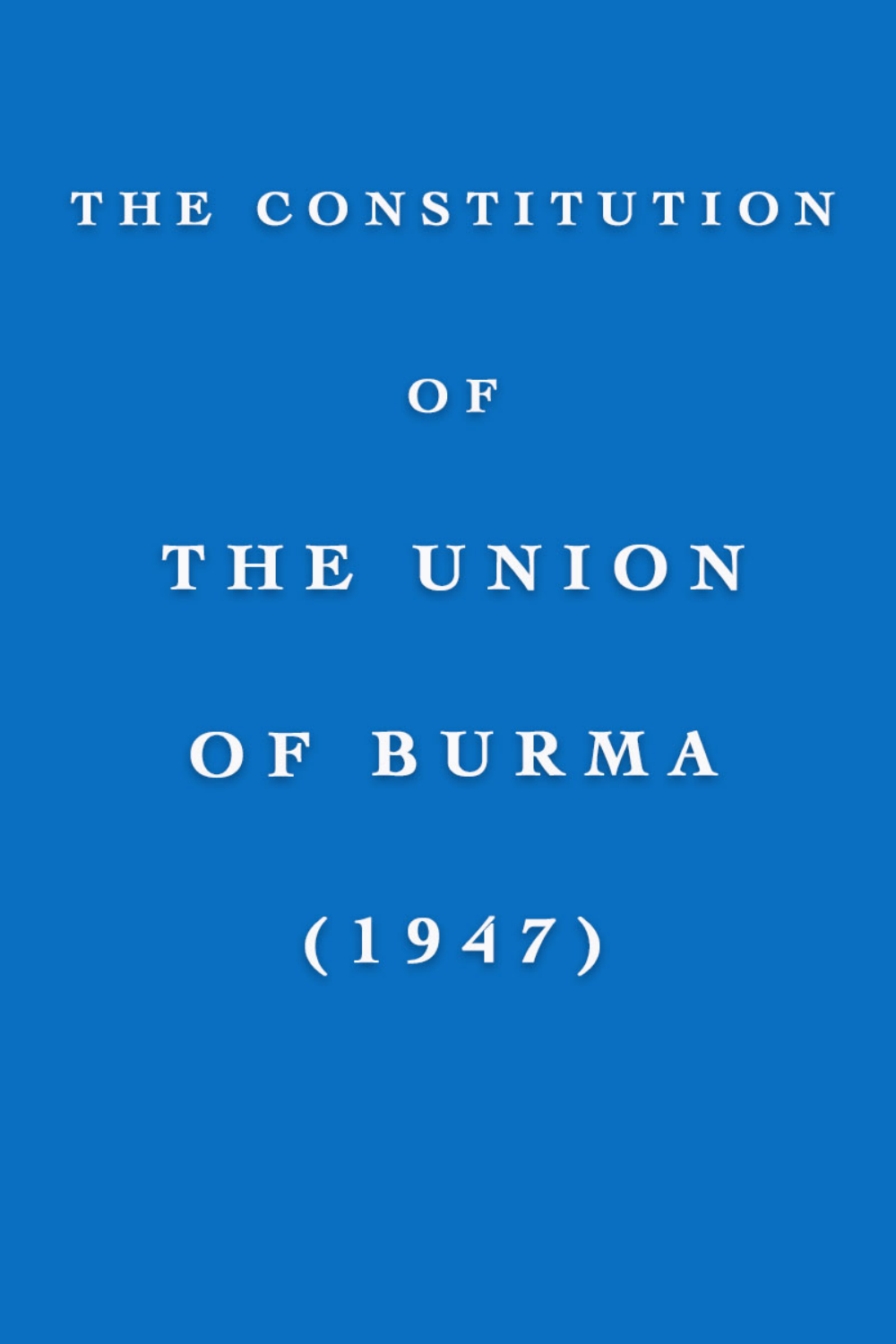# **THE CONSTITUTION OF THE UNION OF BURMA (1947)1**

#### **PREAMBLE**

WE, THE PEOPLE OF BURMA including the Frontier Areas and the Karenni States, Determined to establish in strength and unity as SOVEREIGN INDEPENDENT STATE, TO maintain social order on the basis of the eternal principles of JUSTICE, LIBERTY AND EQUALITY AND TO guarantee and secure to all citizens JUSTICE social, economic and political; LIBERTY of though, expression, belief, faith, worship, vocation, association and action; EQUALITY of statue, of opportunity and before the law, IN OUR CONSTITUENT ASSEMBLY this Tenth day of Thadingyut waxing, 1309 B.E. (Twentyforth day of September, 1947 A.D), DO HEREBY ADOPT, ENACT AND GIVE TO OURLSELVES THIS CONSTITUTION.

### **CHAPTER I. FORM OF STATE**

- 1. Burma is a Sovereign Independent Republic to be known as 'the Union of Burma'.
- 2. The Union of Burma shall comprise the whole of Burma, including— all the territories that were heretofore governed by His Britannic Majesty through the Governor of Burma, and the Karenni States.
- 3. The sovereignty of the Union resides in the people.
- 4. All powers, legislative, executive and judicial, are derived from the people and are exercisable on their behalf by, or on the authority of, the organs of the Union or of its constituent units established by this Constitution.
- 5. The territories that were heretofore known as the Federated Shan States and the Wa States shall form a constituent unit of the Union of Burma and be hereafter known as 'the Shan State'.
- 6. The territories that were heretofore known as the Myitkyina and Bhamo Districts shall form a constituent unit of the Union of Burma and be hereafter known as 'the Kachin State'.
- 7. The territories that were heretofore known as the Karenni States, vis., Kantarawaddy, Bawlake and Kyebogyi, shall form a constituent unit of the Union of Burma nd be hereafter know as "the Karenni State'.<sup>2</sup>
- 8. All powers, legislative, executive and judicial, in relation to the remaining territories of the Union of Burma shall, subject to the provisions of section 180 be exercisable only by, or on the authority of, the organs of the Union.<sup>3</sup>

# **CHAPTER II. FUNDAMENTAL RIGHTS (DEFINITION OF 'STATE')**

9. In this Chapter and in Chapters III and IV, the term 'State' means that executive or legislative authority of the Union or of the unit concerned according as the context may require.

 $\overline{a}$ 

<sup>&</sup>lt;sup>1</sup> Marc Weller (ed), Democracy and Politics in Burma 58-106 (1993).

<sup>&</sup>lt;sup>2</sup> The name is changed to 'Kayah', by  $\S$  8 of The Constitution Amendment Act, 1951.

<sup>&</sup>lt;sup>3</sup> Substitute: 'subject to the provisions of §§ 180 and 181'; the two sections as amended by the Constitution Act, have established the Karen State.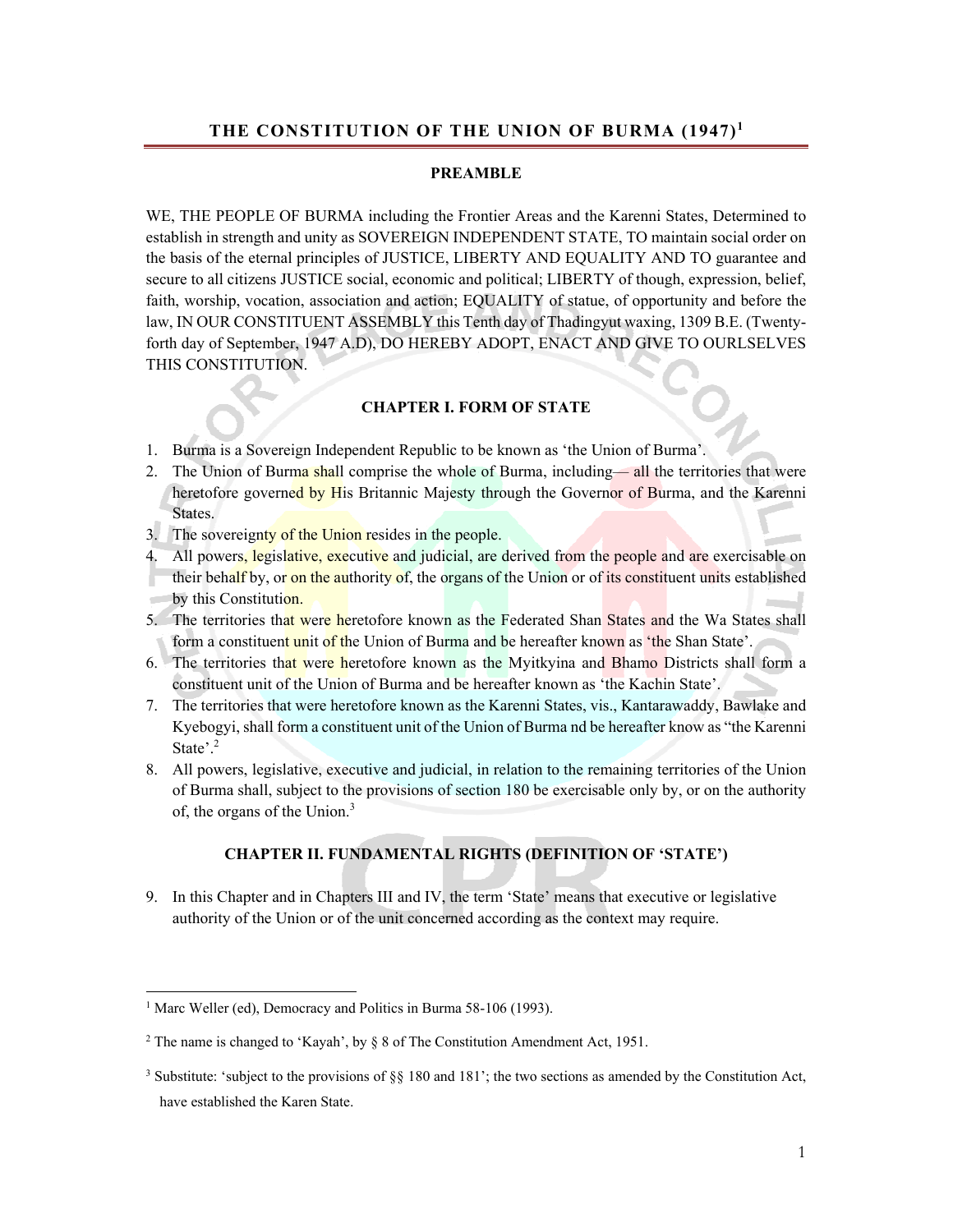#### **CITIZENSHIP**

- 10. There shall be but on citizenship throughout the Union; that is to say, there shall be no citizenship of the unit as distinct from the citizenship of the Union.Every person, both of whose parents belong or belonged to any of the indigenous races of Burma;
- 11. (ii) every person born in any of the territories included within the Union, at least one of whose grand-parents belong or belonged to any of the indigenous races of Burma

(iii) every person born in any of the territories included within the Union, of parents both of whom are, or if they had been alive at the commencement of this Constitution would have been, citizens of the Union;

(iv) Every person where was born in any of the territories which at the time of his birth was included within His Britannic Majesty's dominions and who has resided in any of the territories included within the Union for a period of not less than eight years in the ten years immediately preceding the date of the commencement of this Constitution of immediately preceding the 1<sup>st</sup> January 1942 and how intends to reside permanently therein and who signifies his election of citizenship of the Union in the manner and within the time prescribed by law, shall be a citizen of the Union.

12. Nothing contained in section II shall derogate from the power of the Parliament to make such laws as it thinks fit in respect of citizenship and alienage and any such law may provide for the admission of new classes of citizens or for the termination of the citizenship of any existing classes.

# **RIGHTS OF EQUALITY**

- 13. All citizens irrespective of birth, religion, sex or race are equal before the law; that is to say, there shall not be any arbitrary discrimination between one citizen or class of citizens and another.
- 14. There shall be equality of opportunity for all citizens in matters of public employment and in the exercise or carrying on of any occupation, trade, business or profession.
- 15. Women shall be entitled to the same pay as that received by men in respect of similar work.
- 16. No citizen shall be deprived of his personal liberty, not his dwelling entered, nor his property confiscated, save in accordance with law.
- 17. There shall be liberty for the exercise of the following rights subjects to law, public order and morality:
	- i. The right of the citizens to express freely their convictions and opinions.
	- ii. The rights of the citizens to assembly peaceable and without arms.
	- iii. The right of the citizens to form associations and unions. Any association or organization whose object or activity is intended or likely to undermine the Constitution is forbidden.
	- iv. The right of every citizen to reside and settle in any part of the Union, to acquire property and to follow any occupation, trade, business or profession.
- 18. Subject to regulation by the law of the Union trade, commerce and intercourse among the units shall be free:- Provided that any unit may by law impose reasonable restrictions in the interests of public order, morality, health or safety.
- 19. i. Traffic in human beings, and

 ii. Forced labor in any form and involuntary servitude, except as a punishment for crime whereof the party shall have been duty convicted, shall be prohibited.

Explanation:- Nothing in this section shall prevent the State from imposing compulsory service for public purposes without any discrimination on grounds of birth, race, religion or class.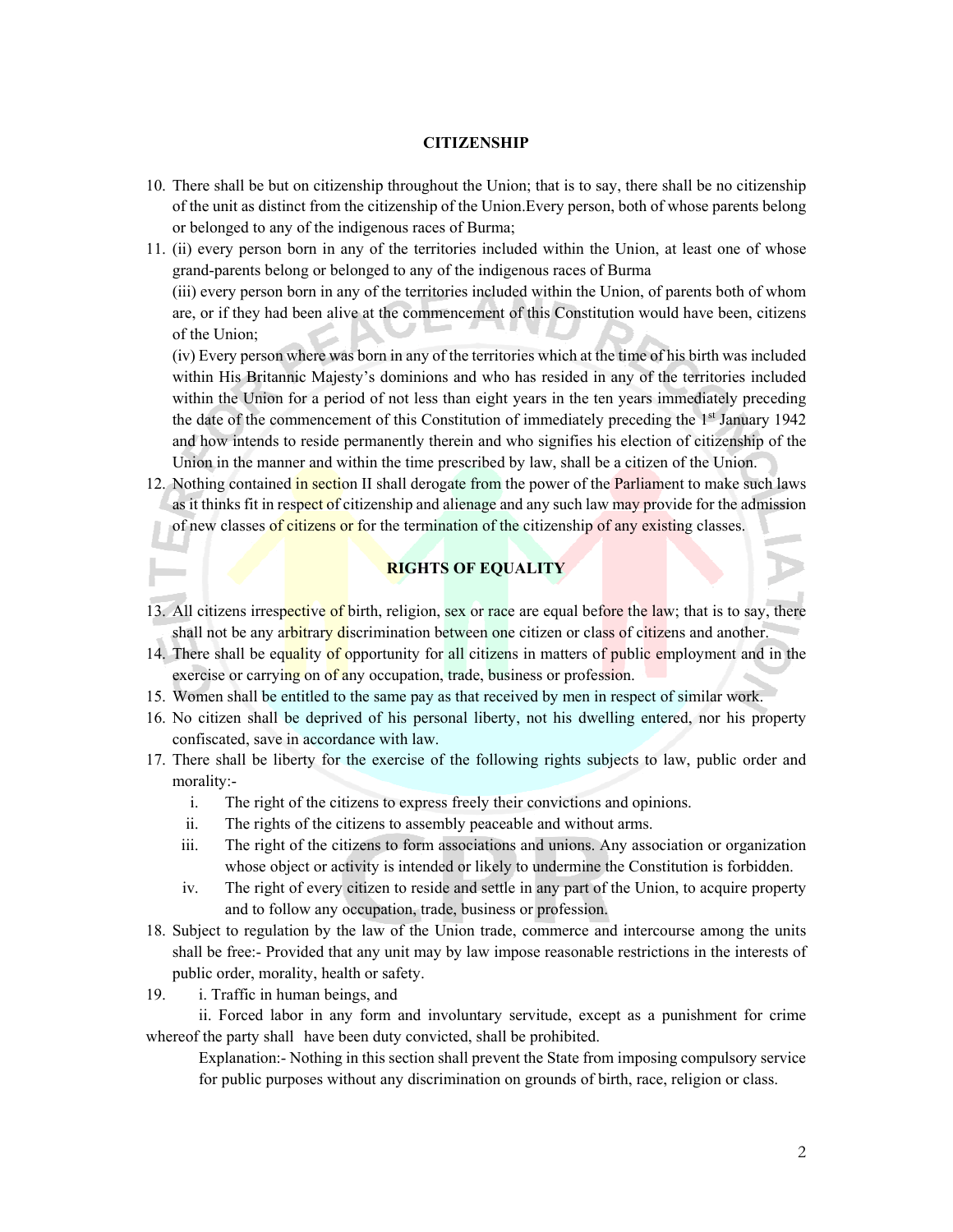#### **RIGHTS RELATING TO RELIGION**

20. All people are equally entitled to freedom of conscience and the right freely to profess and practice religion subject to public order, morality or health and to the other provisions of this Chapter. Explanation 1:- The above right shall not include any economic, financial, political or other secular activities that may be associated with religious practice.

Explanation 2:- The freedom guaranteed in this section shall not debar the State from enacting laws for the purpose of social welfare and reform.

21. (1) The State recognizes the special position of Buddhism as the faith professed by the great majority of the citizens of the Union.

(2) The State also recognizes Islam, Christianity, Hinduism and Animism as some of the religious existing in the Union at the date of the coming into operation of this Constitution.

(3) The State shall not impose any disabilities or make any discrimination on the ground of religious faith or belief.

(4) The abuse of religion for political purposes is forbidden; and any act which is intended or is likely to promote feelings of hatred, enmity or discord between racial or religious communities or sects is contrary to this Constitution and may be made punishable by law.

# **CULTURAL AND EDUCATIONAL RIGHTS**

22. No minority, religious, racial or linguistic, shall be discriminated against in regard to admission into State educational institutions nor shall any religious instruction be compulsorily imposed on it.

# **ECONOMIC RIGHTS**

23. (1) Subject to the **provisions** of this section, the State guarantees the right of private property and of private initiative in the economic sphere.

(2) No person shall be permitted to use the right of private property to the detriment of the general public.

(3) Private monopolist organizations, such as cartels, syndicates and trusts formed for the purpose of dictating prices or for monopolizing the market or otherwise calculated to injure the interests of the national economy, are forbidden.

(4) Private property may be limited or expropriated if the public interest so requires but only in accordance with law which shall prescribe in which cases and to what extent the owner shall be compensated.

(5) Subject to the conditions set out in the last preceding sub-section, individual branches of national economy or single enterprises may be nationalized or acquired by the State by law if the public interest so requires.

#### **RIGHTS IN RELATION TO CRIMINAL LAW**

24. No person shall be convicted of crime except for violation of a law in force at the time of the commission of the act charged as an offence, nor shall he be subjected to a penalty greater than that applicable at the time of the commission of the offence.

#### **RIGTHS TO CONSTITUTIONAL REMEDIES**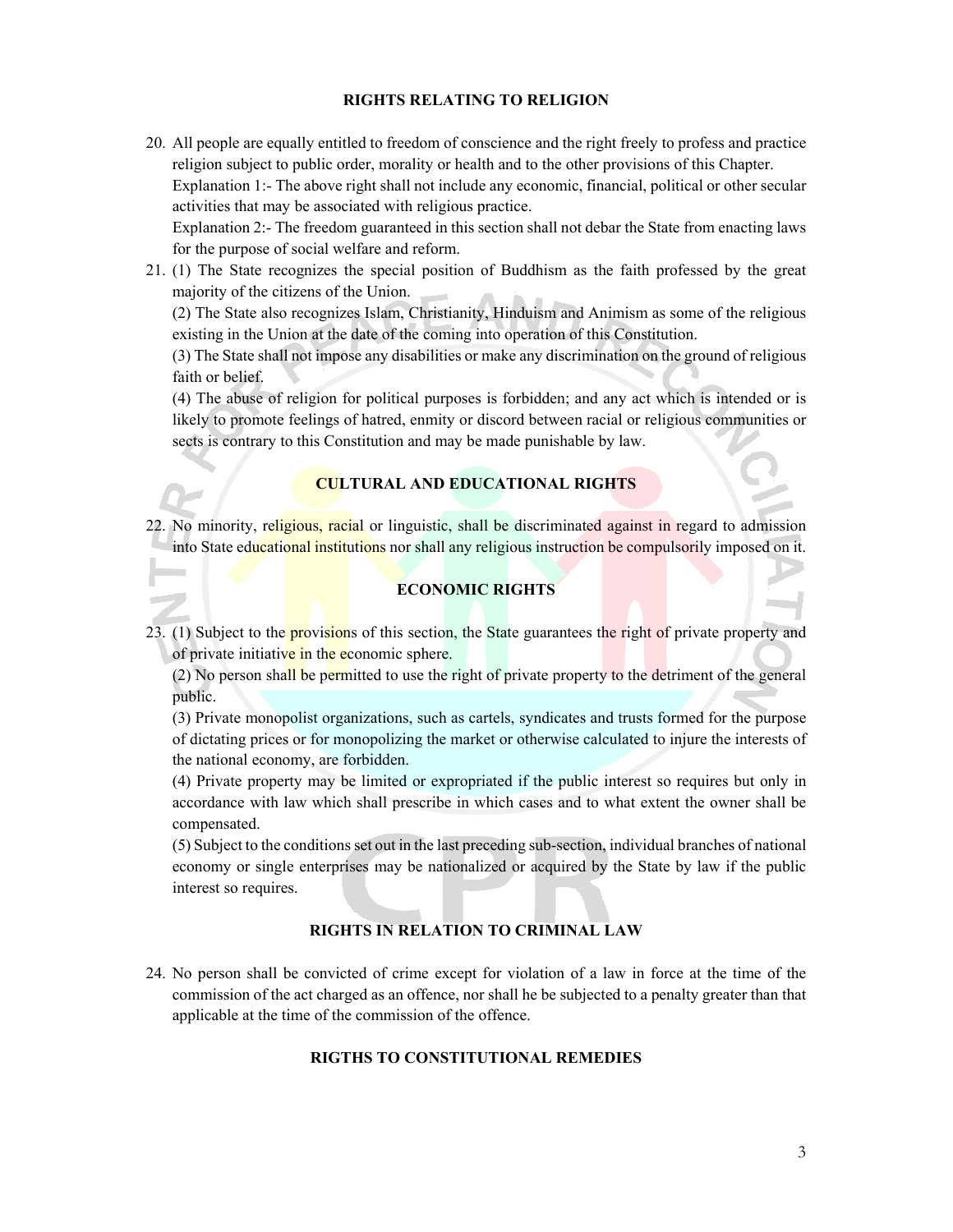25. (1) The rights to move the Supreme Court by appropriate proceedings for the enforcement of any of the rights conferred by this Chapter is hereby guaranteed.

(2) Without prejudice to the powers that may be vested in this behalf in other Courts, the Supreme Court shall have power to issue directions in the nature of Habeas Corpus, Mandamus, Prohibition, Quo Warranto and Certiorati appropriate to the rights guaranteed in this Chapter.

(3) The right to enforce these remedies shall not be suspended unless, in times of war, invasion, rebellion, insurrection or grave emergency, the public safety may so require.

- 26. Every citizen, whether within on beyond the territories of the Union, shall be entitled to claim the protection of the Union in his relations with foreign States.
- 27. Except in times of invasion, rebellion, insurrection or grave emergency, no citizen shall be denied redress by due process of law for any actionable wrong done to or suffered by him.
- 28. The Parliament may by law determine to what extent any of the rights guaranteed by this Chapter shall be restricted or abrogated for the members of the Defense Forces or of the Forces charged with the maintenance of discipline.
- 29. The Parliament shall make laws to give effect to hose provisions of this Chapter which require such legislation and to prescribe punishments for those acts which are declared to be offences in this Chapter and are not already punishable.

# **CHAPTER III. RELATIONS OF THE STATE TO PEASANTS AND WORKERS**

- 30. (1) The State is the ultimate owner of all lands.
	- (2) Subject to the provisions of this Constitution, the State shall have the right to regulate, alter or abolish land tenures or resume possession of any land and distribute the same for collective or cooperative farming or to agricultural tenants.

(3) There can be no large land holdings on any basis whatsoever. The maximum size of private land holding shall, as soon as circumstance permit, be determined by law.

31. By economic and other measures the State may assist workers to associate and organize themselves for protection against economic exploitations. The State shall protect workers by legislation intended to secure to them the right of association, to limit their hours or work, to ensure to them the right to annual holidays and to improve working conditions, and as soon as circumstance permit by promoting schemes for housing and social insurance.

# **CHAPTER IV. DIRECTIVE PRINCIPLES OF STATE POLICY**

- 32. The principles set forth in this Chapter are intended for the general guidance of the State. The application of these principles in legislation and administration shall be the care of the State but shall not be enforceable in any court of law.
- 33. The State shall direct the policy towards securing to each citizen
	- i. the right to work,
	- ii. the right to maintenance in old age and during sickness or loss of capacity to work,
	- iii. the right to rest and leisure, and
	- iv. the right to education.
	- v. In particular the State shall make provision for free and compulsory primary education
- 34. The State shall pay special attention to the young and promote their education.
- 35. The state shall promote with special care the educational and economic interests of the weaker and less advanced sections of the people and shall protect them from social injustice and all forms of exploitations.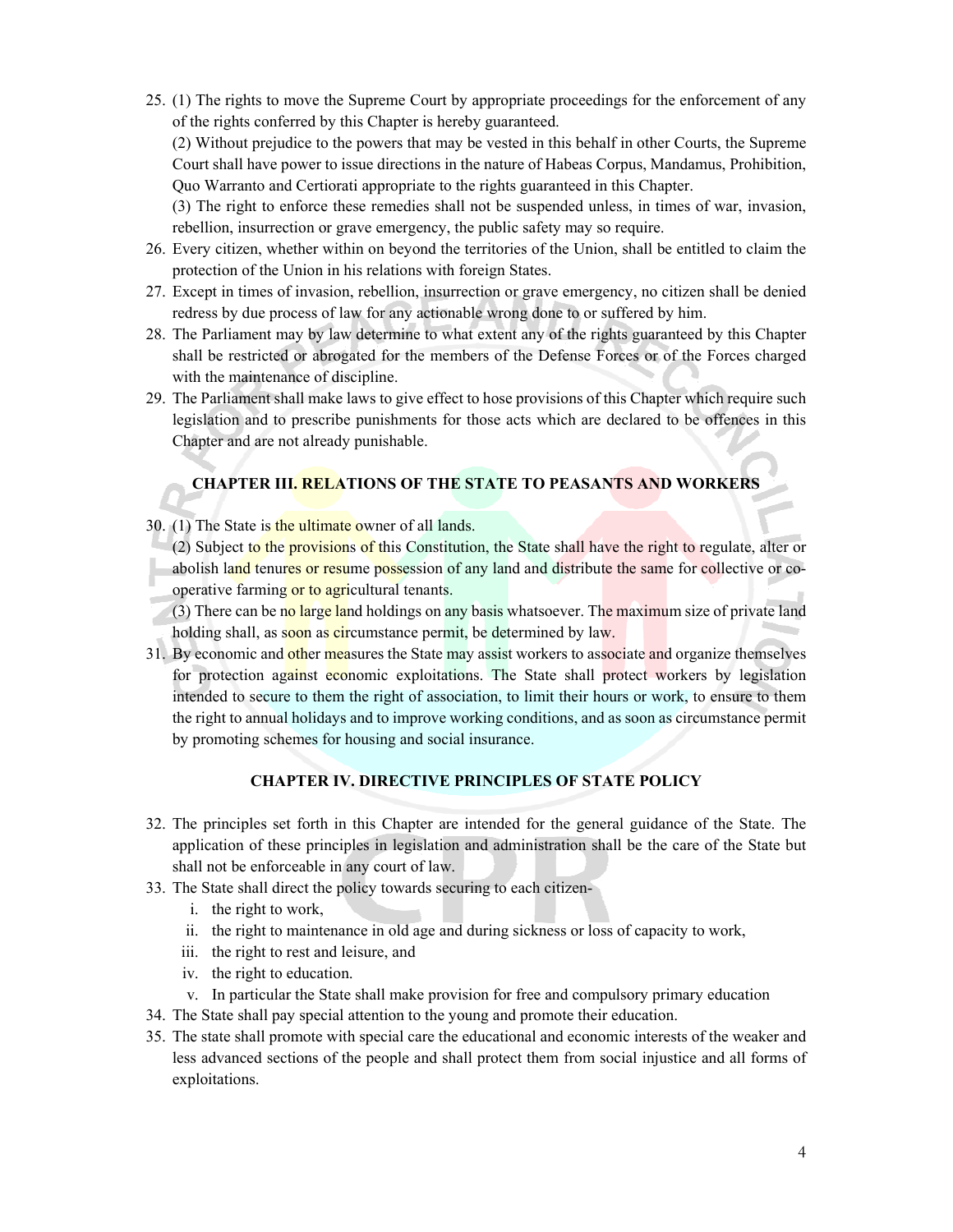- 36. The State shall regard the raising of the standard of living of its people and the improvement of public health as among its primary duties.
- 37. (1) The state shall ensure that the strength and health of workers and the tender age of children shall not be abused and that they shall not be forced by economic necessity to take up occupations unsuited to their sex, age and strength.

(2) The State shall specially direct its policy towards protecting the interests of nursing mothers and infants by establishing maternity and infant welfare centers, children's home and day nurseries and towards securing to mothers in employment the right to leave with pay before and after child birth.

- 38. The State shall promote the improvement of public health by organizing and controlling health services, hospitals, dispensaries, sanatoria, nursing and convalescent homes and other health institutions.
- 39. The state shall take special care of the physical education of the people in general and of the youth in particular in order to increase the health and working capacity of the people and in order to strengthen the defensive capacity of the States.
- 40. The State shall ensure disabled ex-Servicemen a decent living and free occupational training. The children of fallen soldiers and children orphaned by war shall be under the special care of the State.
- 41. The economic life of the Union shall be planned with the aim of increasing the public wealth, of improving the material conditions of the people and raising their cultural level, of consolidating the independence of the Union and strengthening its defensive capacity.
- 42. The State shall direct its policy towards giving material assistance to economic organizations not working for private profit. Preference shall be giving to co-operative and similar economic organizations.
- 43. All useful arts and sciences, research and cultural institutes and the study of Pali and Sanskrit shall enjoy the protection and support of the State.
- 44. (1) The State shall direct its policy towards operation of all public utility undertakings by itself or local bodies or by **people'** co-operative organizations.

(2) The State shall direct its policy towards exploitation of all natural resources in the Union by itself or local bodies or by people' co-operative organizations.

# **CHAPTER V. THE PRESIDENT**

- 45. There shall be a President of the Union hereinafter called 'the President' who shall take precedence over all other persons throughout the Union and who shall exercise and perform the powers and functions conferred on the President by this Constitution and by law.
- 46. The President shall be elected by both Chambers of Parliament in joint session by secret ballot. Subject to the provisions of this Chapter, election to the office of the President shall be regulated by an Act of the Parliament.
- 47. (1) The President shall not be a member of either Chamber of Parliament.

(2) If a member of either Chamber of Parliament be elected President, he shall be deemed to have vacated his seat in that Chamber.

- (3) The President shall not hold any other office or position of emolument.
- 48. (1) The President shall hold office for five years from the sate on which he enters upon his office, unless before the expiration of that period he resigns or dies, or is removed from office, or becomes permanently incapacitated.
	- (2) No persona shall serve as President for more than two terms in all.
- 49. No person shall be eligible for election to the office of President unless he
	- i. is a citizen of the Union who was, or both of whose parents were, born in any of the territories included within the Union, and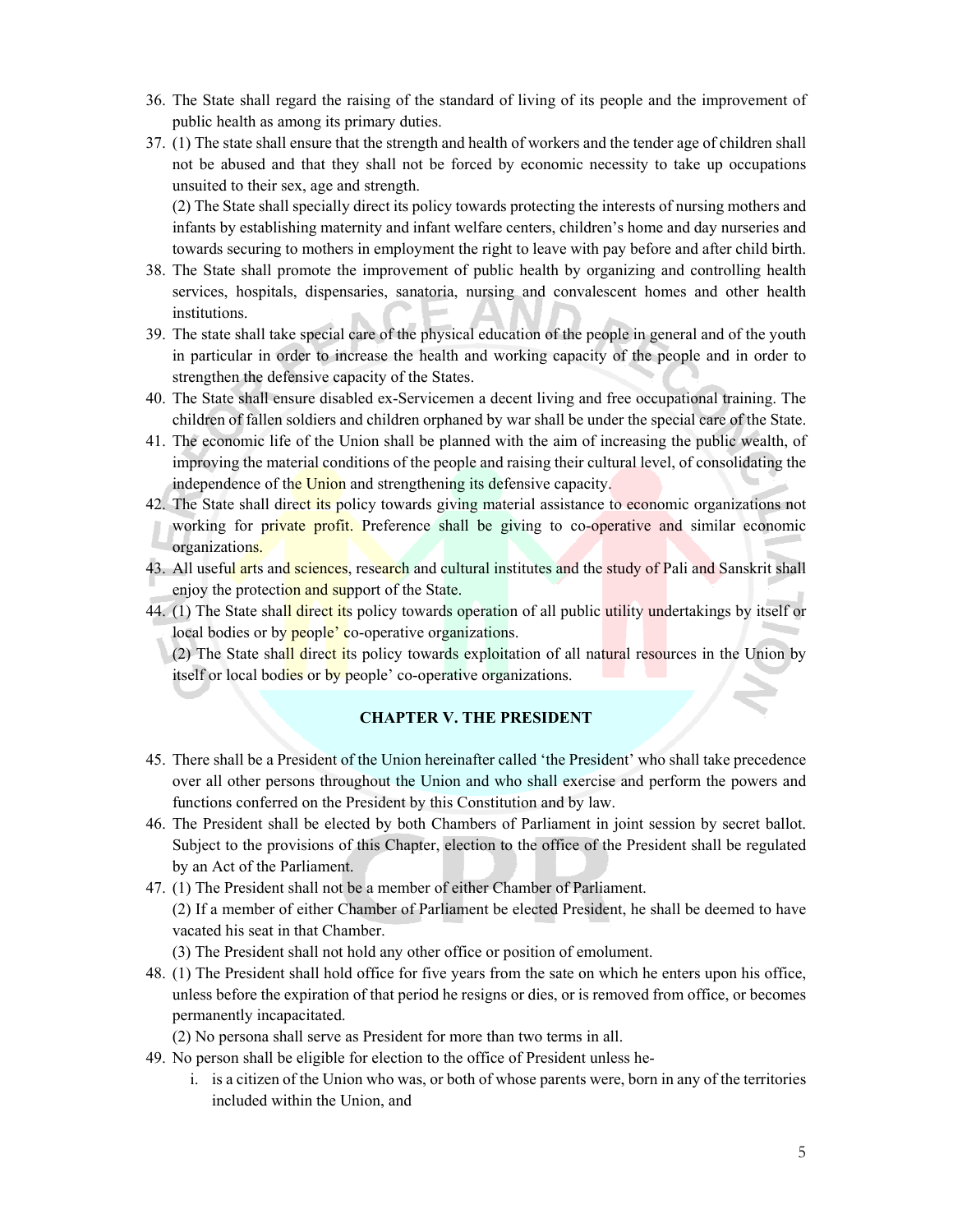- ii. is qualified for election to the Union Parliament.
- 50. The first President shall enter upon his office as soon as may be after his election, and every subsequent president shall enter upon his office on the day following the expiration of the term of office of his predecessor or as soon as my be thereafter, or in the event of this predecessor's removal from office, resignation, permanent incapacity or death, as soon as may be after his own election.
- 51. The President shall enter upon his office by making and subscribing publicly in the presence of both Chambers of Parliament assembled and of the judges of the Supreme Court, the following declaration:-

"I …. do solemnly and sincerely promise and declare that I will maintain the Constitution of the Union and uphold its laws, that I will fulfill my duties faithfully and conscientiously in accordance with the Constitution and the law, that I will diligently avert ever injury and danger to the Union and that I will dedicate myself to service of the Union."

- 52. The President shall not leave the Union during his term of office save on the advice of the Union Government.
- 53. The President shall summon the Parliament for the purpose of electing new President, during the three months preceding the expiration of his term of office.
- 54. (1) The President may be impeached for
	- i. high treason;
	- ii. violation of the Constitution; or
	- iii. gross misconduct.

(2) The charge shall be preferred by either Chamber of Parliament subject to and in accordance with the provisions of this section.

- (3) A proposal to either Chamber of parliament to prefer a charge against the President under this section shall not be entertained except upon a notice of resolution in writing signed by not less than one-fourth of the **total membership** of that Chamber.
- (4) No such proposal shall be adopted by either Chamber of parliament save upon a resolution of that Chamber supported by not less than two-third of the total membership thereof.

(5) When a charge has been preferred by one Chamber of parliament, the other Chamber shall investigate the charge or cause the charge to be investigated.

(6) The President shall have the right to appear and to be represented at the investigation of the charge.

(7) If, as the result of the investigation, a resolution be passed, supported by not less than two-thirds of the total membership of the Chamber of parliament by which the charge was investigated or caused to be investigated, declaring that the charge preferred against the President have been sustained and that the offence, the subject of the charge, was such as to render him unfit to continue in office, such resolution shall operate to remove the President from his office.

- 55. The President shall have an official residence and shall receive such emoluments and allowances as shall be prescribed by law, Emoluments and allowances of the President shall not be varied during his term of office.
- 56. (1) The President shall, on the nomination of the Chamber of Deputies, appoint a Prime Minister who shall be the head of the Union Government.

(2) The President shall, the nomination of the Prime Minister, appoint other members of the Union Government.

(3) The President shall, on the nomination of the Prime Ministers, accept the resignation or terminate the appointment of any member of the Union Government.

57. The Chamber of Deputies shall be summoned, prorogued or dissolved by the President on the advice of the Prime Minister: Provided that, when the Prime Minister has ceased to retain the support of a majority in the Chamber, the President may refuse to prorogue or dissolve the Chamber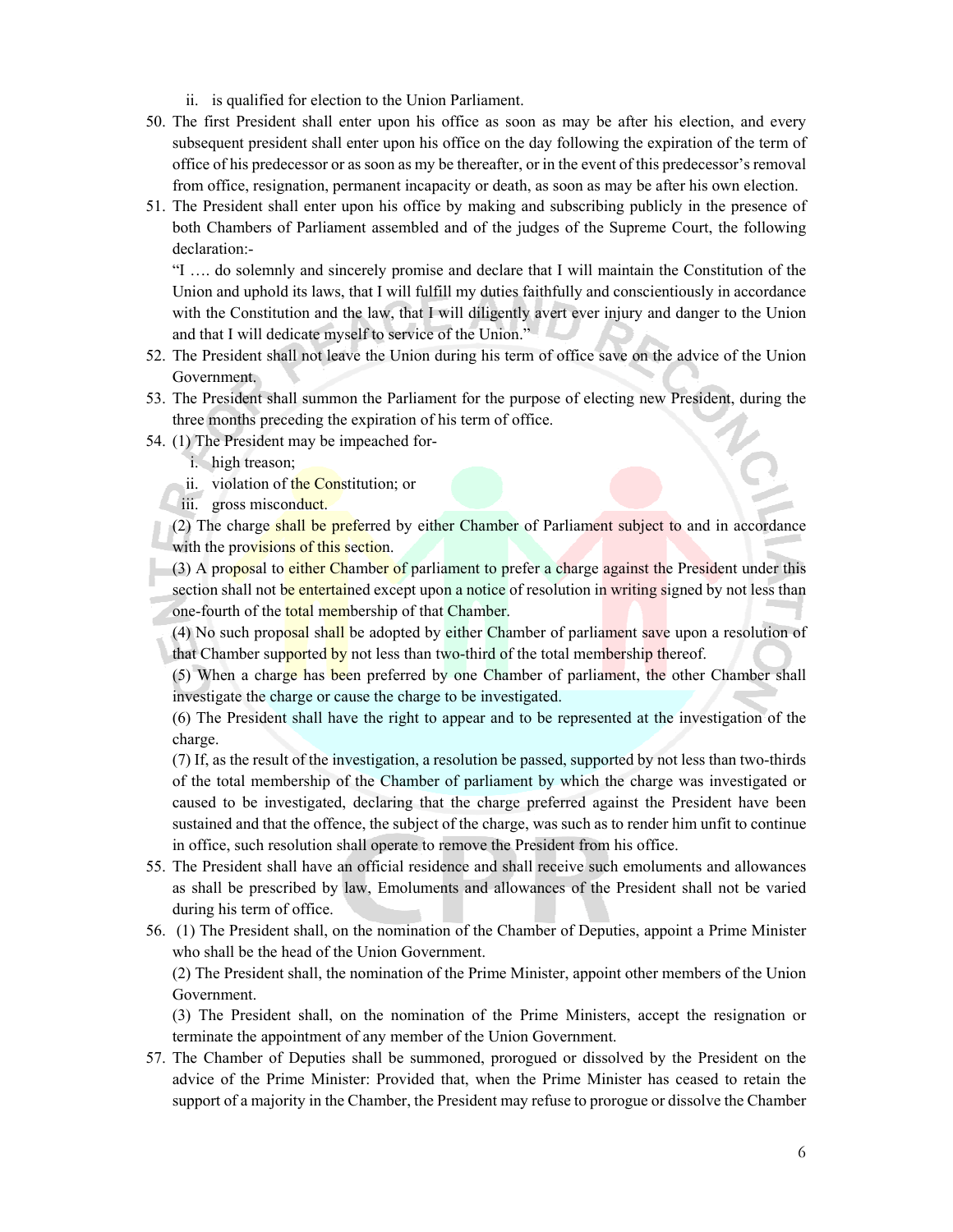on his advice and shall in that event forthwith call upon the Chamber to nominate a new Prime Minister. Provide further that, if the Chamber fails to nominate a new Prime Minister within fifteen days, it shall be dissolved.

58. (1) Every bill, passed or deemed to have been passed by both Chambers of Parliament, shall require the signature of the President for its enactment into law.

(2) The President shall promulgate every law enacted by the Parliament.

- 59. Subject to the provisions of this Constitution, the executive authority of the Union shall be vested in the President; but nothing in this section shall prevent the Parliament from conferring functions upon subordinate authorities, or be deemed to transfer to the President any functions vested in any court, judge, or officer, or any local or other authority by an existing law.
- 60. The right of pardon shall be vested in the President.
- 61. (1) The President may communicate with the Parliament by message or address on any matter of national or public importance.

(2) The President may also address a message to the nation at any time on any matter.

62. (1) The President shall not be answerable to either Chamber of Parliament or to any Court for the exercise or performance of the powers and functions of his office or for any act done or purporting to be done by him in the exercise of these powers and functions.

(2) The behavior of the President may, however, be brought under or by any Court, tribunal or body, appointed or designated by either Chamber of Parliament for the investigation of its charges under the said section.

(3) The validity of anything purporting to have done by the President under this Constitution shall not be called in question on the ground that it was done otherwise than in accordance with provisions contained or referred to in the next succeeding section.

63. (1) The powers and functions conferred on the President by this Constitution shall be exercisable and performable by him only on the advice of the Union Government, save where it is provided by this Constitution that he shall act in his discretion or on the advice or nomination of or on receipt of any communication from any other person or body.

(2) The question where any, and if so, what advice, nomination or communication was tendered to or received by the President shall not enquired into in any Court.

64. (1) In the event of the death, resignation, removal from office, absence or incapacity whether temporary or permanent, of the President, or at any time at which the office of the President may be vacant, the powers and functions conferred on the President by this Constitution shall be exercised and performed by a Commission constituted as hereinafter provided.

(2) The Commission shall consist of the following persons, namely, the Chief Justice of the Union, the Speaker of the Chamber of Nationalities and the Speaker of the Chamber of Deputies.

(3) Such judge of the Supreme Court as has been appointed to perform the duties of the Chief Justice, or if there is no such judge, the senior available judge of the Supreme Court, shall act as a member of the Commission in place of the Chief Justice on any occasion on which the office of the Chief Justice is vacant or on which the Chief Justice is unable to act.

(4) The Deputy Speaker of the Chamber of Nationalities shall act as a member of the Commission in the place of the Speaker of the Chamber of Nationalities on any occasion on which the office of the Speaker of the Chamber is vacant or on which the said Speaker is unable to act.

(5) The Deputy Speaker of the Chamber of Deputies shall act as a member of the Commission in place of the Speaker of the Chamber on any occasion on which the office of the Speaker of the Chamber of Deputies is vacant or on which the said Speaker is unable to act.

(6) The Commission may act by any two of its members and may act notwithstanding a vacancy in its membership.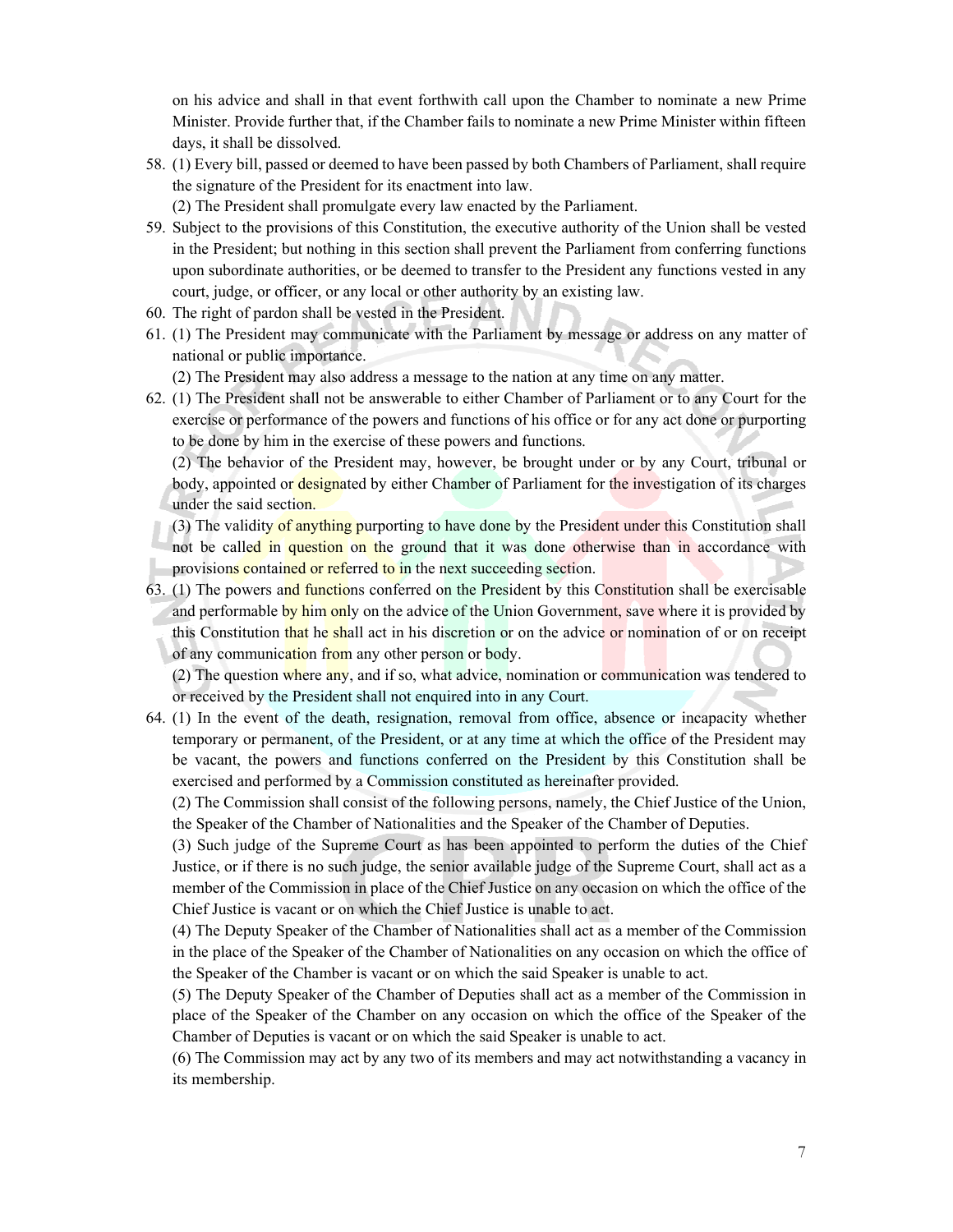(7) The provisions of this Constitution which relate to the exercise and performance by the President of the powers and functions conferred on him by this Constitution shall apply to the exercise and performance of the said powers and functions under this section.

#### **CHAPTER VI. PARLIAMENT, PART I. GENERAL**

- 65. The legislative power of the Union shall be vested in the Parliament which shall consist of the President, a Chamber of Deputies and a Chamber of Nationalities and which is in this Constitution called "the Parliament" or "the Union Parliament".
- 66. There shall be a session of the Parliament once at least in every year so that twelve months shall not intervene between the last sitting of the Parliament in one session and its first sitting in the next session.
- 67. (1) The Chamber of Deputies shall, as soon as may be, choose two members of the Chamber to be respectively the Speaker and the Deputy Speaker thereof, and, so often as the office of the Speaker or Deputy Speaker becomes vacant, the Chamber shall choose another member to be Speaker or Deputy Speaker, as the case may be.

(2) A member holding office as Speaker of Deputy Speaker of the Chamber shall vacate his office if he ceases to be a member of the Chamber, may at any time resign his office by writing under his hand addressed to the President, and may be removed from his office by a resolution of the Chamber passed by a majority of the then members of the Chamber; but no resolution for the purpose of this sub-section shall be moved unless at least fourteen days' notice has been given of the intention to move the resolution; provided that, whenever the Chamber is dissolved, the Speaker shall not vacate his office until immediately before the first meeting of the Chamber after the dissolution.

(3) While the office of the Speaker is vacant the duties of his office shall be performed by the Deputy Speaker or, if the office of the Deputy Speaker is also vacant, by such member of the Chamber as the President may appoint for the purpose, and during the absence of the Speaker from any sitting of the Chamber the Deputy Speaker or, if he is also absent, such person as may be determined by the rules of procedure of the Chamber, or, if no such person is present, such other person as may be determined by the Chamber, shall act as Speaker.

(4) There shall be paid to the Speaker and the Deputy Speaker of the Chamber such salaries as may be respectively determined by an Act of the Parliament.

(5) The foregoing provisions of this section shall apply in relation to the Chamber of Nationalities as they apply in relation to the Chamber of Deputies with the substitution of references to the Chamber of Nationalities for references to the Chamber of Deputies.

68. (1) Subject to the provisions of this Constitution and to the rules and standing orders regulating the procedure of the Parliament, there shall be freedom of speech in the Parliament, and no member of the Parliament shall be liable to any proceedings in any Court in respect of anything said or any vote given by him in the Parliament or any Committee thereof, and no person shall be so liable in respect of publication by or under the authority of a Chamber of the Parliament of any report, paper, votes, or proceedings.

(2) In other respects, the privileges of members of either Chamber of Parliament shall be such as may, from time to time, be determined by an Act of the Parliament and, until so defined, shall be such as were immediately before the commencement of this Constitution enjoyed by members of the legislature of Burma.

69. (1) All questions at any sitting or joint sitting of the Chambers shall, save as otherwise provided by this Constitution, be determined by a majority of votes of the members present and voting, other than the Speaker or person acting as such, who shall not vote in the first instance, but shall have and exercise a casting vote in the case of an equality of votes.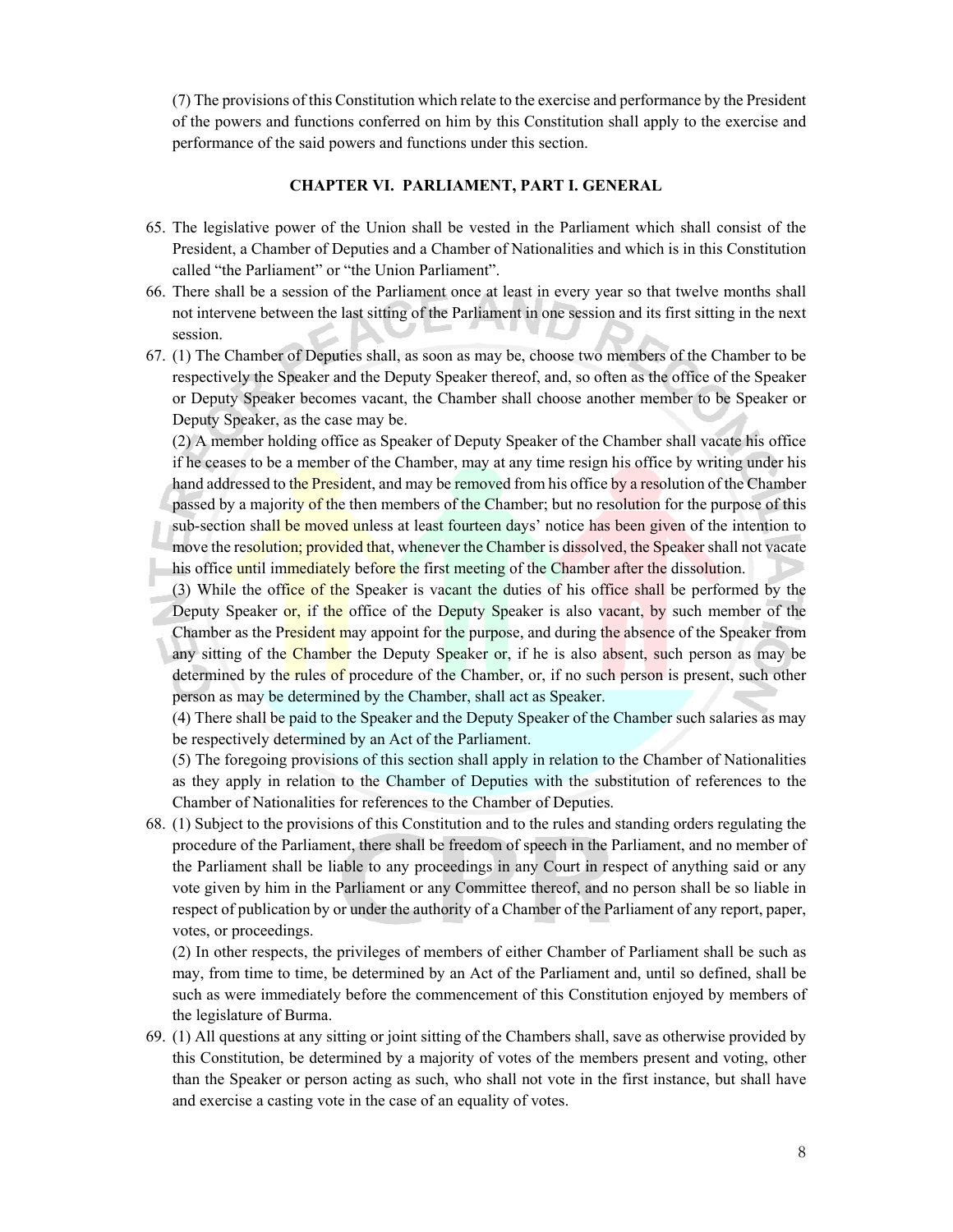(2) The number of members necessary to constitute the quorum of either Chamber for the exercise of its powers shall be determined by its rules.

(3) A Chamber of Parliament shall have power to act notwithstanding any vacancy in the membership thereof, and any proceedings in the Parliament shall be valid notwithstanding that it is discovered subsequently that some person who was not entitled to do so sat or voted or otherwise took part in the proceedings.

(4) Without prejudice to the generality of the foregoing provisions, the Chamber of Nationalities shall have power to act notwithstanding the failure of any unit to provide for its representation in the Chamber.

- 70. All official reports and publications of the Parliament or of either Chamber thereof shall be absolutely privileged.
- 71. The Parliament may make provision by law for the payment of salaries and allowances to the members of each Chamber in respect of their duties as public representatives and for the grant to them of such traveling and other facilities in connection with their duties as the Parliament may determine.
- 72. Every member of either Chamber of Parliament shall before taking his seat make and subscribe before the President, or some person authorized by him, an oath or affirmation of allegiance in the form set forth in the First Schedule to this Constitution.
- 73. (1) No person may at the same time be a member of both Chambers of Parliament, and, if any person who is already a member of either Chamber becomes a member of the other Chamber, he shall forthwith be deemed to have vacated his first seat.
	- (2) If a member of either Chamber: becomes subject to any of the disqualifications mentioned in sub-section (1) of the next succeeding section; or by writing under his hand addressed to the President resigns his seat.
	- (3) If for a period of thirty days a member of either Chamber is without permission of the Chamber absent from all meetings thereof, the Chamber may declare his seat vacant: Provided that in computing the said period of thirty days no account shall be taken of any period during which the Chamber is prorogued, or is adjourned for more than four consecutive days.
- 74. (1) Any person who- is under any acknowledgement of allegiance or adherence to a foreign Power, or is a subject or citizen or entitled to the rights and privileges of a subject or a citizen or a foreign Power; or is an undischarged bankrupt or insolvent; or is of unsound mind and stands so declared by a competent Court; or holds any office of profit in the service of the Union or of any unit other than an office declared by an Act of Parliament not to disqualify its holder; or whether before or after the commencement of this Constitution, has been convicted or has, in proceedings for questioning the validity or regularity of an election, been found to have been guilty of an offence or corrupt or illegal practice relating to elections which has been declared by an Act of the Legislature of Burma or of the Parliament to be an offence or practice entailing disqualification for membership of the legislature or of the Parliament, unless such period has elapsed as may be specified in that behalf in the provisions of that Act; or whether before or after the commencement of this Constitution, has been convicted, in any of the territories included within the Union, of any other offence, and has, in either case, been sentenced to transportation or to imprisonment for not less than two years, unless a period of five years or such less period as the President may, in his discretion, allow in any particular case, has elapsed since his release; or having been nominated as a candidate for the Parliament or having acted as an election agent or any person so nominated, has failed to lodge a return of the election expenses within the time and in the manner required by any Order made under this Constitution or by any Act of the Parliament, unless five years have elapsed from the date by which the return ought to have been lodged, or the President, in his discretion, has removed the disqualification; shall be disqualified for being chosen as an for being a member of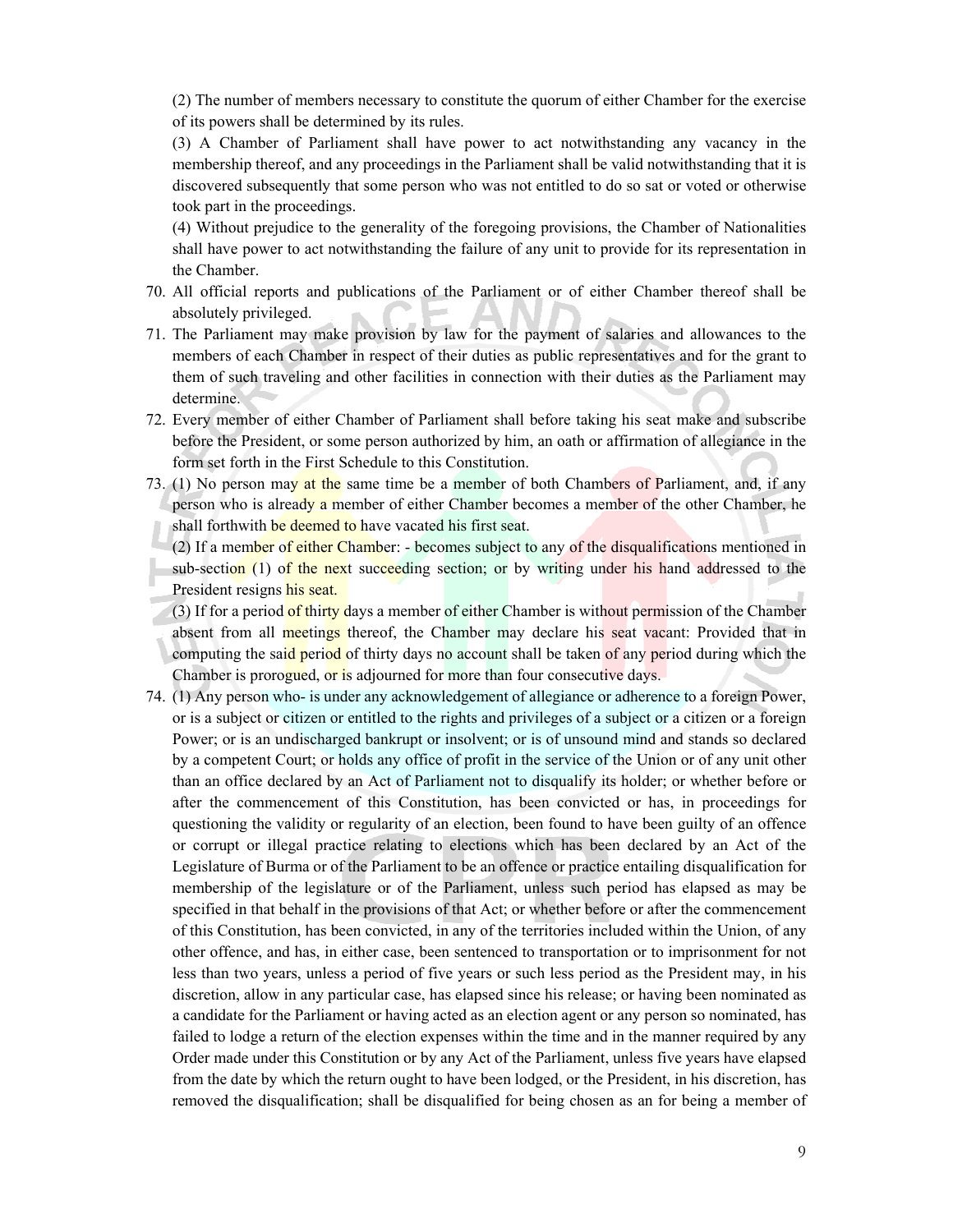either Chamber: Provided that a disqualification under paragraph (vii) of this sub-section shall not take effect until the expiration of one month from the date by which the return ought to have been lodged, or of such longer period as the President acting in his discretion may, in any particular case, allow. (2) A person shall not be qualified for being chosen a member of either Chamber while he is serving a sentence of transportation or of imprisonment for a criminal offence: Provided that, where the sentence does not exceed two years, the President may in his discretion remove such disqualification. (3) Where a person who, by virtue of a conviction or a conviction and a sentence, becomes disqualified by virtue of paragraph (v) of sub-section (1) of this section is at the date of the disqualification a member of a Chamber, his seat shall, notwithstanding anything in this or the last preceding section, not become vacant by reason of the disqualification until three months have elapsed from the date thereof, or, if within those three months an appeal or petition for revision is brought in respect of the conviction or the sentence, until that appeal or petition id disposed or, but, during any period where in his membership is preserved by this sub-section, he shall not sit or vote.

- 75. If a person sits or votes as a member of either Chamber when he is not qualified or is disqualified for membership thereof, or when he is prohibited from so doing by the provisions of sub-section (3) of section 74 or before he has complied with the requirements of section 72 he shall be liable in respect of each day on which he so sits or votes to a penalty or rupees one thousand to be recovered as a debt due to the Union Government.
- 76. (1) Every citizen, who has completed this age of twenty-one years and who is not placed under any disability or incapacity by this Constitution or by law, shall be eligible for membership of the Parliament. (2) Every citizen, who has completed the age of eighteen years and who is not disqualified by law and complies with the provisions of the law regulating elections to the Parliament, shall have the right to vote at any election to the Parliament. (3) There shall be no property qualification for membership of the Parliament or for the right to vote at election to the Parliament. (4) No law shall be enacted or continued placing any citizen under disability or incapacity for membership of the Parliament on the ground of sex, race or religion or disqualifying any citizen from voting at elections to the Parliament on any such ground: Provided that notwithstanding anything contained in section 21 (3), members of any religious order may by law be debarred from voting at any such elections or from being a member of either Chamber of Parliament. (5) Voting shall be by secret ballot.
- 77. Subject to the provisions of this Constitution, all matters relating to elections for either Chamber of Parliament including the delimitation of constituencies, the filling of casual vacancies, and the decision of doubts and disputes arising out of or in connection with such elections shall be regulated in accordance with law.
- 78. The Parliament may by law prescribe the conditions under and the manner in which a member of either Chamber of Parliament may be recalled.
- 79. Every member of the Union Government and the Attorney General shall have the right to speak in, and otherwise take part in the proceedings of, either Chamber, any joint sitting of the Chambers and any Committee of the Parliament of which he may be named a member, but he shall not by virtue of this section entitled to vote.
- 80. (1) Each Chamber of the Parliament may make rules for regulating, subject to the provisions of this Constitution, its procedure and the conduct of its business. (2) The President, after consultation with the Speaker of the Chamber of Nationalities and the Speaker of the Chamber of Deputies, may make rules as to the procedure with respect to joint sittings of, and communications between, the two Chambers. (3) At a joint sitting of the two Chambers the Speaker of the Chamber of Nationalities, or in his absence the Speaker of the Chamber of Deputies or such person as may be determined by rules of procedure made under this section, shall preside.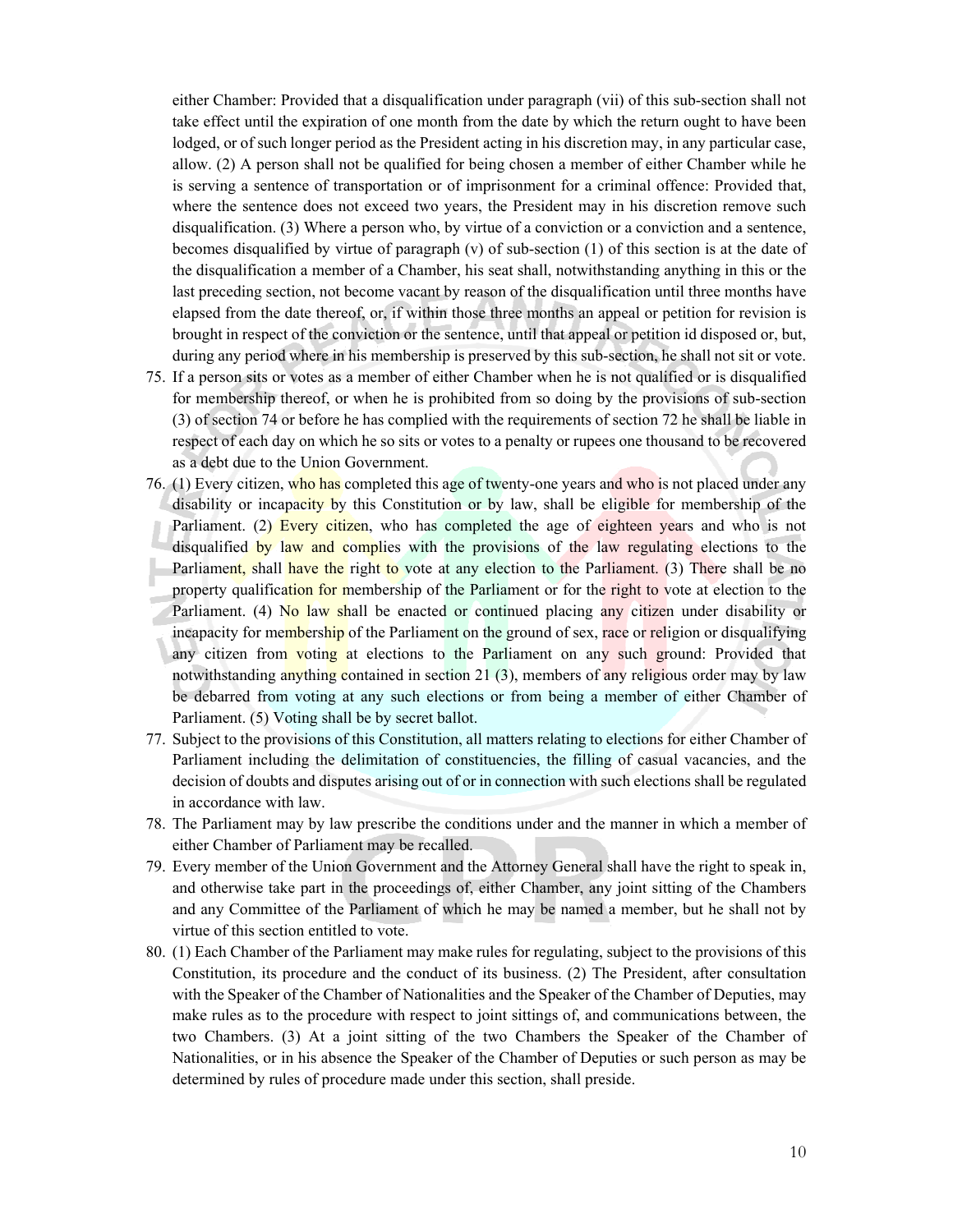- 81. No discussion shall take place in the Parliament with respect to the conduct of any judge of the Supreme Court or of the High Court in the discharge of his duties, except upon a resolution for the removal of the judge as provided in this Constitution.
- 82. (1) The validity of any proceedings in the Parliament shall not be called in question in any Court on the ground of any irregularity of procedure. (2) The Speaker of the Chamber of Deputies or the Speaker of the Chamber of Nationalities or any other member of either Chamber of Parliament in whom powers are vested by or under this Constitution for regulating procedure or the conduct of business or for maintaining order in the Chamber shall not be subject to the jurisdiction of any Court in respect of the exercise by him of those powers.

# **PART (II) CHAMBER OF DEPUTIES**

83. (1) The Chamber of Deputies shall be composed of members who represent constituencies determined by law.<sup>4</sup>

(2) The number of members of this Chamber shall be, as nearly as practicable, twice the number of members of the Chamber of Nationalities. The number of members shall from time to time be fixed by law but the total number of the members of the Chamber of Deputies shall not be fixed at less than one member for each 100,000 of the population, or at more than one member for each 30,000 of the population.

(3) The ration between the number of members to be elected at any time for a constituency and the population of the constituency, as ascertained at the last preceding census, shall, so far as practicable, be the same for all constituencies throughout the Union, except in the case of the constituencies of the Special Division of the Chins<sup>5</sup> and the Kayah State, in respect of this the ration may be higher.

(4) The Parliament shall revise the constituencies at least once in every ten years, with due regard to changes in the distribution of the population, but any alteration in the constituencies shall not take effect until the determination of the then existing Parliament.

84. (1) The general election for members of the Chamber of Deputies shall take place not later than sixty days after the dissolution of the Chamber. Polling at every general election shall, as far as practicable, take place on the same day throughout the Union.

(2) The Chamber of Deputies shall meet within sixty days from the polling day.

- 85. Every Chamber of Deputies shall continue for four years from the first meeting of the Chamber: Provided that the Chambers of Parliamentary may be resolution passed by not less than two thirds of the members present and voting at a joint sitting extend the said period from year to year in the event of a grave emergency declared by Proclamation under section 94: Provided further that the Chamber of Deputies may be dissolved by the President at any time as provided by section 57.
- 86. (1) As soon as possible after the presentation to the Chamber of Deputies under Chamber VII of the estimates of receipts and estimates of expenditure of the Union for any financial year, the Chamber shall consider the estimates.

(2) Save in so far as may be provided by specific enactment in each case, the legislation required to give effect to the financial resolutions of each year shall be enacted within that year.

(3) The Chamber of Deputies shall not pass any vote or resolution, and no law shall be enacted, for the appropriation of revenue or other public moneys, unless the purpose of the appropriation shall have been recommended to the Chamber by the Union Government.

 $\overline{a}$ 

<sup>4</sup> This section is deleted by Act LXII, 1951.

 $<sup>5</sup>$  Referred to in Part V of Chapter (IX).</sup>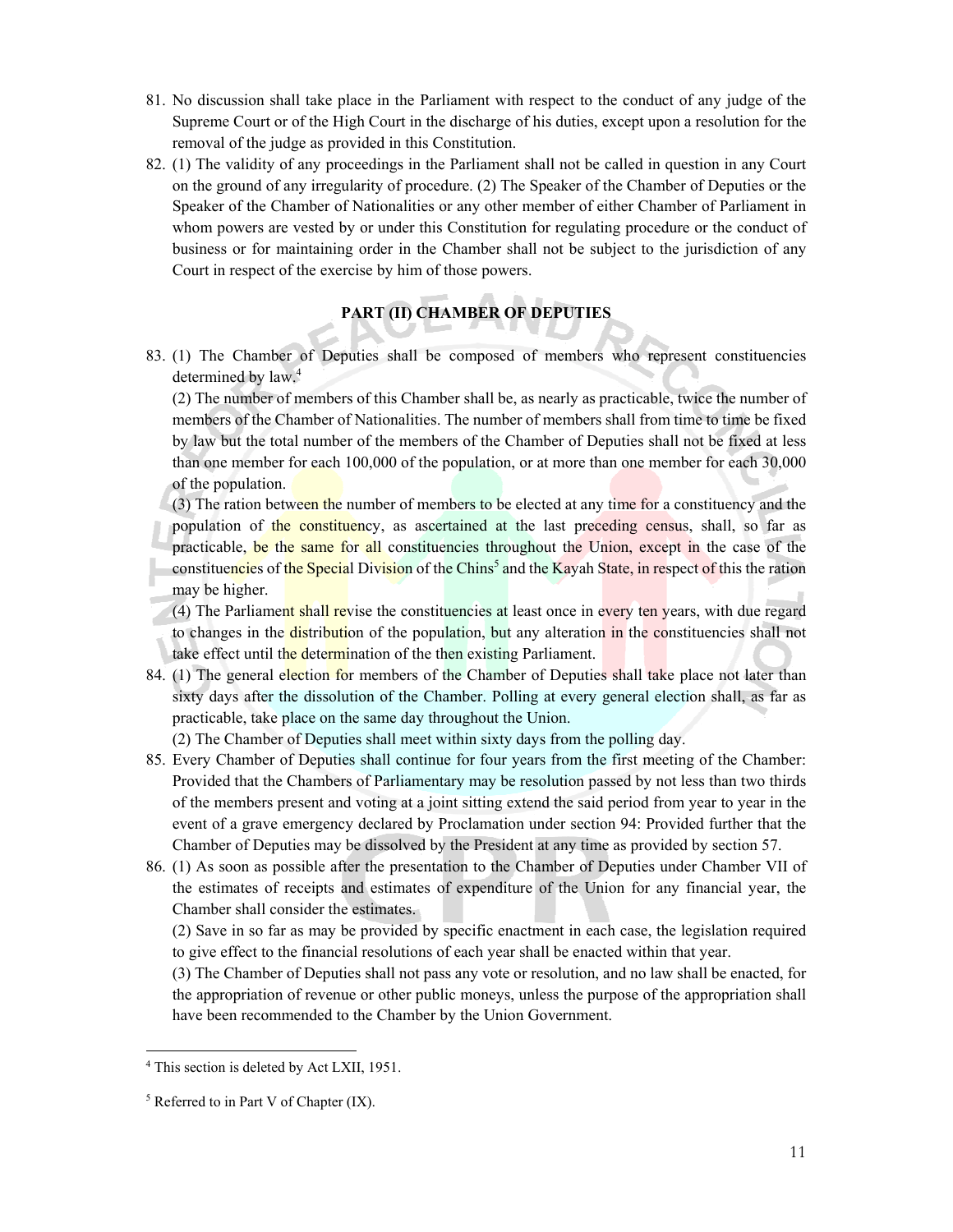#### **PART (III) CHAMBER OF NATIONALITIES**

- 87. There shall be one hundred and twenty-five seats in the Chamber of Nationalities as allocated in the Second Schedule to this Constitution.
- 88. (1) A dissolution of the Chamber of Deputies shall operate also as dissolution of the Chamber of Nationalities.

(2) The general election for the Chamber of Nationalities shall be completed not later than the fifteenth day from the first meeting of the Chamber of Deputies held after the dissolution.

89. The first meeting of the Chamber of Nationalities after the general election shall take place on a date to be fixed by the President on the advice of the Prime Minister.

# **PART (IV) POWER OF THE PARLIAMENT**

- 90. Subject to the provisions of this Constitution, the sole and exclusive power of making laws in the Union shall be vested in the Parliament. Provided the an Act of the Parliament may authorized any person or authority therein specified to make rules and regulations consonant with the Act and having the force of law, subject, however, to such rules and regulations being laid before each Chamber of Parliament at its next ensuing session and subject to annulment by a motion carried in both Chambers within a period of three months of their being so laid, without prejudice, however, to the validity of any action previously taken under the rules or regulations.
- 91. Provision may, however, be made by law on principles of regional autonomy for delegating to representative bodies of such regions as may be defined in the law, specified powers in administrative, cultural and economic matters. A law embodying such provisions shall determine the rights, powers and duties of such representative bodies and their relations to the Parliament and to the Union Government.
- 92. (1) The Parliament shall have power to make laws for the whole or any part of the Union except in so far as such power is assigned by the next succeeding sub-section exclusively to the State Councils. For greater certainty, but not so as to restrict the generality of the foregoing terms of this section, it is hereby declared that, notwithstanding anything in the next succeeding sub-section, the exclusive legislative authority of the Parliament shall extend to all matters enumerated in List I of the Third Schedule to this Constitution (hereinafter called "the Union Legislative List"). Any matter coming within any of the classes of subjects enumerated in the said List, shall not be deemed to come within the class of matters of a local or private nature comprised in the list of subjects assigned by the next succeeding sub-section exclusively to the State Council.

(2) Each State Council shall have power exclusively to make laws from the State or any part thereof with respect to any of the matters enumerated in List II of the said Schedule (hereinafter called "the State Legislative List").

(3) Any State Council may by resolution surrender any of its territories or any of its powers and rights to the Union.

- 93. The powers exercisable by the Union by reason of the entry in the Union Legislative List relating to the regulation of forests, mines and oil-fields and mineral development, shall be subject to the condition that before the issue of any certificate, license, or other form of authorization, for the exploitation, development or utilization of any forest, mine or oil-field, the issuing authority shall consult the Union Minister for the State concerned.
- 94. (1) Notwithstanding anything in section 92, the Parliament shall, if the President has declared by Proclamation (in this Constitution referred to as a "Proclamation of Emergency"), that a grave emergency exists whereby the security of the Union of threatened, whether by war or internal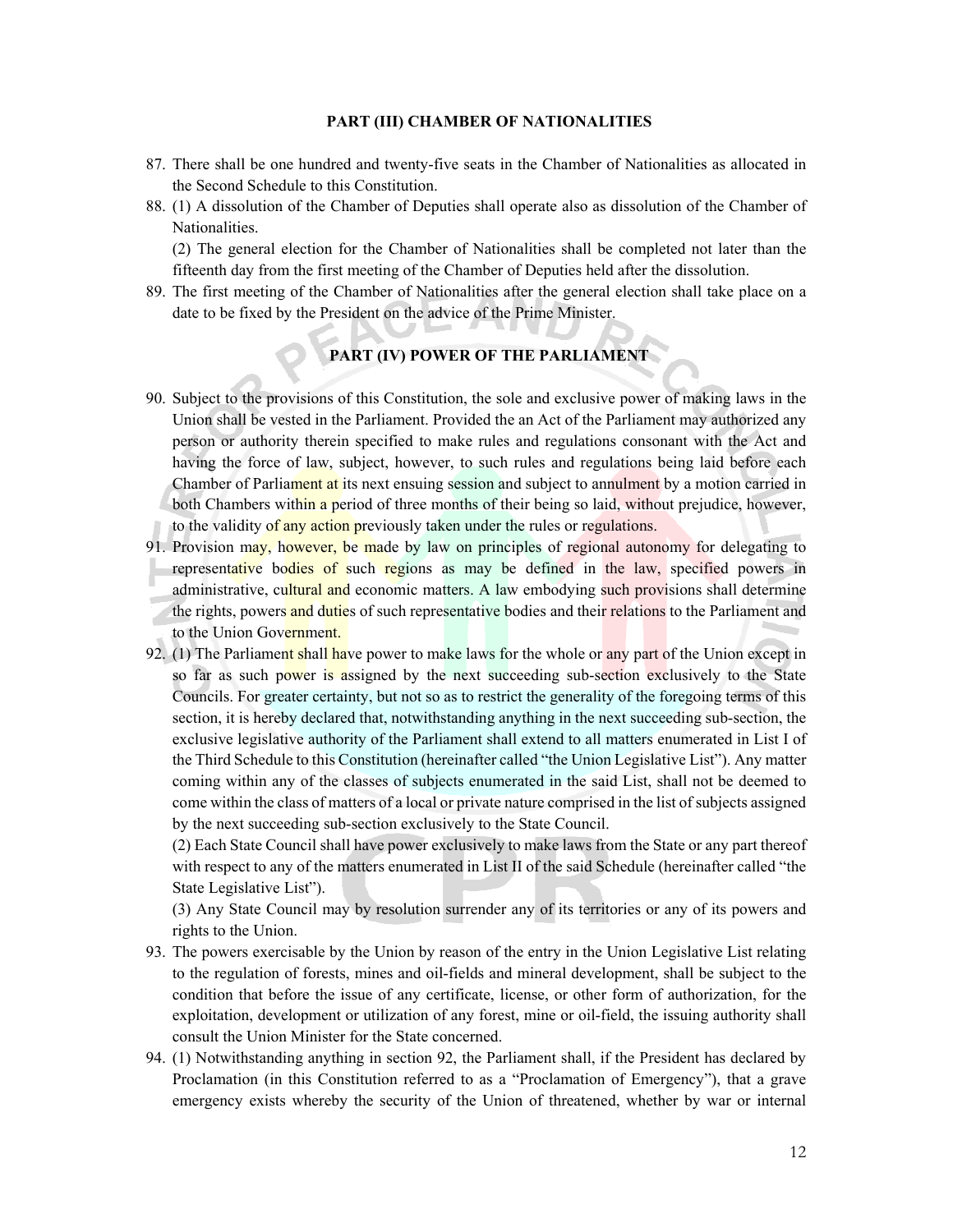disturbance, or that a grave economic emergency affecting the Union has arisen in any part of the Union, have power to make laws for a State or any part thereof with respect to any of the matters enumerated in the State Legislative List.

(2) Nothing in this section shall restrict the power of a State Council to make any law which under this Constitution it has power to make, but if any provision of a State law is repugnant to any provision of a Union law which the Parliament has under this section power to make, the Union law, whether passed before or after the State law, shall prevail, and the State law shall, to the extent of the repugnancy, but so long only as the Union law continues to have effect, by inoperative.

(3) A Proclamation of Emergency:

- a. may be revoked by a subsequent Proclamation, and
- b. shall cease to operate at the expiration of six months, unless before the expiration of that period it has been approved by resolutions of both Chambers of Parliament. Provided that, it an so often as a resolution approving the continuance in force of such a Proclamation is passed by both Chambers of Parliament, the Proclamation shall, unless revoked, continue in force for a further period of twelve months from the date on which under this sub-section it would otherwise have ceased to operate.

(4) A law made by the Parliament which it would not but for the issue of a Proclamation of Emergency have been competent to make shall cease to have effect on the expiration of a period of six months after the **Proclamation** has ceased to operate, except as respects things done or omitted to be done before the expiration of the said period.

- 95. If it appears to the State Councils of two or more States to be desirable that any of the matters enumerated in the State Legislative List should be regulated in these States by an Act of the Parliament, and if resolutions to that effect are passed by those State Councils, it shall be lawful for the Parliament to pass an Act for regulating that matter accordingly; but any Act so passed may, as respects any State to which it applies, be amended or repealed by an Act of the State Council.
- 96. (1) All revenues from the sources enumerated in the Fourth Schedule to this Constitution shall form part of the revenues of the State in or by which they are raised or received.

(2) All revenues other than such as are assigned to the States by the last preceding sub-section shall form part of the revenues of the Union: Provided that the union may make such grants or contributions out of its revenues in aid of the revenues of the units as it may determine to be necessary upon the recommendations of any Board or other authority appointed for the purpose.

97. (1) The rights to raise and maintain military, naval, and air forces is vested exclusively in the Parliament.

(2) No military, naval or air force, or any military or semi-military organization of any kind (not being a police force maintained under the authority of any unit solely for duties connected with the maintenance of public order) other than the forces raised and maintained by the Union with the consent of the Parliament shall be raised or maintained for any purpose whatsoever.

# **PART (IV) LEGISLATION**

- 98. Every Bill initiated in and passed by the Chamber of Deputies shall be sent to the Chamber of Nationalities and may, unless it be a Money Bill, be amended in the Chamber of Nationalities and send back to the Chamber of Deputies for its consideration.
- 99. Every Bill, other than a Money Bill, may be initiated in the Chamber of Nationalities and if passed by the Chamber, shall be sent to the Chamber of Deputies which may amend the Bill and send it back to the Chamber of Nationalities for its consideration.
- 100. A Bill passed by one Chamber and accepted by the other Chamber shall be deemed to have been passed by both Chambers of Parliament.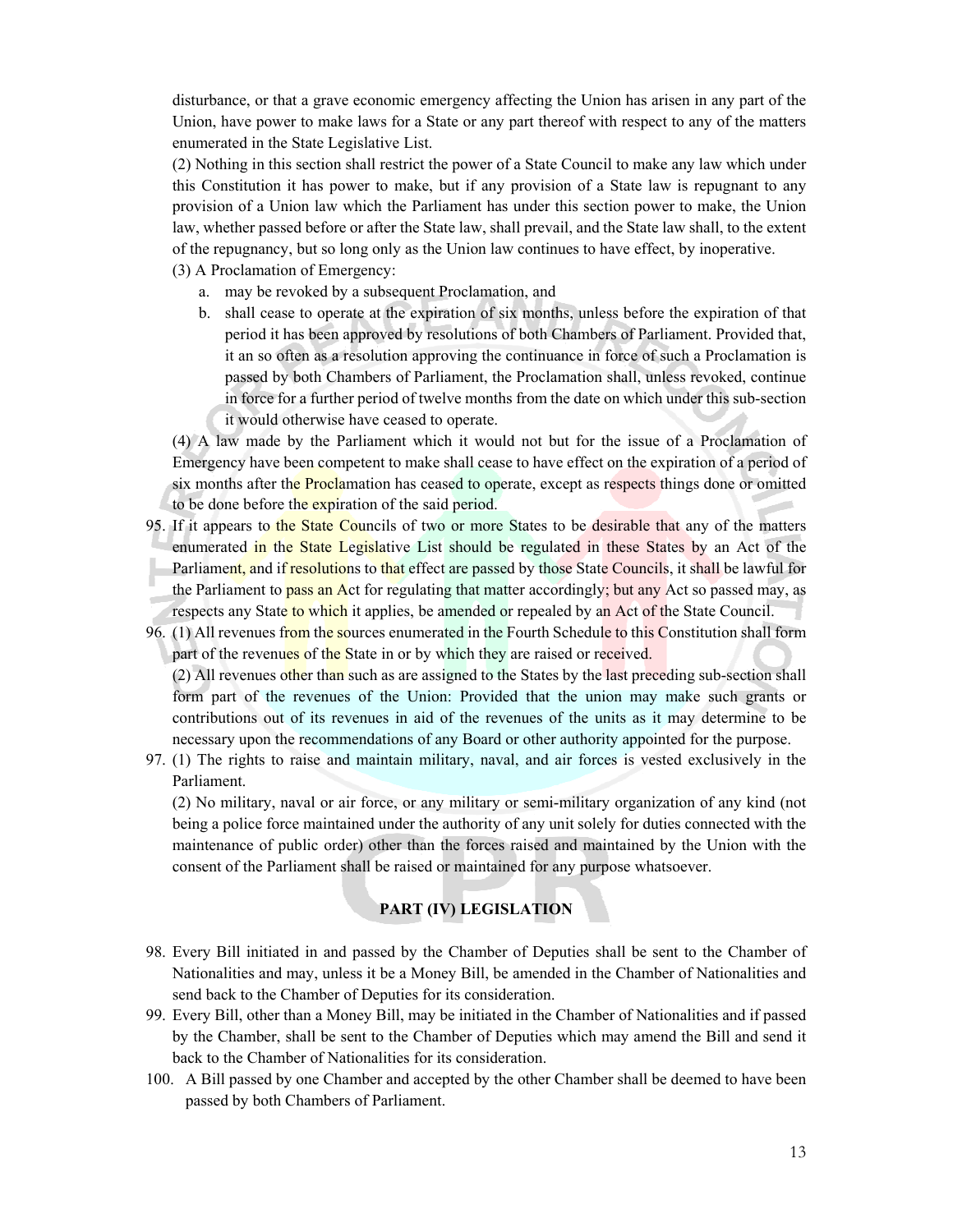- 101. Article 101. A Bill which appropriates revenue or money for the ordinary annual services of the Government shall deal only with such appropriations.
- 102. Bills imposing taxation shall deal only with imposition of taxation and any provision therein dealing with any other matter shall be of no effect.

#### **MONEY BILLS**

- 103. Money Bill Shall be initiated in the Chamber of Deputies only.
- 104. Every Money Bill passed by the Chamber of Deputies shall be sent to the Chamber of Nationalities for its recommendations.
- 105. (1) Every Money Bill sent to the Chamber of Nationalities for its recommendations shall, within twenty-one days after it shall be have been sent to the Chamber of Nationalities, be returned to the Chamber of Deputies which may accept or reject all or any of the recommendations of the Chamber of Nationalities.

(2) If such a Money Bill is not returned by the Chamber of Nationalities to the Chamber of Deputies within twenty-one days or is returned within twenty-one days with recommendations which the Chamber of Deputies does not accept, it shall be deemed to have been passed by both Chambers at the expiration of twenty-one days.

- 106. (1) A Money Bill means a Bill which contains only provisions dealing with all or any of the following matters, namely, the imposition, repeal, remission, alteration or regulation of taxation; the imposition, for the repayment of debt or other financial purposes, of charges on the revenues of the Union of the variation or repeal of any such charges; supply; the appropriation, receipt, custody, issue or audit of accounts of public money; the raising or guaranteeing of any loan or the repayment thereof; matters subordinate and incidental to these matters or any of them. (2) In this definition the expressions "taxation", "revenues of the Union" and "loan", respectively, do not include any taxation, money or loan raised by local authorities or bodies for local purposes.
- 107. (1) The Speaker of the Chamber of Deputies shall certify any Bill which in his opinion is a Money Bill to be "a Money Bill" and his certificate shall, subject to the subsequent provisions of this section, be final and conclusive.

(2) The Chamber of Nationalities may, by a resolution passed at a sitting at which not less than two-thirds of the total members are present request the President to refer the question whether the Bill is or is not a "Money Bill" to a Committee of Privileges.

(3) If the President in his discretion decides to accede to the request, he shall appoint a Committee of Privileges consisting of an equal number of members of the Chamber of Deputies and of the Chamber of Nationalities and a Chairman who shall be a judge of the Supreme Court. In the case of an equality of votes but not otherwise the Chairman shall be entitled to vote. (4) The President shall refer the question to the Committee of Privileges so appointed and the Committee shall report its finding thereon to the President within twenty-one days after the day on which the Bill was sent to the Chamber of Nationalities.

(5) The decision of the President, in his discretion, on such report shall be final.

- 108. If the President, in his discretion, decides not to accede to the request of the Chamber of Nationalities or if the Committee of Privileges fails to report within the time hereinbefore specified, the certificate of the Speaker of the Chamber of Deputies shall stand confirmed.
- 109. If one Chamber passes any other Bill, and the other Chamber rejects or fails to pass it, or passes it with amendments to which the Chamber where the Bill originated will not agree, the President shall convene a joint sitting of the two Chambers. The Members present at the joint sitting may deliberate and shall vote together upon the Bill as last passed by the Chamber where the Bill originated and upon amendments, if any, which have been made therein by the other Chamber,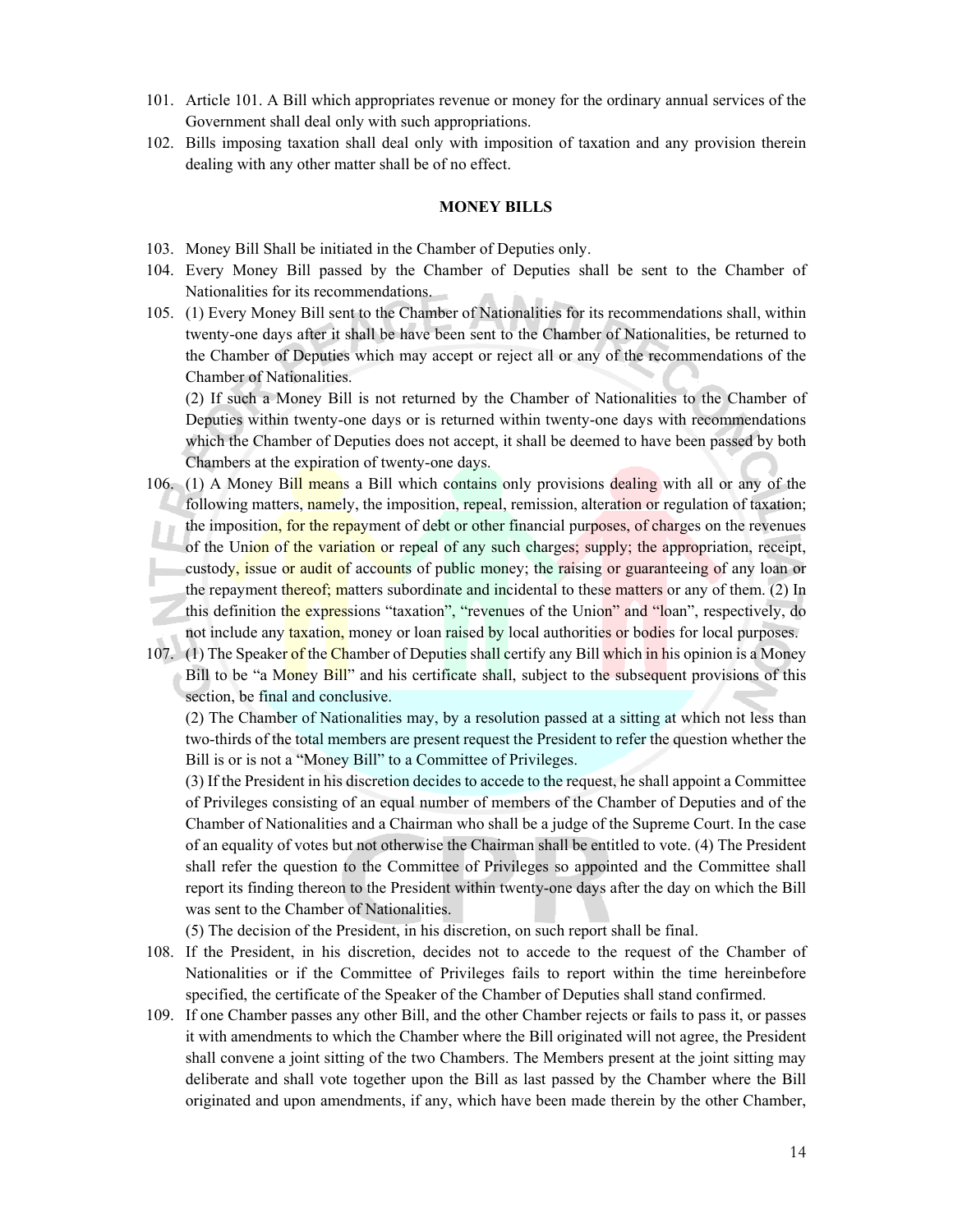and it the Bill with amendments, if any, is passed by a majority of the total number of members of both Chambers present and voting, it shall be deemed to have been passed by both Chambers: Provided that at a joint sitting- if the Bill, having been passed by one Chamber is rejected by the other Chamber and returned to the Chamber in which it originated, no amendment shall be proposed to the Bill other than such amendments, if any, as are made necessary by the delay in the passage of the Bill; If the Bill is, however, passed by the other Chamber with amendments and returned to the Chamber in which it originated, only such amendments as aforesaid and such other amendments as are relevant to the matters with respect to which the Chambers have not agreed, shall be proposed to the Bill; And the decision of the person presiding as to the amendments which are admissible under this section shall be final.

110. (1) If at any time when both Chambers of Parliament are not in session, the President is satisfied that circumstances exist which render it necessary for him to take immediate action, he may promulgate such Ordinances as the circumstances appear to him to require. An Ordinance promulgated under this section shall have the same force and effect as an Act of Parliament assented to by the President.

(2) Every such Ordinance shall be laid before both Chambers of Parliament within forty-five days from the date of promulgation thereof, unless it shall have been withdrawn earlier by the President, and shall cease to operate at the expiration of fifteen days from the assembly of the Chamber of Deputies or the Chamber of Nationalities, whichever is later: Provided that the President may, with the consent of both Chambers of Parliament, extend the Ordinance for such further period as may be deemed necessary.

(3) If the Ordinance shall have been withdrawn within forty-five days from the date of its promulgation, it shall be laid before the Parliament in its next ensuing session.

(4) If and is so far as an Ordinance under this section makes any provision which the Parliament would not under this Constitution be competent to enact, it shall be void.

### **SIGNING AND PROMULGATION**

- 111. (1) As soon as any Bill shall have been passed by both Chambers of Parliament, it shall be presented to the President for his signature and promulgation as an Act in accordance with the provisions of this section. (2) Save as otherwise provided by this Constitution, every Bill so presented to the President shall be signed by him not later than seven days after the date of presentation. (3) If any Bill is not signed by the President within seven days after the date of presentation, the same shall become an Act in the like manner as if he had signed it on the last of the said seven days.
- 112. (1) Every Bill signed or deemed to have been signed by the President under this Constitution shall become an Act on and from the date on which the Bill shall have been signed or be deemed to have been signed.(2) Every such Act shall be promulgated by the President by publication under this direction in the official gazette. Every Act shall come into force on the date of such promulgation unless the contrary intention is expressed.
- 113. The signed texts of Acts and Ordinances shall be enrolled for record in the office of the Registrar of the Supreme Court and such signed texts shall be conclusive evidence of the provisions of such Acts and Ordinances.

# **CHAPTER VII. THE UNION GOVERNMENT**

114. The Union Government shall consist of the Prime Minister and other Minister appointed under section 56.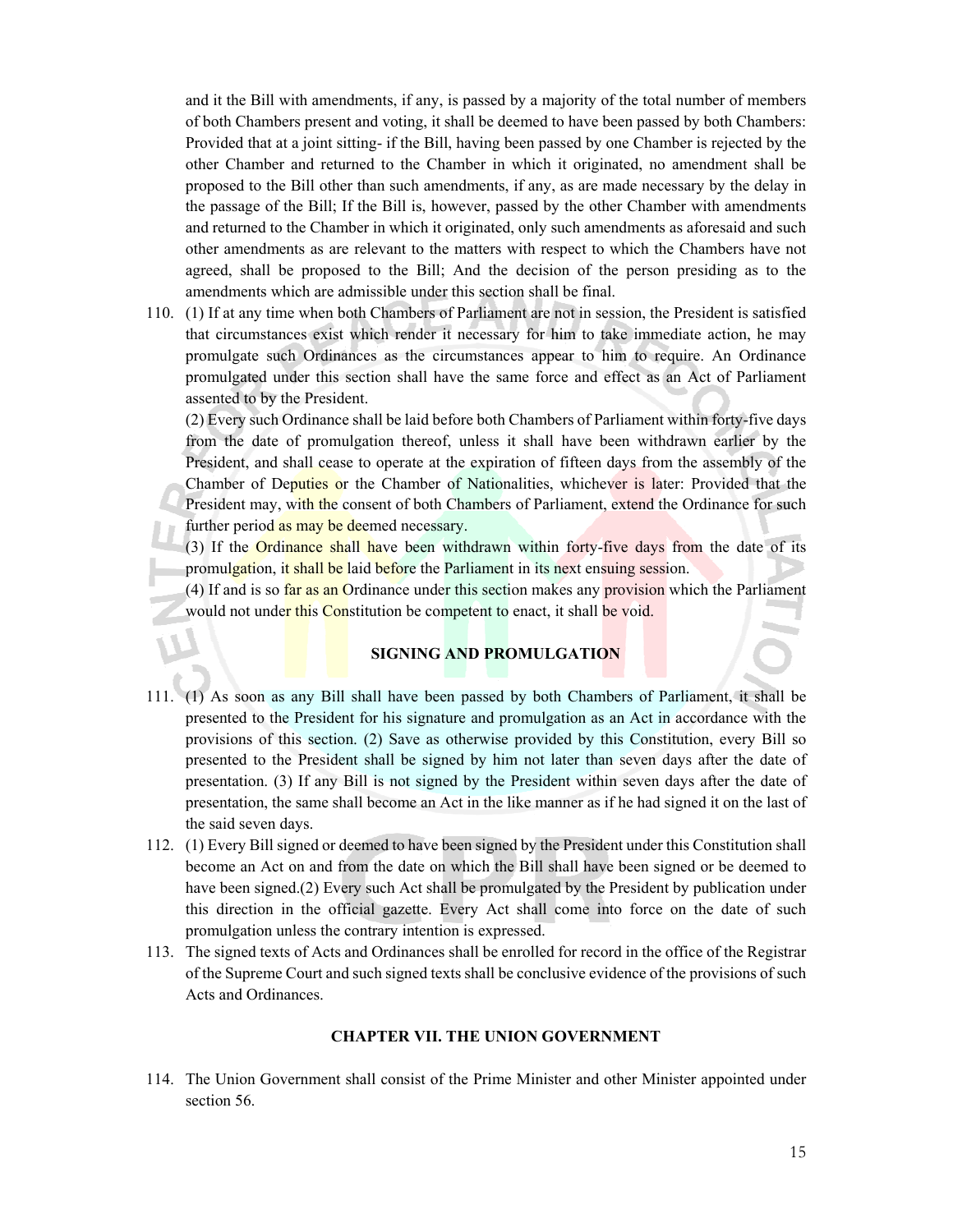- 115. The Government shall be collectively responsible to the Chamber of Deputies.
- 116. A member of the Government who for any period of six consecutive months is not a member of the Parliament shall at the expiration of that period cease to be a member of the Government.
- 117. (1) The Prime Minister may resign from office at any time by placing his resignation in the hands of the President.

(2) Any other member of the Government may resign from office by placing his resignation in the hands of the Prime Minister for submission to the President and the resignation shall take effect upon its being accepted by the President under the next succeeding sub-section.

(3) The President shall accept the resignation of a member of the Government, other than the Prime Minister, if so advised by the Prime Minister.

- 118. The Prime Minister may, at any time, for reasons which to him seem sufficient request a member of the Government to resign; should the member concerned fail to comply with the request, his appointment shall be terminated by the President if the Prime Minister so advices.
- 119. The Prime Minister shall resign from office upon his ceasing to retain the support of a majority in the Chamber of Deputies unless on his advice the President dissolves the Parliament under section 57 and on the re-assembly of the Parliament after the dissolution of the Prime Minister secures the support of a majority in the Chamber of Deputies.\*\*
- 120. (1) If the Prime Minister at any time resigns from office, the other members of the Government shall be deemed also to have resigned from office, but the Prime Minister and other members of the Government shall continue to carry on their duties until their successors shall have been appointed.

(2) The members of the Government in office at the date of dissolution of the Parliament shall continue to hold office until their successors shall have been appointed.

121. (1) All executive action of the Union Government shall be expressed to be taken in the name of the President.

(2) Orders and other instruments made and executed in the name of the President shall be authenticated in such manner as may be specified in rules to be made by the President and the validity of an order or instrument which is so authenticated shall not be called in question on the ground that it is not an order or instrument made or executed by the President.

(3) The President shall make rules for the transaction of the business of the Union Government, and for the allocation among Ministers of the said business in so far as it is not business with respect to which the President is by or under this Constitution required to act in his discretion. Without prejudice to the generality of the foregoing provisions the allocation of business may be regionwise as well as subjectwise.

- 122. Subject to the provisions of this Constitution, the executive authority of the Union extends- to the matters whit respect to which the Parliament has power to make laws; and to the governance, in accordance with the provisions of any treaty or agreement in this behalf, of any Armed Forces not raised in the Union that may, with the consent of the Government of the Union, be stationed in the Union of placed at the disposal of the Union.
- 123. (1) Was shall not be declared and the Union shall not participate in any war save and except with the assent of the Parliament.

(2) In case of actual or imminent invasion, however, [the] Government may take whatever steps they may consider [necessary] for the protection of the Union, and the Parliament if not sitting [....] be summoned to meet at the earliest possible date.

124. The Prime Minister shall keep the President [generally] informed on all matters of domestic and international policy.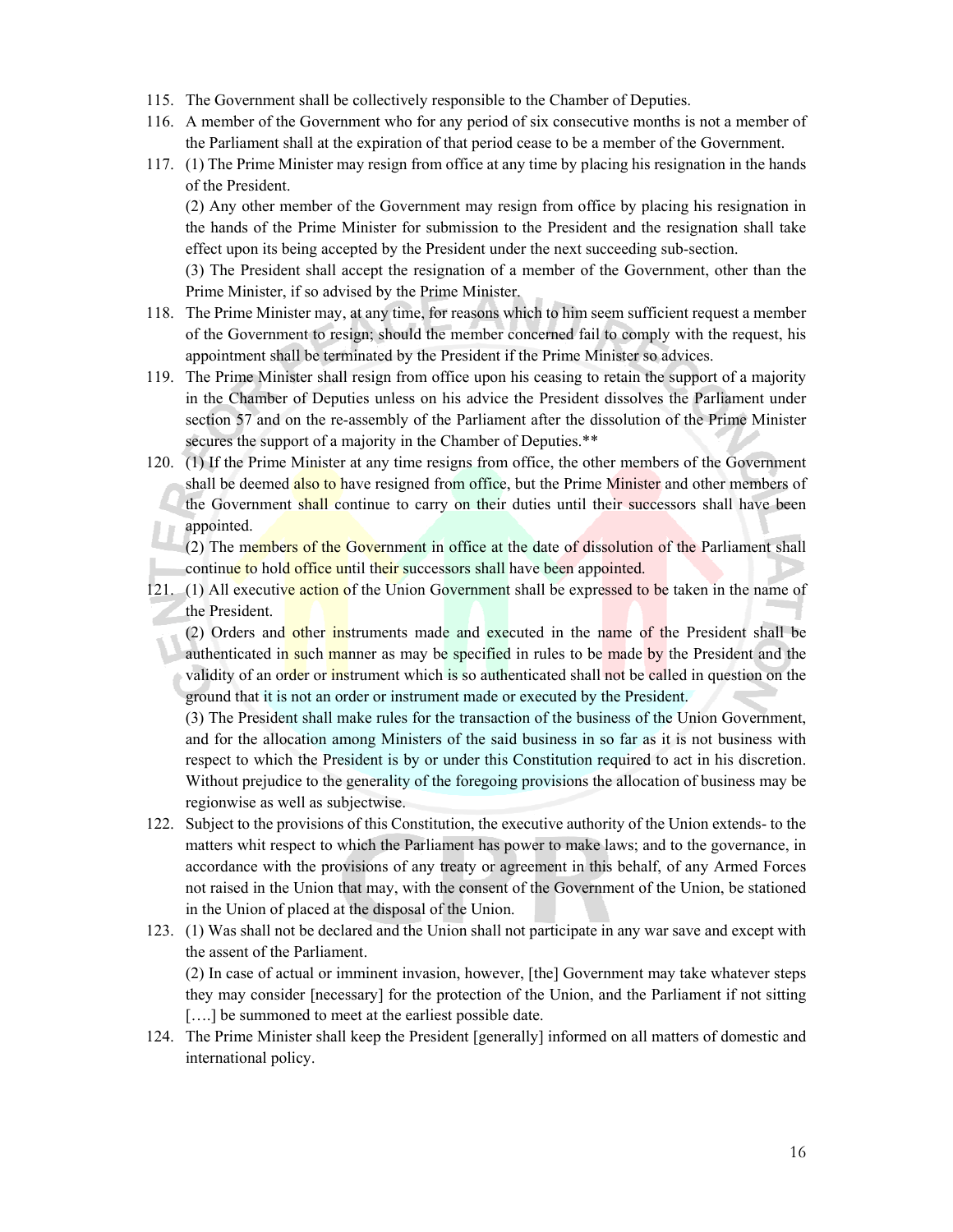125. (1) The Government shall prepare estimates of receipts [….] estimates of the expenditure of the Union for each financial year, [….] shall present them to the Chamber of Deputies for consideration.

(2) The procedure to be adopted in the Chambers of [Parliament] with respect to the submission of estimates of expenditure [….] appropriation of the revenues of the Union and all matters [connected] therewith shall, in so far as provision in not made in that [behalf...] this Constitution, be regulated in accordance with law.

#### **ATTORNEY GENERAL**

126. Article 126. (1) The President shall appoint a person, being an [advocate] of the High Court, to be Attorney General on the nomination [of….] Prime Minister.

(2) It shall be the duty of the Attorney General to give a [….] to the Government upon legal matters and to perform such [….] duties of a legal character, as may, from time to time, be assigned [to] him by the President.

127. (1). The Attorney General may, at any time, resign [….] office by placing his resignation in the hands of the Prime Minister for submission to the President.

(2). The Prime Minister may, for reasons which to him [….] sufficient, request the resignation of the Attorney General.

(3). In the event of failure to comply with the request [the] appointment of the Attorney General shall be terminated by [the] President if the Prime Minister so advises.

(4). The Attorney General shall resign from office upon [the] resignation of the Prime Minister, but may continue to carry [out....] duties until the successor to the Prime Minister shall have [been] appointed.

(5). Subject to the foregoing provisions of this Constitution, the office of the Attorney General, including the remuneration to be paid to the holder of the office, shall be regulated by law.

#### **AUDITOR GENERAL**

- 128. There shall be an Auditor General to control on behalf of the Union all disbursements and to audit all accounts of moneys administered by and under the authority of the Parliament and the State Council.
- 129. The Auditor General shall be appointed by the President with the approval of both Chambers of Parliament and shall only be removed from office in the like manner and on the like ground as a judge of the High Court. The Auditor General shall not be a member of either Chamber of Parliament nor shall he hold any other office or position of emolument. He shall not be eligible for further office in the service of the Union of the States after he has ceased to hold office.
- 130. Neither the salary of the Auditor General nor his rights in respect of leave of absence or pension shall be varied to his disadvantage after his appointment, unless he voluntarily agrees to any reduction in his salary in the event of general economy and retrenchment in relation to allthe services of the Union.
- 131. The Auditor General shall submit to the Chamber of Deputies, at such periods as may be determined by law, reports relating to the accounts of the Union and the States.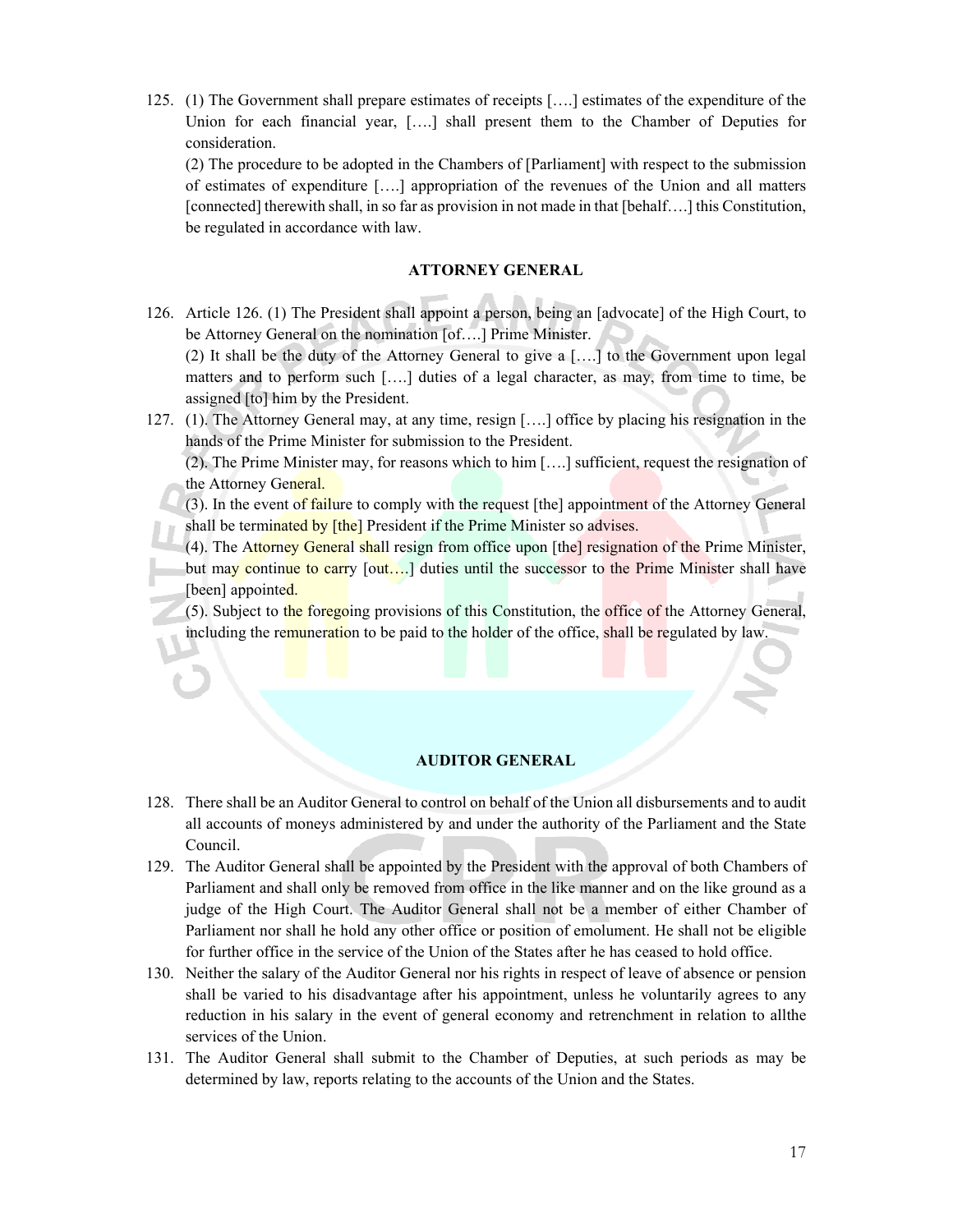132. Subject to the foregoing provisions, the terms and conditions of the office of the Auditor General shall be determined by law.

# **CHAPTER VIII. UNION JUDICIATY**

- 133. Justice throughout the Union shall be administered in Courts established by this Constitution or by law and by judges appointed in accordance therewith.
- 134. The Courts shall comprise Courts of first instance and Courts of appeal:
	- a. The Courts of first instance shall include a High Court which shall, subject to law, have original and appellate jurisdiction and power to determine all matters and questions whether of law or of fact.
	- b. The head of the High Court shall be called "the Chief Justice of the High Court".
- 135. (1) The High Court shall have exclusive original jurisdiction
	- a. in all matters arising under any treaty made by the Union;
		- b. in all disputes between the Union and a unit or between one unit and another;
	- c. in such other matters, if any, as may be defined by law.

(2) If the High Court is satisfied that a case pending in any inferior Court involves or is likely to involve substantially a question of the validity of any law having regard to the provisions of this Constitution, the High Court shall transfer the case to itself for trial.

- 136. (1) The Court of final appeal shall be called "the Supreme Court".
	- (2) The head of the Supreme Court shall be called "the Chief Justice of the Union".

(3) Without prejudice to the powers conferred upon the Supreme Court by any other provisions of this Constitution, the Court shall, with such exceptions and subject to such regulations as may

- be prescribed by law, have appellate jurisdiction from all decisions of the High Court, and shall
- also have appellate jurisdiction from such decisions of other Courts as may be prescribed by law.
- 137. No law shall be enacted excepting from the appellate jurisdiction of the Supreme Court cases which involve questions as to the validity of any law having regard to the provisions of this Constitution.
- 138. The decisions of the Supreme Court shall in all cases be final.
- 139. (1) Every person appointed a judge of the Supreme Court and of the High Court under this Constitution shall make and subscribe the following declaration:- "I …… do solemnly and sincerely promise and declare that I will duly and faithfully to the best of my knowledge and ability execute the office of the Chief Justice (or judge as the case may be) without fear or favor, affection or ill-will towards any man, and that I will uphold the Constitution and the laws".

(2) This declaration shall be made and subscribe by the Chief Justice of the Union in the presence of the President, and by each of the other judges of the Supreme Court and of the judges of the High Court in the presence of the Chief Justice of the Union or the senior available judge of the Supreme Court.

(3) The declaration shall be made and subscribed by every judge before entering upon his duties as such judge and in ay case not later than ten days after the date of his appointment or such later date as may be determined by the President.

(4) Any judge who declines or neglects to make such declaration as aforesaid shall be deemed to have declined to accept the appointment.

140. (1) The Chief Justice of the Union shall be appointed by the President by an order under his hand and seal, with the approval of both Chambers of the Parliament in joint sitting. (2) All the other judges of the Supreme Court and all the judges of the High Court shall be appointed by the President by an order under his hand and seal, with the approval of both Chambers of the Parliament in joint sitting.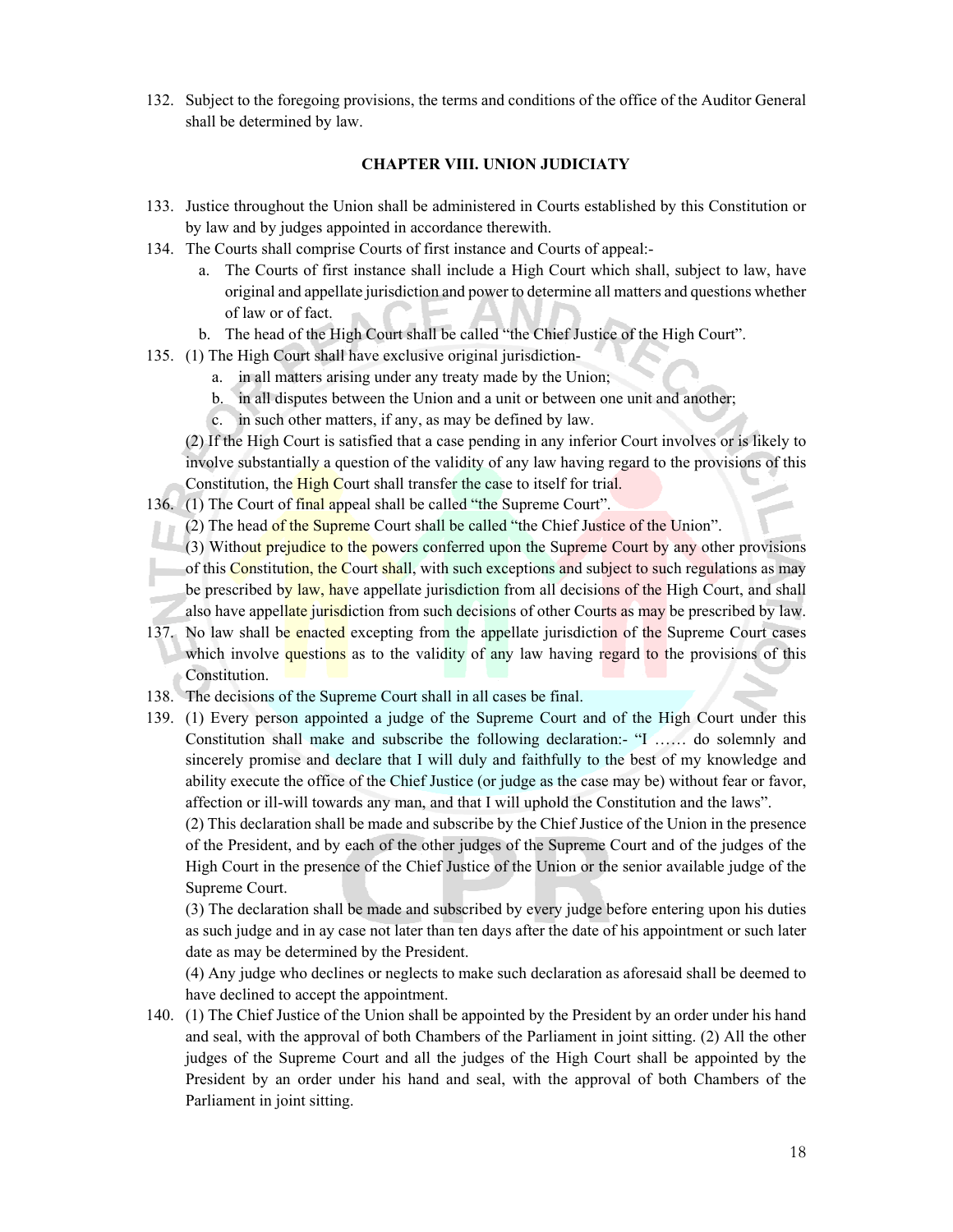- 141. All judges shall be independent in the exercise of their judicial functions and subject only to this Constitution and the laws.
- 142. (1) A person shall not be qualified for appointment as a judge of the Supreme Court unless he is a citizen of the Union who was or whose parents were born in any of the territories included within the Union, or unless he has been for at least five years a citizen of the Union; and
	- a. has been for a least five years a judge of the High Court of judicature at Rangoon or of the High Court established under this Constitution; or
	- b. is an advocate of the High Court of at least fifteen years' standing: Provided that a person shall not be qualified for appointment as Chief Justice of the Union unless he-
	- c. is, or when first appointed to judicial office was, an advocate, and
	- d. is an advocate of at least fifteen years' standing.

(2) A person shall not be qualified for appointment as a judge of the High Court unless he is a citizen of the Union; and

- a. is an advocate of at least ten years' standing; or
- b. has for at least five years held judicial office in Burma or in the Union not inferior to that of a district and sessions judge or Chief Judge of the Rangoon City Civil Court: Provided that a person shall not be qualified for appointment as the Chief Justice of the High Court unless he-
- c. is, or when first appointed to judicial office was, an advocate, and
- d. is an advocate of at least fifteen years' standing.

(3) In computing for the purpose of this section the standing of an advocate, any period during which he has held judicial office after he became an advocate shall be included.

143. (1) A judge of the Supreme Court of this section the standing of an advocate, any period during which he has held judicial office after he became an advocate shall be included.

(2) A judge of the Supreme Court or of the High Court shall not be removed from office except for proved misbehavior or incapacity.

(3) The charge shall be preferred by either Chamber of Parliament subject to an in accordance with the provisions of this section.

(4) A proposal to either Chamber of parliament to prefer a charge under this section shall not be entertained except upon a notice of resolution signed by not less than one-fourth of the total membership of that Chamber.

(5) No such proposal shall be adopted by either Chamber of Parliament save upon a resolution of the Chamber, supported by a majority of the members present.

(6) Where the charge relates to a judge of the Supreme Court it shall be investigated by a Special Tribunal consisting of the President or a person appointed by him in his discretion, the Speaker of the Chamber of Nationalities and the Speaker of the Chamber of Deputies. Where the charge relates to a judge of the High Court it shall be investigated by a Special Tribunal consisting of the Chief Justice of the Union, the Speaker of the Chamber of the Nationalities and the Speaker of the Chamber of Deputies.

(7) The judge against whom the charge is preferred shall have the right to appear and to be represented at the investigation of the charge.

(8) The Special Tribunal shall, after investigation, submit its reports to the Chamber by which the charge was preferred. The finding of the Special Tribunal declaring that the charge has not been proved, if unanimous, shall be final. But in all other cases, the report of the Special Tribunal shall be considered by both Chambers of Parliament in joint sitting. If, after consideration, a resolution be passed supported by a majority of the members present and voting at the joint sitting declaring that the charge preferred against the judge has been proved and that the misbehaviors was, or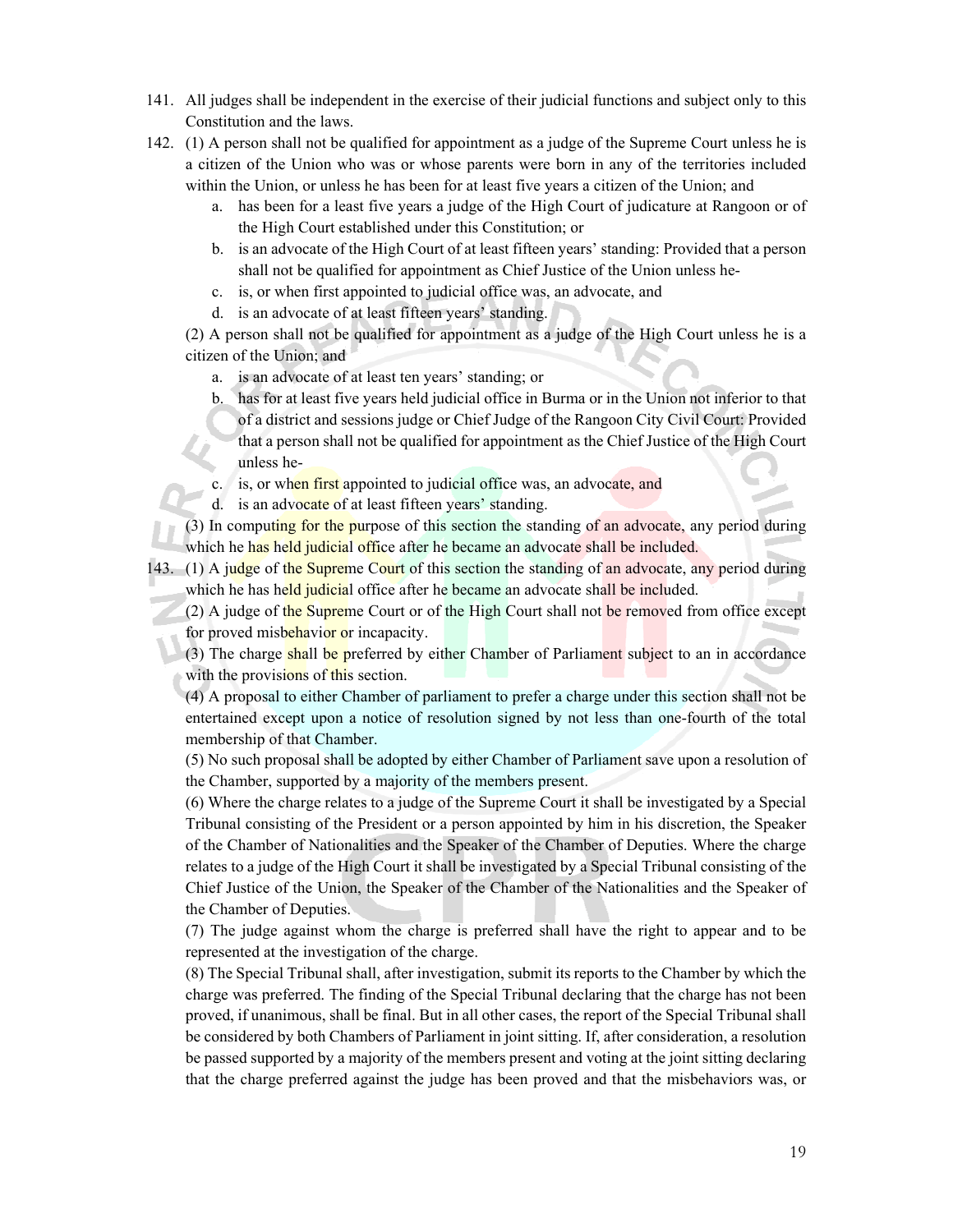incapacity is, such as to render him unfit to continue in office, the President shall forthwith by an order under his hand and seal remove from office the judge to whom it relates.

- 144. Neither the salary of a judge of the Supreme Court or of the High Court nor his rights in respect of leave of absence or pension shall be varied to his disadvantages after his appointment, unless he voluntarily agrees to any reduction in his salary in the event of general economy and retrenchment in relation to all the services of the Union.
- 145. If the office of the Chief Justice of the Union or of the Chief Justice of the High Court becomes vacant, or if either of them is, by reason of absence or for any other reason, unable to perform the duties of his office, those duties shall, until some person appointed to the vacant office has entered on the duties thereof, or until the Chief Justice of the Union or of the High Court, as the case may be, has resumed his duties, be performed by such other judge of the Supreme Court or of the High Court as the President may appoint for the purpose.
- 146. (1) If at any time there should not be a quorum of the judges of the Supreme Court available to hold or continue any session of the Court, owing to a vacancy or vacancies, or to the absence through illness or on leave or in the discharge of other duties assigned by statute of otherwise, or to the disqualification of a judge or judges, the Chief Justice or any acting Chief Justice of the Union, or in their absence, the senior puisne judge, may in writing request the attendance at the sittings of the Court, for such period may be necessary, of a judge of the High Court, to be designated in writing by the Chief Justice or any acting Chief Justice or in their absence the senior puisne judge of the Supreme Court.
	- (2) It shall be the duty of the judge, whose attendance have been so requested or who has been so designated, in priority to the other duties of his office, to attend the sitting of the Supreme Court at the time and for the period for which his attendance shall be required, and while so attending he shall possess the powers and privileges and shall discharge the duties of a puisne judge of the Supreme Court.
- 147. If the office of any puisne judge of the High Court becomes vacant, or if any such judge is by reason ob absence, or for any other reason, unable to perform the duties of his office, the President may in his discretion appoint a person duly qualified for appointment as a judge to act as a judge of the Court, and the person so appointed shall, unless the President in his discretion thinks fit to revoke his appointment, be deemed to be a judge of the Court, until some person appointed under sub-section (2) of section 140 of this Constitution to the vacant office has entered on the duties thereof, or until the permanent judge has resumed his duties.
- 148. The Supreme Court and the High Court shall be courts of the record and shall sit in the capital city of the Union and at such other place or places as the President may, after consultation with the Chief Justice of the Union from time to time, appoint: Provided that one or more judges of the High Court shall sit at such place in the Shan States as the President may, after consultation with the Chief Justice of the Union from time to time, appoint.
- 149. Subject to the foregoing provisions of this Constitution relating to the Courts, the following matters shall be regulated in accordance with law:
	- i. The number of judges of the Supreme Court and of the High Court, the remuneration, age of retirement and pension of such judges; and
	- ii. The Constitution and organization of such Courts, the distribution of business among the Courts and judges, their jurisdiction and all matters of procedure.
- 150. Nothing in this Constitution shall operate to invalidate the exercise of limited functions and powers of a judicial nature by any person or body of person duly authorized by law to exercise such functions or powers notwithstanding that such person or such body of persons is not a judge or a Court appointed or established as such under this Constitution.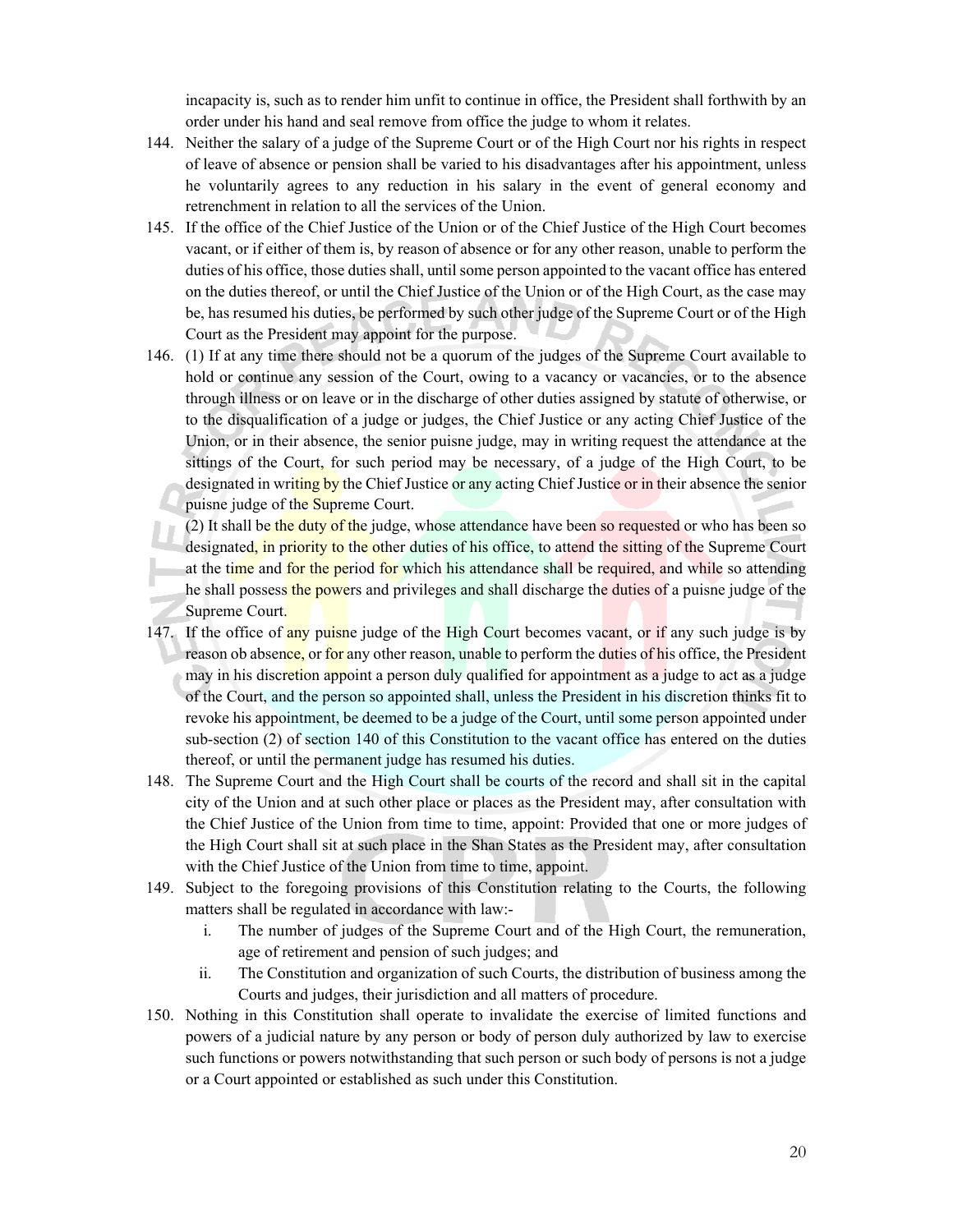151. (1) If at any time it appears to the President that a question of law has arisen, or is likely to arise, which is of such a nature and of such public importance that it is expedient to obtain the opinion of the Supreme Court upon it, he may refer the question to the Court for consideration, and the Court may, after such hearing as it thinks fit, report to the President thereon.

(2) No report shall be made under this section save in accordance with an opinion delivered in open Court with the concurrence of a majority of the judges present at the hearing of the case, but nothing in this sub-section shall be deemed to present a judge who does not concur from delivering a dissenting opinion.

- 152. The law declared by the Supreme Court shall, so far as allocable, be recognized as binding on, and shall be followed by, all Courts within the territories subject to the jurisdiction of the Union.
- 153. The Parliament may make provision by an Act for conferring upon the Supreme Court such supplemental powers not inconsistent with any of the provisions of this Constitution as may appear to be necessary or desirable for the purpose of enabling the Court more effectively to exercise the jurisdiction conferred upon it by or under this Constitution.

# **CHAPTER IX. PART I. THE SHAN STATE THE SHAN STATE COUNCIL**

- 154. (1) All the members of the Parliament representing the Shan State shall constitute the Shan State Council. (2) All the representatives from the Shan State in the Chamber of Nationalities shall be elected by the *Soahpas* of the Shan State from among themselves. The *Soahpas* shall not be eligible for membership of the Chamber of Deputies. (3) Any member of the State Council who shall have ceased to be a member of the Parliament shall be deemed to have vacated his seat in the Council, by may continue to carry on his duties until his successor shall have been elected.
- 155. The State Council may recommend to the Parliament the passing of any law relating to any matter in respect of which the Council is not competent to legislate.
- 156. When a Bill has been passed by the State Council it shall be presented to the President for his signature and promulgation. The President shall sign the Bill within one month from the presentation of the Bill, unless he refers the Bill to the Supreme Court for its decision under the next succeeding section.
- 157. (1) The President may, in his discretion, refer any Bill presented to him under the last preceding section to the Supreme Court for decision on the question whether such Bill or any specified provision thereof is repugnant to this Constitution.

(2) The Supreme Court, consisting of not less than three judges, shall consider the question referred to it and, after such hearing as it thinks it, shall pronounce its decision on such question in open Court as soon as may be, and in any case not later than thirty days after the date of such reference. The decision of the majority of the judges shall, for the purposes of this section, be the decision of the Court.

(3) In every case in which the Supreme Court decides that any provision of the Bill, the subject of a reference to the Supreme Court under this section, is repugnant to this Constitution, the President shall return the Bill to the State Council for reconsideration and shall decline to sign it unless the necessary amendments shall have been made thereto.

(4) In every other case, the President shall sign the Bill and promulgate the Act as soon as may be after the decision of the Supreme Court shall have been pronounced.

(5) When the President has signed a Bill present to him under the last preceding section wither without or after a reference to the Supreme Court, the validity of any provision of the Bill shall not be called in question on the ground that it way beyond the competence of the State Council.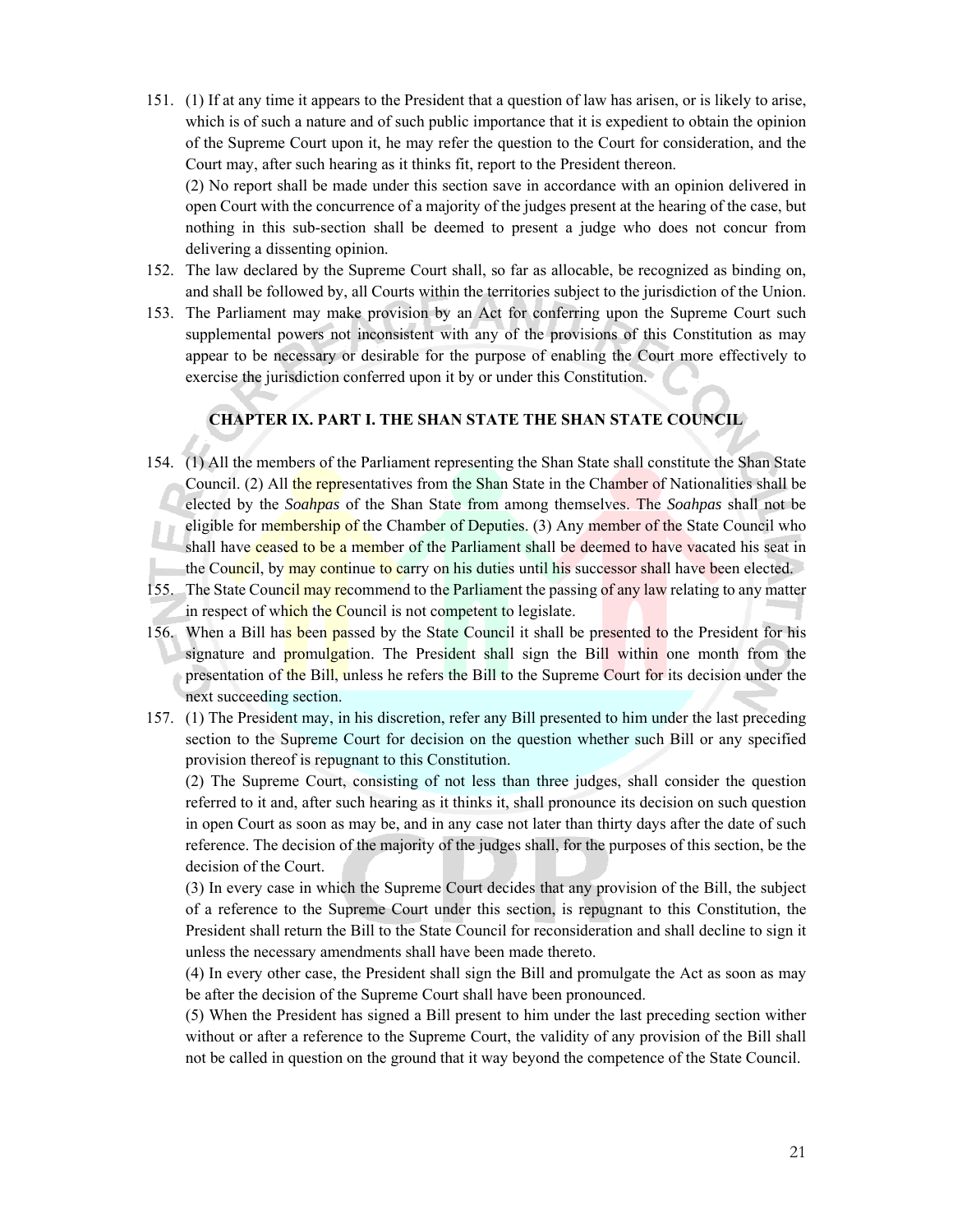- 158. The signed text of every Act shall be enrolled for record in the office of the Registrar of the Supreme Court and a copy of the same shall be enrolled for record in the office of the Minister for the Shan State.
- 159. The Head of the Shan State may from time to time summon and prorogue the State Council: Provided that there shall be a session of the State Council once at least in every year so that a period of twelve months shall not intervene between the last sitting of the Council in one session and its first sitting in the next session.

#### **GOVERNMENT OF THE SHAN STATE**

- 160. A member of the Union Government to be known as the Minister for the Shan State shall be appointed by the President on the nomination of the Prime Minister acting in consultation with the Shan State Council from among the members of the Parliament representing the Shan State. The Minister so appointed shall also be the Head of the Shan State for the purposes of this Constitution.
- 161. (1) The Head of the State shall be in charge of the administration of the State; that is to say, the executive authority of the State shall be exercised by the Head of the State either directly or through officers subordinate to him.

(2) Without prejudice to the generality of the provisions of the next seceding section, the said executive authority shall extend to all matters relating to recruitment to the State civil services, to postings and transfers, and to disciplinary matters relating to these services.

162. (1) Subject to the provisions of this Constitution, the executive authority of the State extends to the matters with respect to which the State Council has power to make laws, and in all such matters the decision of the Council shall be binding on the Head of the State.

(2) The Head of the State shall consult the State Council in all other matters relating to the States. (3) In order to facilitate the communication of the decisions and the views of the State Council to the Head of the State, the Council shall at its first meeting after a general election elect from among its members or otherwise a Cabinet of State Ministers to aid and advice the Head of the State in the exercise of his functions.

- 163. The Head of the State hall give or cause to be given an account of his work to the State Council in each ordinary session, present or cause to be presented to the Council a report upon all matters relating to the State, and recommend for the consideration of the Council such measures as he things fit for promoting the general welfare.
- 164. (1) The Head of the State shall prepare or cause to be prepared the estimate of the receipts and of the expenditure of the State for each financial year and shall present them or cause them to be presented to the State Council for consideration.

(2) Subject to any conditions that may be imposed by the Union, in respect of any contribution from the Union, the State Council shall have power to approve the budget of the State; and in order to enable the President to satisfy himself that the constitutions have been duly observed, such budget shall be incorporated in the Union budget.

165. Subject to the provisions of this Constitution, all matters relating to the Constitution of the State including those relating to the powers and duties of the Head of the State, of the State Council and of the Cabinet of State Ministers, and their relations to each other and to the Union Government shall be determined by law.

#### **PART II. THE KACHIN STATE** (**THE KACHIN STATE COUNCIL)**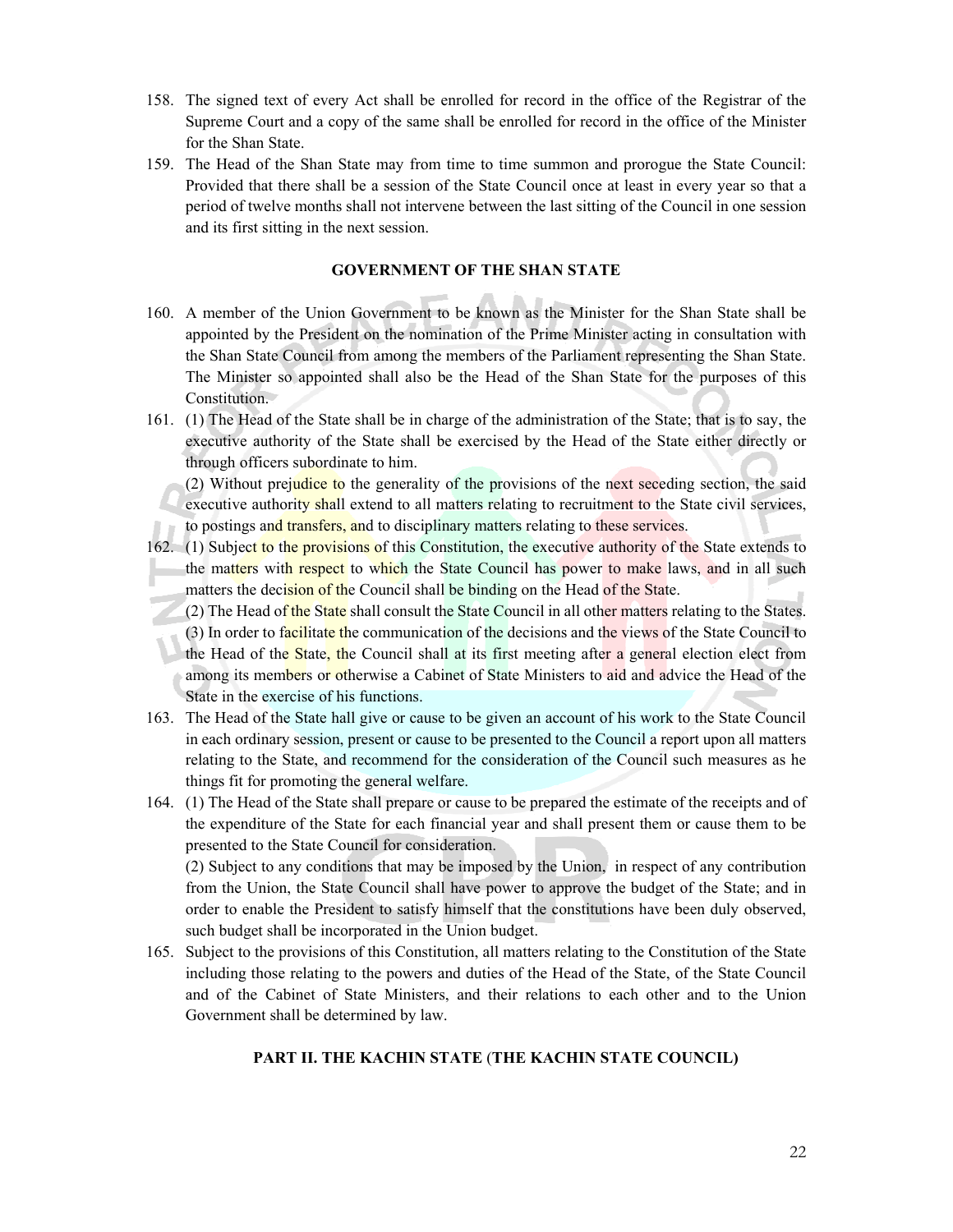- 166. (1) All the members of the Parliament representing the Kachin State shall constitute the Kachin State Council. (2) Of the twelve seats in the Chamber of Nationalities six shall be filled by representatives of the Kachins and the other six by those non-Kachins of the Kachin State. (3) Any member of the State Council who shall have ceased to be a member of the Parliament shall be deemed to have vacated his seat in the Council, but may continue to carry on his duties until his successor shall have been selected.
- 167. (1) A Bill prejudicially affecting any right or privilege which the Kachins or the non-Kachins, as a class or community, enjoyed immediately before the commencement of this Constitution, shall not be deemed to have been passed by the Council unless the majority of the members representing the Kachins or the non-Kachins, as the case may be, present and voting, have voted in its favor.

(2) If any question arises in the State Council whether a Bill is of the character described in the last preceding sub-section, the presiding officer shall take the vote of the last members representing the Kachins and those representing the non-Kachins in the Council separately on such question and if a majority of either class of members vote in the affirmative, the Bill shall be deemed to be of the character mentioned.

- 168. The State Council may recommend to the Parliament the passing of any law relating to any matter in respect of which the Council is not competent to legislate.
- 169. When a Bill has been passed by the State Council it shall be presented to the President for his signature and promulgation. The President shall sign the Bill within one month from the presentation of the Bill, unless he refers the Bill to the Supreme Court for its decision under the next succeeding section.
- 170. (1) The **President may, in** his discretion, refer any Bill presented to him under the last preceding section to the Supreme Court for decision on the question whether such Bill or any specified provision thereof is repugnant to this Constitution.

(2) The Supreme Court, consisting of not less than three judges, shall consider the question referred to it and, after such hearing as it thinks fit, shall pronounce its decision on such question in open Court as soon as may be, and in any case not later than thirty days after the date of such reference. The decision of the majority of the judges shall, for the purposes of this section, be the decision of the Court.

(3) In every case in which the Supreme Court decides that any provision of the Bill, the subject of a reference to the Supreme Court under this section, is repugnant to this Constitution, the President shall return the Bill to the State Council for reconsideration and shall decline to sign it unless the necessary amendments shall have been made thereto.

(4) In every other case, the President shall sign the Bill and promulgate the Act as soon as may be after the decision of the Supreme Court shall have been pronounced.

(5) When the President has signed a Bill presented to him under the last preceding section whether without or after a reference to the Supreme Court, the validity of any provision of the Bill shall not be called in question on the ground that it was beyond the competence of the State Council.

- 171. The signed text of every Act shall be enrolled for record in the office of the Registrar of the Supreme Court and a copy of the same shall be enrolled for record in the office of the Minister for the Kachin State.
- 172. The Head of the Kachin State may from time to time summon and prorogue the State Council: Provided that there shall be a session of the State Council once at least in every year so that a period of twelve months shall not intervene between the last sitting of the Council in once session and its first sitting in the next session.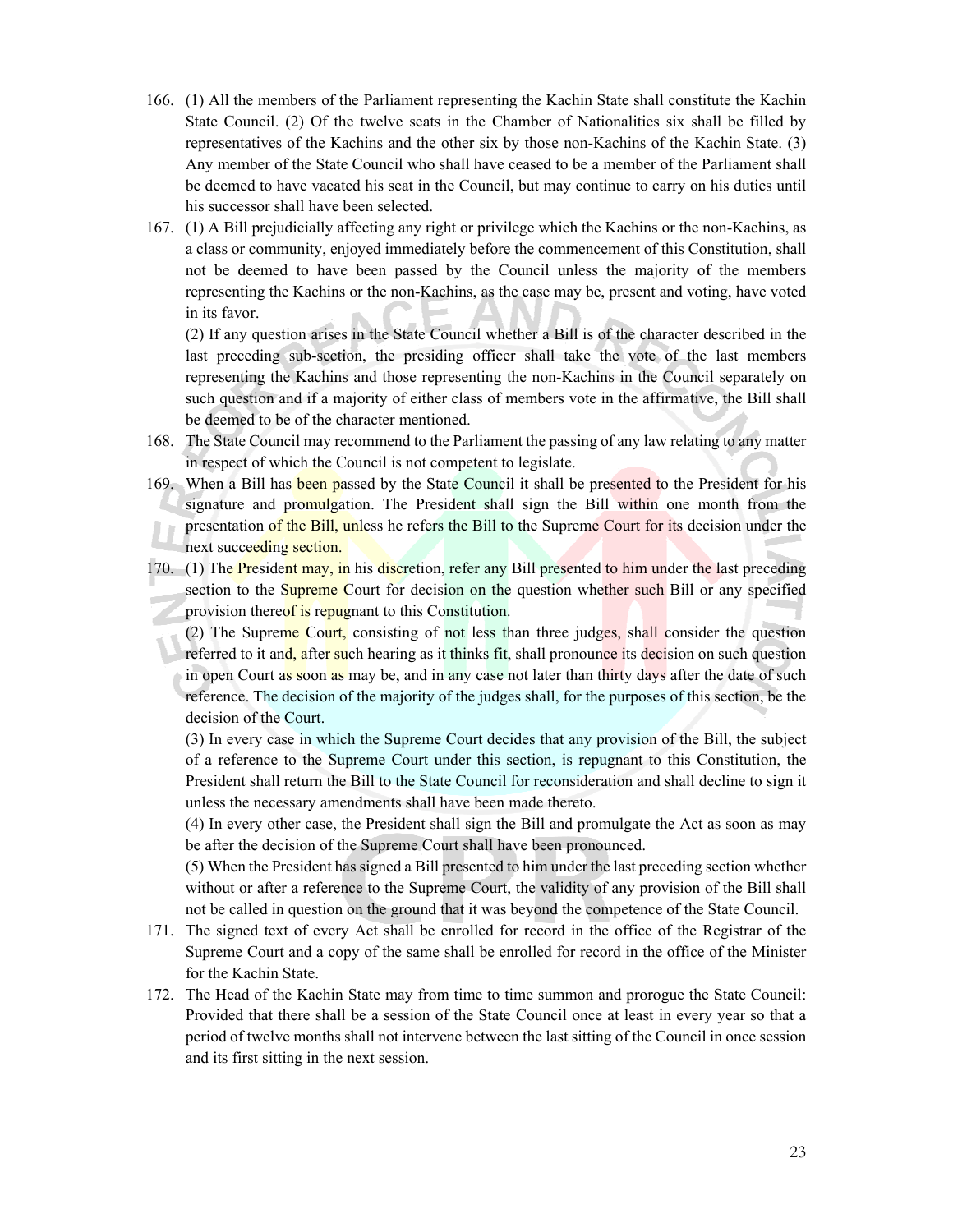#### **GOVERNMENT OF THE KACHIN STATE**

- 173. A member of the Union Government to be known as the Minister for the Kachin State shall be appointed by the President on the nomination of the Prime Minister acting in consultation with the Kachin State Council from among the Kachin members of the Parliament representing the Kachin State. The Minister so appointed shall also be the Head of the Kachin State for the purposes of this Constitution.
- 174. (1) The Head of the State shall be in charge of the administration of the State; that is to say, the executive authority of the State shall be exercised by the Head of the State either directly or through officers subordinate to him.

(2) Without prejudice to the generality of the provisions of the next succeeding section, the said executive authority shall extend to all matters relating to recruitment to the State civil services, to postings and transfers, and to disciplinary matters relating to these services, to posting and transfers, and to disciplinary matters relating to these services: Provided that in respect of areas where the non-Kachins from the majority of the population, the Head of the State shall act only in consultation with the members representing the non-Kachins in the Cabinet in all such matters.

175. (1) Subject to the provisions of this Constitution, the executive authority of the State extends to the matters with respect to which the State Council has power to make laws, and in all such matters the decisions of the Council shall be binding on the Head of the State.

(2) The Head of the State shall consult the State Council in all other matters relating to the State.

(3) In order to facilitate the communication of the decisions and the views of the State Council to the Head of the State, the Council shall at its first meeting after a general election elect from among its members or otherwise a Cabinet of State Ministers to aid and advice the Head of the State in the exercise of his functions: Provided that not less than one-half of the members of the Cabinet shall be non-Kachins.

- 176. The Head of the State shall give or cause to be given an account of his work to the State Council in each ordinary session, present or cause to be presented to the Council, a report upon all matters relating to the State, and recommend for the consideration of the Council such measures as he thinks fit for promoting the general welfare.
- 177. (1) The Head of the State shall prepare or cause to be prepared the estimates of the receipts and of the expenditure of the State for each financial year and shall present them or cause them to be presented to the State Council for consideration. (2) Subject to any conditions that may be imposed by the Union in respect of any contributions from the Union, the State Council shall have power to approve the budget of the State; and in order to enable the President to satisfy himself that the conditions have been duty observed, such budget shall be incorporated in the Union budget.
- 178. The provisions of Chapter X of this Constitution shall not apply to the Kachin State.
- 179. Subject to the provisions of this Constitution, all matters relating to the Constitution of the State including those relating to the powers and duties of the Head of State, of the State Council and of the Cabinet of State Ministers, and their relations to each other and to the Union Government shall be determined by law.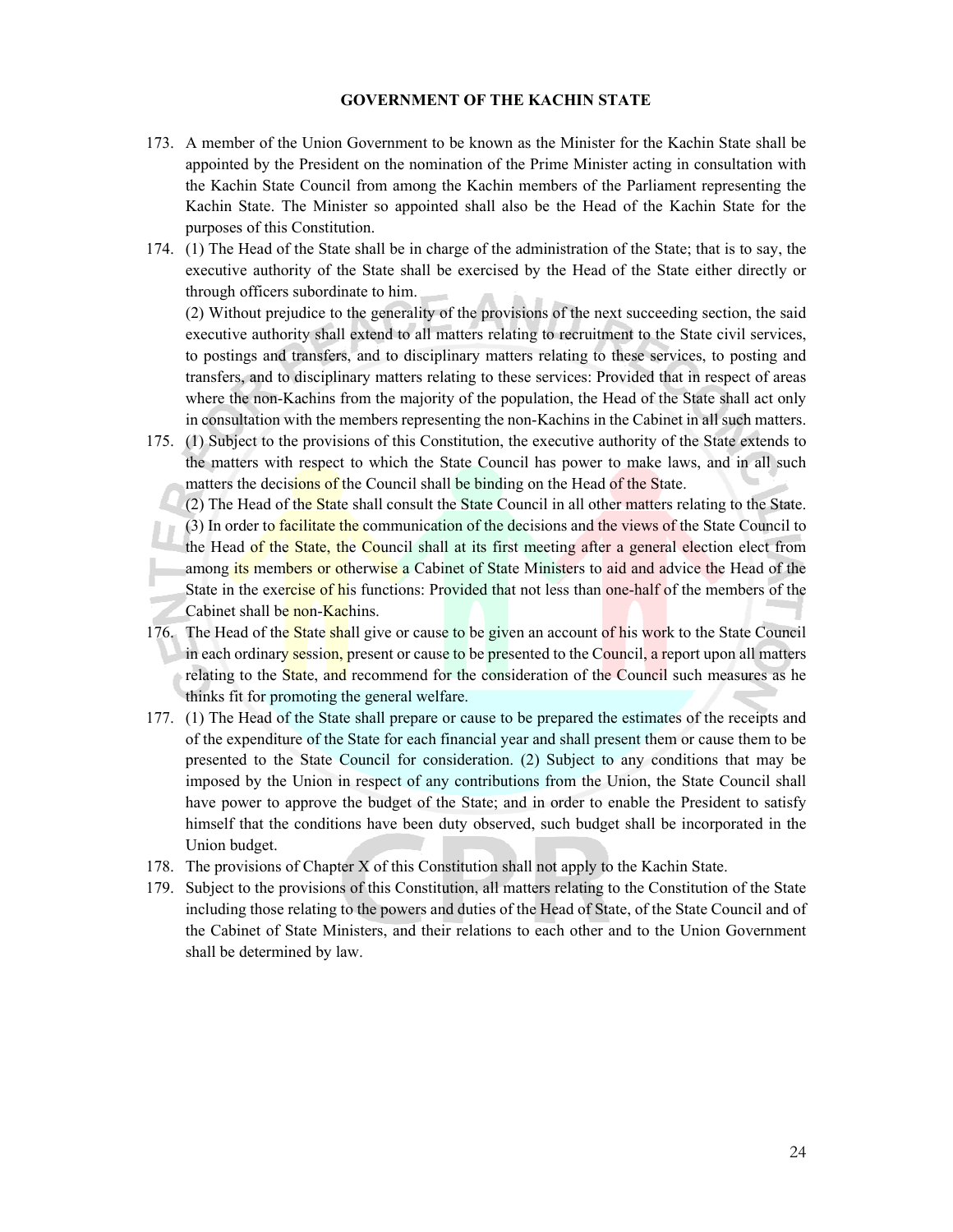### PART III. THE KAREN STATE<sup>6</sup> [Substituted by Act LXII, 1951.]

180. (1) The territory hitherto known as the Sanlween District shall form a constituent unit of the Union of Burma and hereafter know as "The Karen State". It shall also include such adjacent areas occupied by the Karens as may be determined by an Act of Parliament. Act No. XIV of 1952 which enacts that the Karen State as constituted under this section shall include the Kya-in Township, the Kawkareik Township, the Hlaingbwe Township, the Pa-an Township, and the Thandaung Township.)

(2) All the members of the Parliament representing the Karen State shall constitute the Karen State Council.

(3) Any member of the State Council who shall have ceased to be a member of the Parliament shall be deemed to have vacated his seat in the Council, by may continue to carry on his duties until his successor shall have been elected.

(4) The State Council may recommend to the Parliament the passing of any law relating to any matter in respect of which the Council is not competent to legislate.

(5) When a Bill has been passed by the State Council it shall be presented to the President for his signature and promulgation. The President shall sign the Bill within one months from the presentation and the Bill, unless he refers the Bill to the Supreme Court for its decision under sub-section  $(6)$ .

(6) The President  $\frac{may}{may}$ , in his discretion, refer any Bill presented to him under sub-section (5) to the Supreme Court for decision on the question whether such Bill or any specified provision thereof is repugnant to this Constitution.

(7) The Supreme Court, consisting of not less than three judges, shall consider the question referred to it and, after such hearing as it thinks fit, shall pronounce its decision on such question in open Court as soon as may be and in any case not later than thirty days after the date of such reference. The decision of the majority of the judges shall, for the purpose of sub-section (6), be there decision of the Court.

(8) In every case in which the Supreme Court decides that any provision of the Bill, the subject of a reference to the Supreme Court under sub-section (6), is repugnant to this Constitution, the President shall return the Bill to the State Council for reconsideration and shall decline to sign it unless the necessary amendments shall have been made thereto.

(9) In every other case, the President shall sign the Bill and promulgate the Act as soon as may be after the decision of the Supreme Court shall have been pronounced.

(10) When the President has signed a Bill presented to him under sub-section (5) whether without or after a reference to the Supreme Court, the validity of any provision of the Bill shall not be called in question on the ground that it was beyond the competence of the State Council.

(11) The signed text of every Act shall be enrolled for record in the office of the Registrar of the Supreme Court and a copy of the same shall be enrolled for record in the office of the Minister for the Karen State.

(12) The Head of the Karen State may, from time to time, summon and prorogue the State Council: Provided that there shall be a session of the State Council once at least in every year so

 $\overline{a}$ 

<sup>6</sup> Substituted by Act LXII, 1951. 180. (1) The territory hitherto known as the Salween District shall form a constituent unit of the Union of Burma and hereafter know as "The Karen State". It shall also include such adjacent areas occupied by the Karens as may be determined by an Act of Parliament. Act No. XIV of 1952 which enacts that the Karen State as constituted under this section shall include the Kya-in Township, the Kawkareik Township, the Hlaingbwe Township, the Pa-an Township, and the Thandaung Township.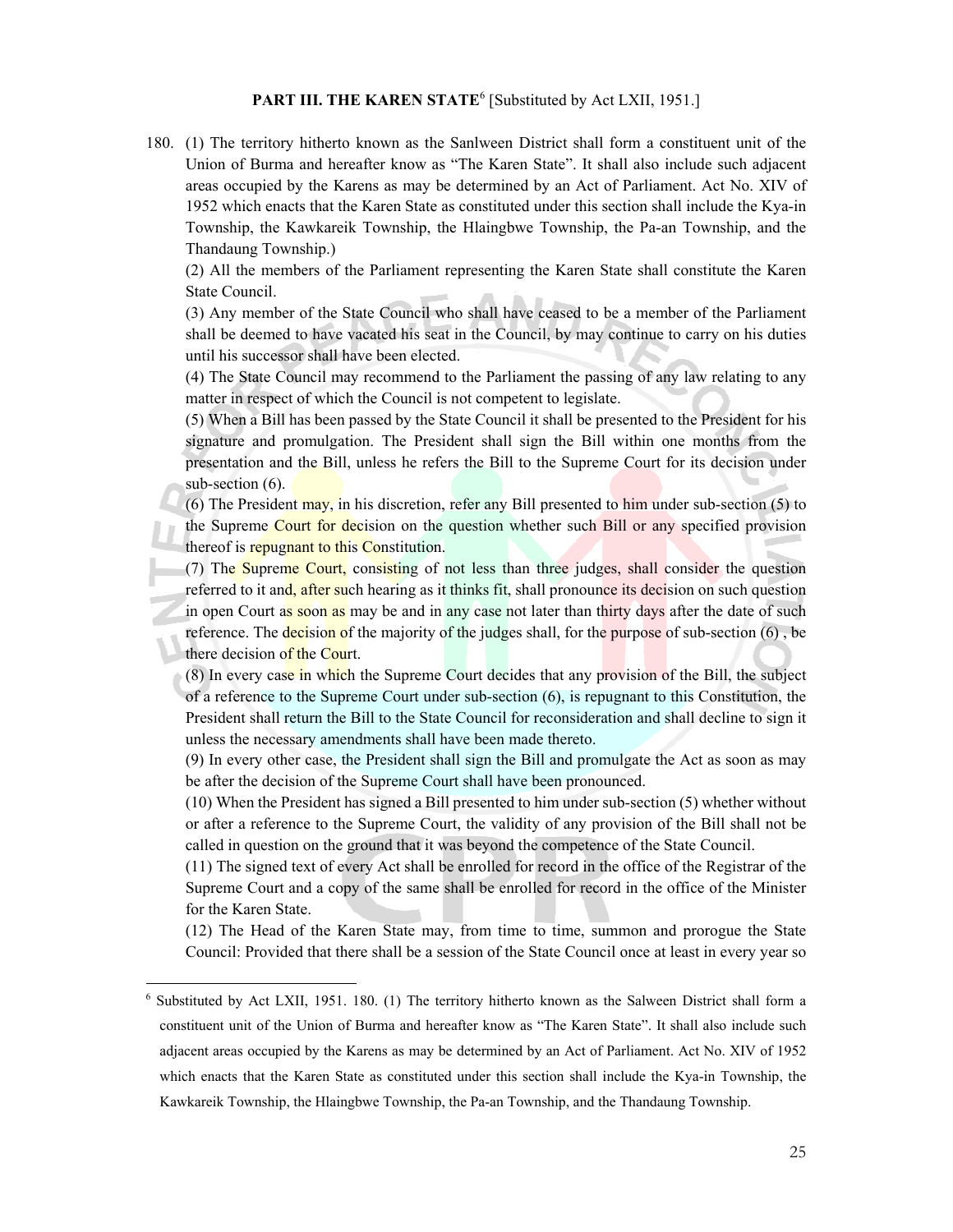that a period of twelve months shall not intervene between the last sitting of the Council in once session and its first sitting in the next session.

**GOVERNMENT OF THE KAREN STATE** [Substituted by Act LXII, 1951.]

181. (1) A member of the Union Government to be know as the Minister for the Karen State shall be appointed by the President on the nomination of the Prime Minister acting in consultation with the Karen State. The Minister so appointed shall also be the Head of the Karen State for the purpose of this Constitution.

(2) The Head of the State shall be in charge of the administration of the State; that is to say, the executive authority of the State shall be exercised by the Head of the State either directly or through officers subordinate to him.

(3) Without prejudice to the generality of the provisions of sub-section (4), the said executive authority shall extend to all matters relating to recruitment to the State civil services, to postings and transfers and to disciplinary matters relating to these services.

(4) Subject to the provisions of this Constitution, the executive authority of the State extends to the matters with respect to which the State Council has power to make laws, and in all such matters the decision of the Council shall be binding on the Head of the State.

(5) The Head of the State shall consult the State Council in all other matters relating to the State. (6) In order to facilitate the communication of the decisions and the views of the State Council to the Head of the State, the Council shall at its first meeting after a general election elect from among its members or otherwise a Cabinet of State Ministers to aid and advice the Head of State in the exercise of his functions.

(7) The Head of the State shall give or cause to be given an account of his work to the State Council in each ordinary session, present or cause to be presented to the Council a report upon all matters relating to the State, and recommend for the consideration of the Council such measures as he thinks fit for promoting the general welfare.

(8) The Head of the State shall prepare or cause to be prepared the estimates of the receipts and of the expenditure of the State for each financial year and shall present them or cause them to be presented to the State Council for consideration.

(9) Subject to any conditions that may be imposed by the Union in respect of any contributions from the Union, the State Council shall have power to approve the budget of the State; and in order to enable the President to satisfy himself that the conditions have been duly observed, such budget shall be incorporated in the Union budget.

(10) The provisions of Chapter X of this Constitution shall not apply to the Karen State.

(11) Subject to the provisions of this Constitution all matters relating to the Constitution of the State including those relating to the powers and duties of the Head of the State, of the State Council and of the Cabinet of the State Ministers and their relations to each other and to the Union Government shall be determined by law: Provided that until the date of the dissolution of the Parliament constituted following the first general elections held under section 233 of the Constitution, the Karen State Council shall be constituted with all the members of the Parliament representing Karens.

#### **PART IV THE KAYAH STATE**

- 182. (1) The territory heretofore known as Mongpai State in the Federated Shan States shall be acceded to the Kayah State if the majority of the people of the territory so desire. (2) The procedure for ascertaining the desire of the majority shall be such as may be prescribed by law.
- 183. (1) Until the Parliament otherwise provides: -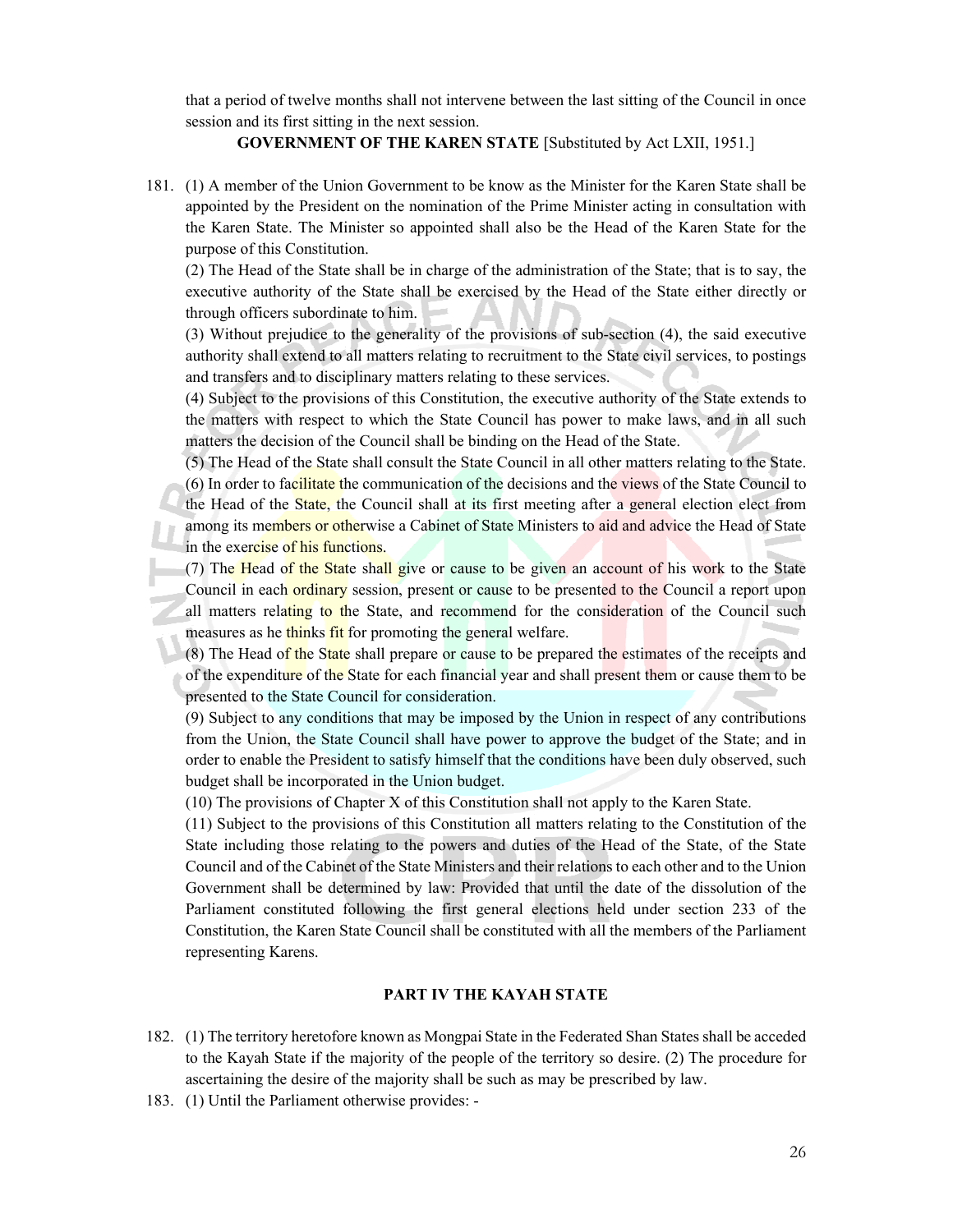- i. the Shawphyas of Kantarawaddy, Bawlake, and Kyebogyi shall represent the Kayah State in the Chamber of Nationalities;
- ii. the Saopha of Mongpai shall also be one of the representatives of the Kayah State in the Chamber of Nationalities on the accession of Mongpai to the Kayah State under the last preceding section;
- iii. the Sawphyas and the Saopha shall not be eligible for ...............

(2) All the members of the Parliament representing the Kayah State shall constitute the Kayah State Council.

(3) Any member of the State Council who shall have ceased to be a member of the Parliament shall be deemed to have vacated his seat in the Council, but may continue to carry on his duties until his successor shall have been elected.

- 184. The State Council may recommend to the Parliament the passing of any law relating to any matter in respect of which the Council is not competent to legislate.
- 185. When a Bill has been passed by the State Council it shall be presented to the President for his signature and promulgation. The President shall sign the Bill within one month from the presentation of the Bill, unless he refers the Bill to the Supreme Court for its decision under the next succeeding section.
- 186. (1) The President may, in his discretion, refer any Bill presented to him under the last preceding section to the Supreme Court for decision of the question whether such Bill or any specified provision thereof is repugnant to this Constitution.

(2) The Supreme Court, consisting of not less than three judges, shall consider the question referred to it and, after such hearing as it thinks fit, shall pronounce its decisions on such question in open Court as soon as may be, and in any case not later than thirty days after the date of such reference. The decision of the majority of the judges shall, for the purpose of this section, be the decision of the Court.

(3) In every case in which the Supreme Court decides that any provisions of the Bill, the subject of a reference to the Supreme Court under this section, is repugnant to this Constitution, the President shall return the Bill to the State Council for reconsideration and shall decline to sign it unless the necessary amendments shall have been made thereto.

(4) In every other case, the President shall sign the Bill and promulgate the Act as soon as may be after the decision of the Supreme Court shall have pronounced.

(5) When the President has signed a Bill presented to him under the past preceding section, whether without or after a reference to the Supreme Court, the validity of any provision of the Bill shall not be called in question on the ground that it was beyond the competence of the State Council.

- 187. The signed text of every Act shall be enrolled for record in the office of the Registrar of the Supreme Court and a copy of the same shall be enrolled for record in the office of the Minister of the Kayah State.
- 188. The Head of the Kayah State may from time to time summons and prorogue the State Council. Provided that there shall be a session of the State Council once at least in every year so that a period of twelve months shall not intervene between the last sitting of the Council in one session and its first setting in the next session.

#### **GOVERNMENT OF THE KAYAH STATE**

189. A member of the Union Government to be known as the Minister for the Kayah State shall be appointed by the President on the nomination of the Prime Minister acting in consultation with the Kayah State Council from among the members of the Parliament representing the Kayah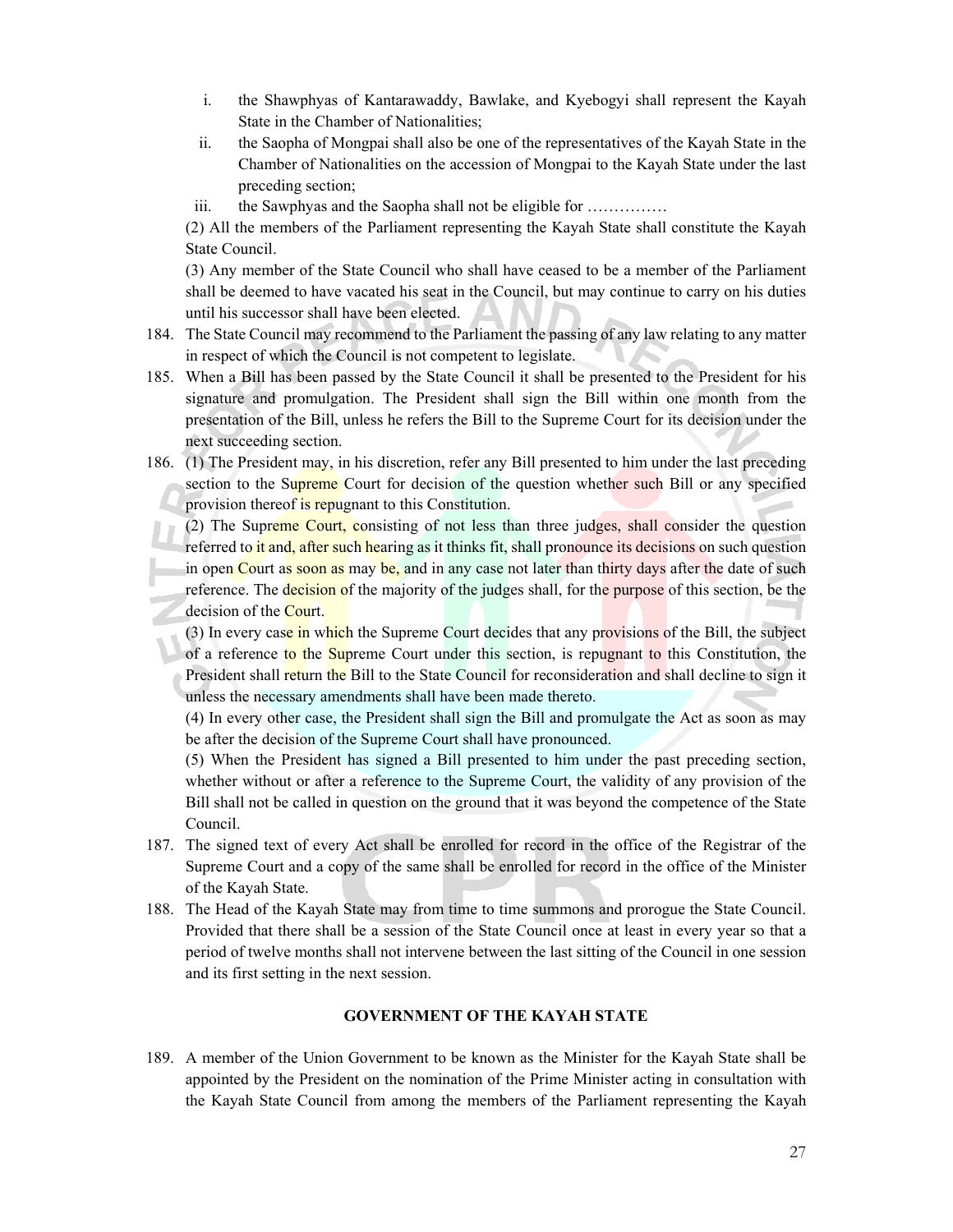State. The Minister so appointed shall also be the Head of the Kayah State for the purpose of this Constitution.

190. (1) The Head of the State shall be in charge of the administration of the State, that is to say, the executive authority of the State shall be exercised by the Head of the State either directly or through officers subordinate to him.

(2) Without prejudice to the generality of the provisions of the next succeeding section, the said executive authority shall extend to all matters relating to recruitment to the State civil services, to postings and transfers, and to disciplinary matters relating to these services.

191. (1) Subject to the provision of this Constitution, the executive authority the State extends to the matters with respect to which the State Council has power to make laws, and in all such matters the decision of the Council shall be binding on the Head of the State.

(2) The Head of the State shall consult the State Council in all other matters relating to the State. (3) In order to facilitate the communication of the decisions and the views of the State Council to the Head of the State, the Council may at its first meeting after a general election from among its members or otherwise a State Minister or Ministers to aid and advice the Head of the State in the exercise of his functions.

- 192. The Head of the State shall give or cause to be given a account of his work to the State Council in each ordinary session, present or cause to be presented to the Council a report upon all matters relating to the State, and recommend for the consideration of the Council such measures as he thinks fit for promoting the general welfare.
- 193. (1) The Head of the State shall prepare or cause to be prepared the estimates of the receipts and of the expenditure of the State for each financial year and shall present them or cause them to be presented to the State Council for consideration.

(2) Subject to any conditions that may be imposed by the Union in respect of any contributions from the Union, the State Council shall have power to approve the budget of the State; and in order to enable the President to satisfy himself that the conditions have been duly observed, such budget shall be incorporated in the Union budget.

- 194. Subject to the provisions of this Constitution, all matters relating to the Constitution of the State including those relating to the powers and duties of the Head of the State, of the State Council and of the State Minister or Ministers and their relations to each other and to the Union Government shall be determined by law.
- 195. All the provisions in the Part (Part IV of Chapter IX) shall cease to have effect if and when the Karen State is constituted under section 180.

# **PART (V) SPECIAL DIVISION OF THE CHINS**

- 196. There shall be a Special Division of the Chins comprising such areas in the Chin Hills District and the Arakan Hill Tracts as may be determined by the President.
- 197. (1) A Chin Affairs Council shall be constituted consisting of all the members of the Parliament representing the Chins.

(2) A member of the Union Government to be known as "the Minister for Chin Affairs" shall be appointed by the President on the nomination of the Prime Minister, acting in consultation with the Chin Affairs Council, from amongst the members of the Parliament representing the Chins.

(3) Subject to the powers of the Union Government: - the general administration of the Special Division and in particular all matters relating to recruitment to the civil services in the Special Division, to postings and transfers, and to disciplinary matters relating to these services, and all matters relating to schools and cultural institutions in the Special Division shall be under the superintendence, direction and control of the Minister for Chin Affairs.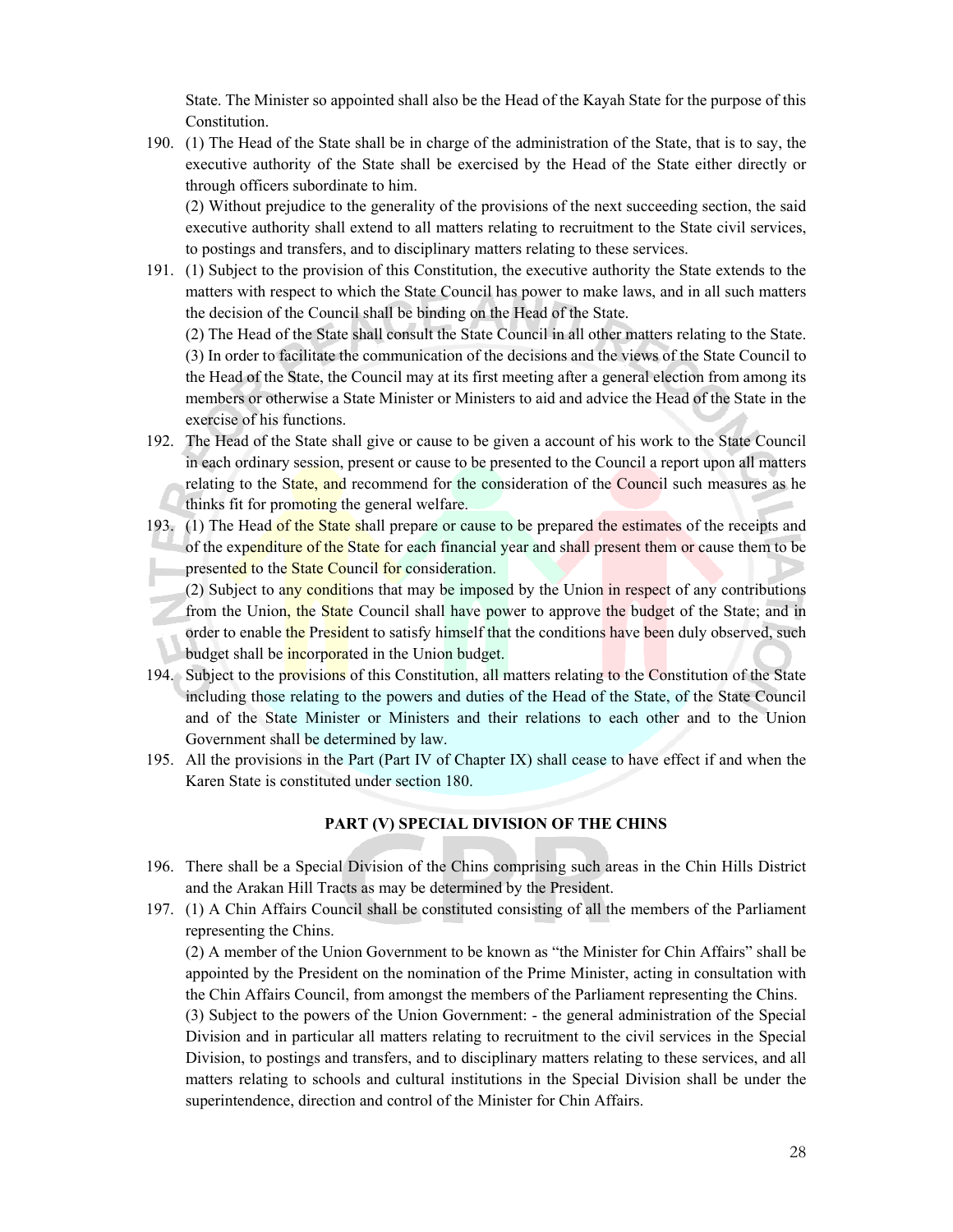(4) The Chin Affairs Council shall aid and advice the Minister in the discharge of this duties.

(5) Any member of the Council who shall have ceased to be a member of the Parliament shall be deemed to have vacated his seat in the Council but he may continue to carry on this duties until his successor shall have been elected.

198. Subject to the provisions of this Constitution, all matters relating to the powers and duties of the Minister and of the Council and their relations to each other and to the Union Government shall be determined by law.

# **PART (VI) NEW STATES**

- 199. The Parliament may by an Act admit to the Union a new State upon such terms and conditions including the extend of representation of the State in the Parliament ad may be specified in the Act.
- 200. The Parliament may by an Act, with the consent of the Council of every State whose boundaries are affected thereby: - establish a new unit; increase the are of any unit; diminish the area of any unit; alter the boundaries off any unit; and may, with the like consent, make such supplemental, incidental and consequential provisions ad the Parliament may deem necessary or proper.

# **CHAPTER X. RIGHT OF SECESSION**

- 201. Save as otherwise expressly provided in this Constitution or in any Act of Parliament made under section 199, every State shall have the right to secede from the Union in accordance with the conditions hereinafter prescribed.
- 202. The right of secession shall not be exercised within ten years from the date on which this Constitution comes into operation.
- 203. (1) Any State wishing to exercise the right of secession shall have a resolution to that effect passed by its State Council. No such resolution shall be deemed to have been passed unless not less than two-thirds of the total number of members of the State Council concerned have voted in its favor. (2) The Head of the State concerned shall notify the President of any such resolution passed by the Council and shall send him a copy of such resolution certified by the Chairman of the Council by which it was passed.
- 204. The President shall thereupon order a plebiscite to be taken for the purpose of ascertaining the will of the people of the State concerned.
- 205. The President shall appoint a Plebiscite Commission consisting of an equal number of members representing the Union and the State concerned in order to supervise the plebiscite.
- 206. Subject to the provisions of this Chapter, all matters relating to the exercise of the right of secession shall be regulated by law.

# **CHAPTER XI. AMENDMENT OF THE CONSTITUTION**

- 207. Any provision of this Constitution may be amended, whether by way of variation, addition, or repeal, in the manner hereinafter provided.
- 208. (1) Every proposal for an amendment of this Constitution shall be in the form of a Bill and shall be expressed as a Bill to amend the Constitution.

(2) A Bill containing a proposal or proposals for the amendment of the Constitution shall contain no other proposals.

209. (1) Such Bill may be initiated in either Chamber of Parliament. (2) After it has been passed by each of the Chambers of Parliament, the Bill shall be considered by both Chamber in joint sitting.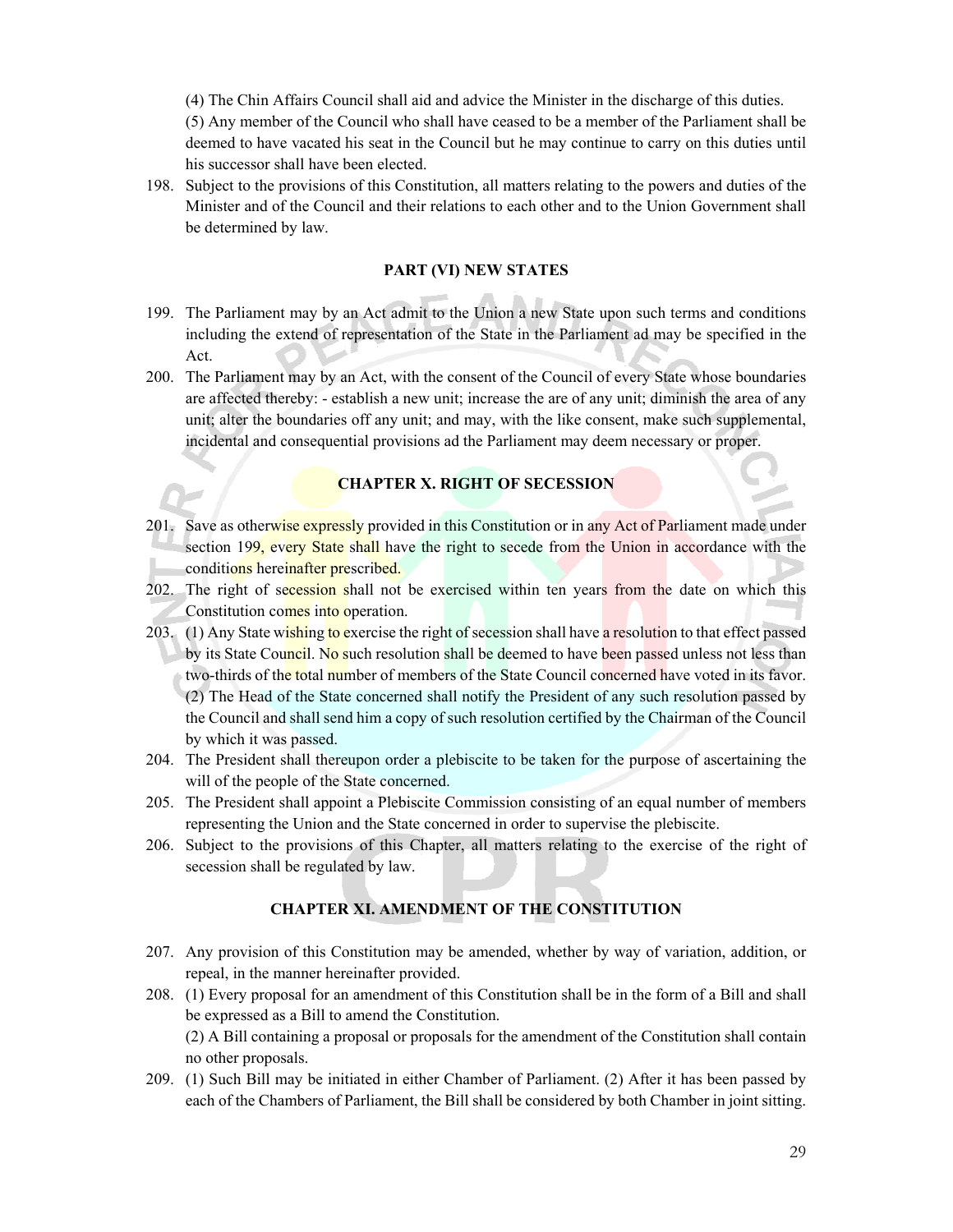(3) The Bill shall be deemed to have been passed by both Chambers in joint sitting only when not less than two-thirds of the then members of both Chambers have voted in its favor. (4) A Bill which seeks to amend: - the State Legislative List in the Third Schedule, or the State Revenue List in the Fourth Schedule, or an Act of the Parliament making a declaration under paragraph (iv) of subsection (1) of section 74 removing the disqualification of any persons for membership of the Parliament as representative from any of the State shall not be deemed to have been passed at the joint sitting of the Chambers unless a majority of the members present and voting, representing the State or each of the States concerned, as the case may be, have voted in its favor. (5) A Bill which seeks to abridge any special rights conferred by this Constitution on […….] the Chins shall not be deemed to have passed by the Chambers in joint sitting unless a majority of the members present and voting, representing […….] the Chins, as the case may be, have voted in its favor.

210. Upon the Bill being passed in accordance with the foregoing provisions of this Chapter, it shall be presented to the President who shall forthwith sign and promulgate the same.

# **CHAPTER XII. INTERNATIONAL RELATIONS**

- 211. The Union of Burma renounces war as an instrument of national policy, and accepts the generally recognized principles of international law as its rule of conduct in its relation with foreign States.
- 212. The Union of Burma affirms its devotion to the ideal of peace and friendly cooperation amongst nations founded on international justice and morality.
- 213. (1) Every international agreement to which the Union becomes a party shall be laid before the Parliament.

(2) No international agreement requiring or likely to require legislation in order to give effect thereto shall be ratified except with the approval of the Parliament.

(3) No international agreement involving a charge upon the revenues of the Union shall be ratified unless the terms of the agreement shall have been approved by the Chamber of Deputies. *Explanation.* This section shall not apply to inter-governmental agreement or convention of a technical or administrative character.

214. No international agreement as such shall be part of the municipal law of the Union, save as may be determined by the Parliament.

#### **CHAPTER XIII. GENERAL PROVISIONS**

- 215. The National Flag shall be rectangular in shape and red in color with a canton of dark blue. In the canton shall be a five-pointed large white star with five smaller similar stars between the points. One of the five points of each star, large or small shall direct upwards. The dimensions of the Flag shall be nice feet by five feet and the canton shall be four feet by two and a half feet. The size of the large star shall be such that a circle drawn through the five points shall have a diameter of eighteen inches and the smaller stars nice inches. National Flags of other sizes shall conform as nearly as possible to the above proportions.
- 216. The official language of the Union shall be Burmese, provided that the use of the English language may be permitted.
- 217. Two copies of the Constitution shall be made, one in the Burmese language and the other in the English language, both copies to be signed by the President of the Constituent Assembly and enrolled for record in the office of the Registrar of the Supreme Court. Such copies shall be conclusive evidence of the provisions of this Constitution.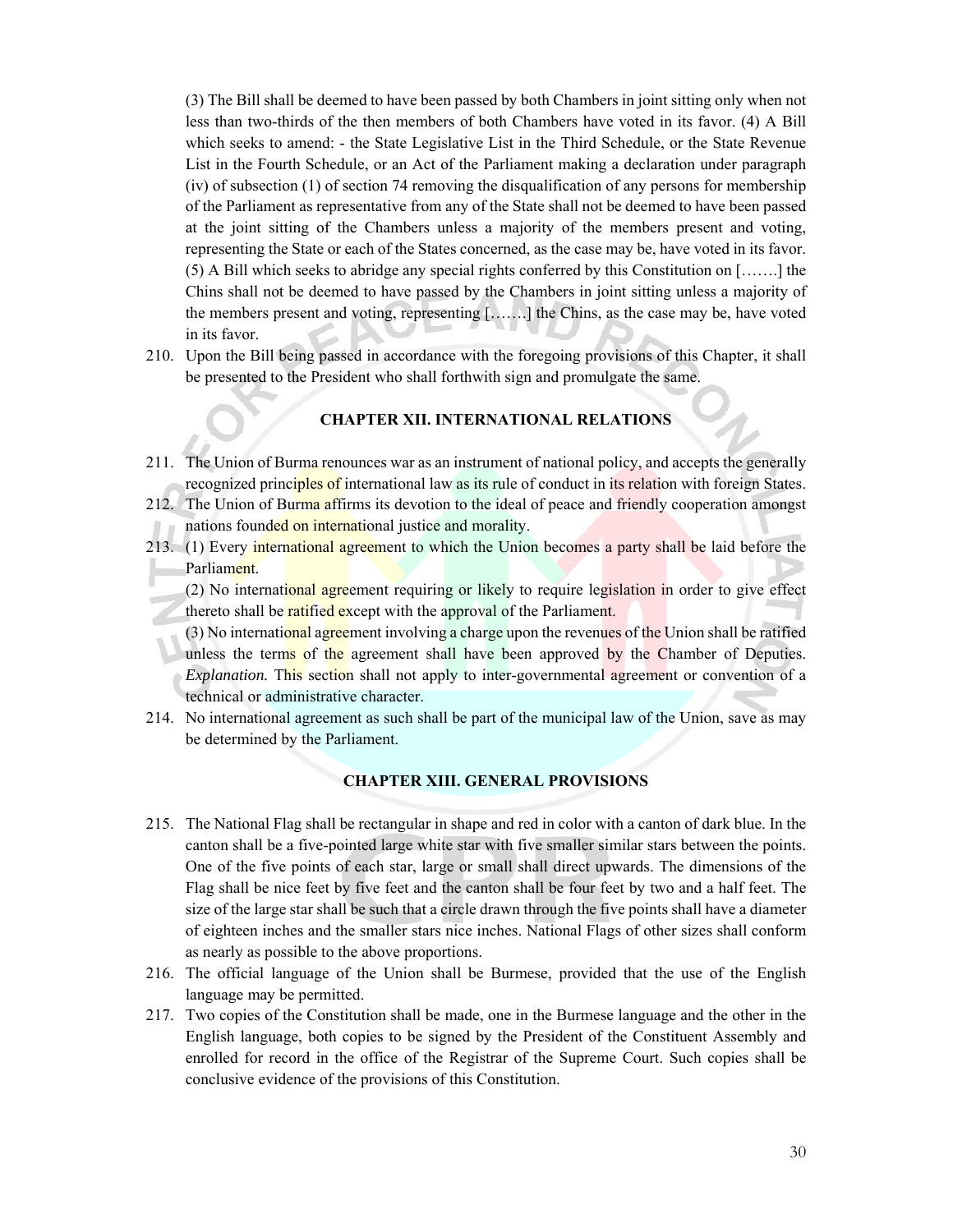- 218. No certificate, license or other form of authorization for the operation of any public utility service shall be granted by the Union of by a State except to:
	- i. organizations controlled by the Union of by a State of by local authorities, or
	- ii. citizens of the Union, or
	- iii. companies or other associations organized under the laws in force in the Union, not less than sixty percent of whose capital is owned by the Union or by any State or by any local authority or by citizens of the Union; nor shall such certificate, license or authorization be granted by the Union or by a State to any individual, firm or company for a longer period than twenty-five years and except under the condition that it shall be subject to amendment, alteration or repeal by law when the public interest so requires.
- 219. All timber and mineral lands, forests, water, fisheries, minerals, coal, petroleum and other mineral oils, all sources of potential energy and other natural resources shall be exploited and developed by the Union; provided that subject to such specific exceptions as may be authorized by an Act of Parliament in the interest of the Union, the Union may grant the right of exploitation, development or utilization of the same to the citizens of the Union or to companies or associations at least sixty percent of the capital of which is owned by such citizens: Provided further that no such right shall be granted by the Union except under the condition that it shall be subject to amendment, alteration or repeal by the Parliament when the public interest so requires. No certificate, license, or other form of authorization for the exploitation, development or utilization of any of the aforesaid natural resources of the Union shall be granted in future for a period exceeding twenty five years or be renewable for a further period exceeding twenty five years.
- 220. Subject to such specific exceptions as may be authorized by an Act of Parliament in the interest of the Union, the Union shall not grant any agricultural land for the exploitation, development or utilization to any persons other than the citizens of the Union.
- 221. The Parliament shall, by law, set up a Public Service Commission to assist the Union Government in matters relating to recruitment to the civil services of the Union, and to advice in disciplinary matters affecting the services. The composition, powers and functions of the Commission and the terms of service of its members shall be defined by an Act of Parliament.

# **INTERPRETATION**

- 222. (1) In this Constitution, unless the context otherwise requires, the following expressions have the meanings hereby respectively assigned to them, that it to say, "Burma" has the same meaning as in the Government of Burma Act, 1935; "Existing law" means any law, Ordinance, Order, bylaw, rule or regulation passed or made before the commencement of this Constitution by any legislature, authority or person in any territories included within the Union of Burma being a legislature, authority or person having power to make such law, Ordinance, Order, bylaw, rule or regulation; "*Soahpa"* or "*Sawphya"* means, in the event of any dispute, the person recognized as such by the President in accordance with the rules of succession applicable; "Unit" means
	- i. any State forming a constituent unit of the Union of Burma;
	- ii. all the territories of the Union of Burma not forming part of any State.

(2) in Chapter VI, VII, X, XI and XIII and in Third and Fourth Schedules, the term "State" means, save where a contrary intention appears, the Shan State, the Kachin State, the Kayah State or any new State that may be constituted under Part VI of Chapter IX.

(3) Save where a contrary intention appears, the provisions of the Burma General Clauses Act shall extend to the interpretation and application of this Constitution.

# **CHAPTER XIV. TRANSITORY PROVISIONS**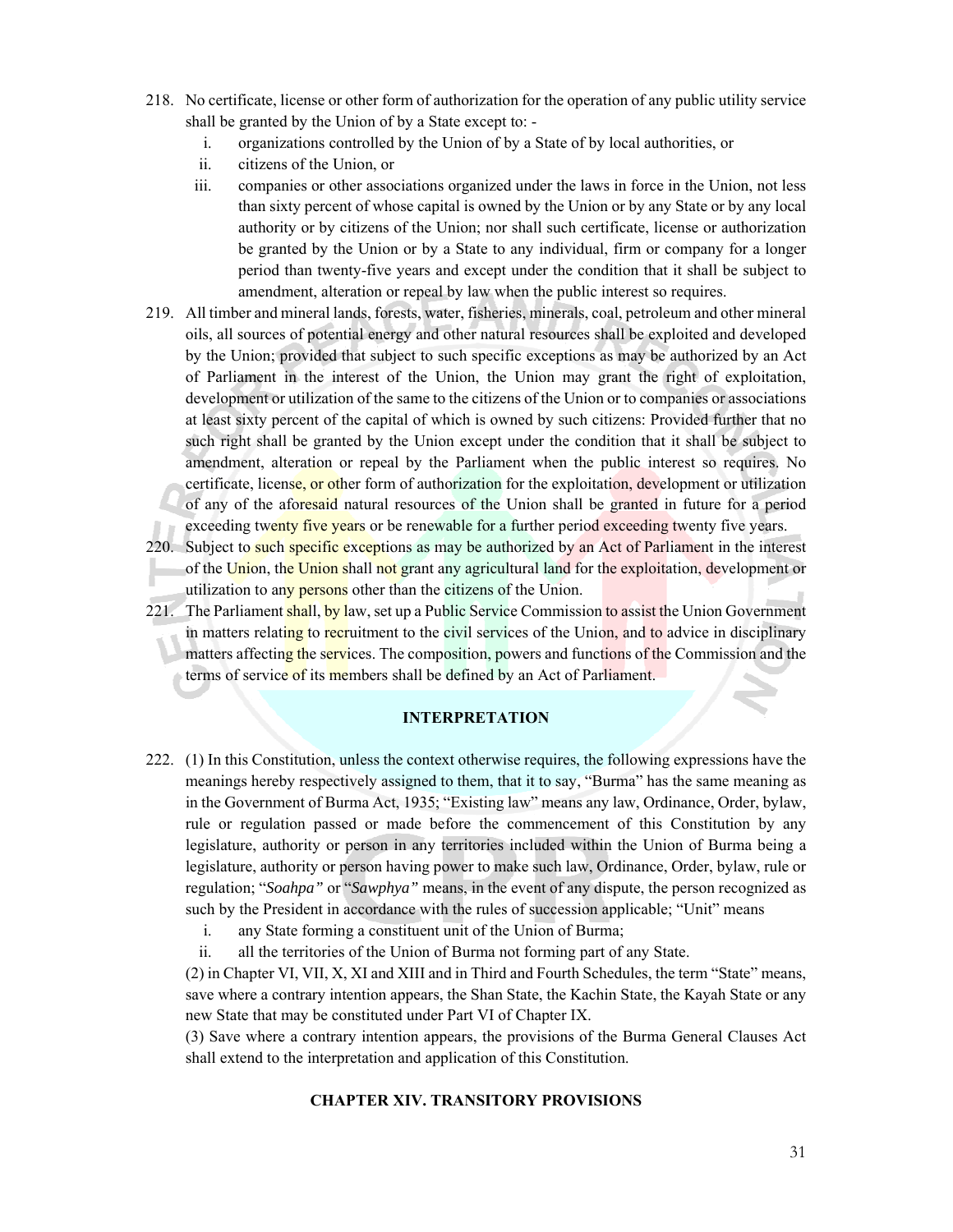- 223. All rights, authority, jurisdiction and prerogative heretofore belonging to His Britannic Majesty which appertain or are incidental to the government of the territories in Burma for the time being vested in him by virtue of the Government of Burma Act, 1935, or otherwise, and all rights, authority, jurisdiction and prerogative exercisable by him, by treaty, grant, usage, sufferance or otherwise in, or in relation to, any other territories in Burma, are hereby declared to belong to the Union: Provided that any prerogative which subsisted in His Britannic Majesty and was exercisable by him in or in respect of British Burma immediately before the commencement of this Constitution shall cease to be exercisable as such by any authority in the Union.
- 224. All rights and assets which immediately before the commencement of this Constitution were vested in His Britannic Majesty or any other authority for the purposes of the Government of Burma and the Karenni States shall, as from the commencement of this Constitution, be vested in the Union Government. In particular, all forests and all mineral and other wealth underground, the waters including mineral and medicinal waters, the sources of natural power, the rail transport posts, telecommunications and broadcasting shall be from the commencement of this Constitution in property of the Union.
- 225. (1) Any proceedings relating to contracts or liabilities which, if this Constitution had not come into operation, might have been brought against the Government of Burma, may be brought against the Union Government.

(2) The Union of Burma may sue and be sued by the name of the Union of Burma.

(3) If at the date of the coming into operation of this Constitution any legal proceedings are pending to which the Government of Burma is a party, the Union Government shall be deemed to be substituted in those proceedings for the Government of Burma.

226. (1) Subject to this Constitution and to the extend to which they are not inconsistent therewith, the existing laws shall continue to be in force until the same or any of them shall have been repealed or amended by **a competent** legislature or other competent authority.

(2) The President of the Union may, by Order, provided that as from such date as may be specified in the Order any existing law shall, until repealed or amended by the Parliament or other competent authority, have effect subject to such adaptations and modifications as appear to him to be necessary or expedient with due regard to the provisions of this Constitution.

- 227. The Union shall honor all legitimate obligations arising out of any treaties or agreements which immediately before the commencement of this Constitution were in force between the Government of Burma, or His Britannic Majesty or His Majesty's Government in the United Kingdom acting on behalf of the Government of Burma, and the Head or Government of any other State, provided that such other State honors any reciprocal obligations towards the Union.
- 228. All Courts existing at the date of the coming into operation of this Constitution shall continue to exercise their jurisdiction until new Courts are established by law in accordance with this Constitution. All cases, civil, criminal and revenue, pending in the said Courts, shall be disposed of as if this Constitution had not come into operation.
- 229. All persons who where in the service of the Government of Burma immediately before the coming into operation of this Constitution shall continue in service until the Union Government provide otherwise.
- 230. For the purpose of removing any unforeseen difficulties, […..] particularly in relation to the transition from the provisions of […..] Government of Burma Act, 1935, to the provisions of this Constitution, […..] the President of the Union may by Order direct that this Constitution […..] shall during such period as may be specified in the Order have […..] subject to such amendments, whether by way of variation, addition […..] repeal, as he may deem to be necessary or expedient. No such Order […..] shall be made this section after the first meeting of the Union […..]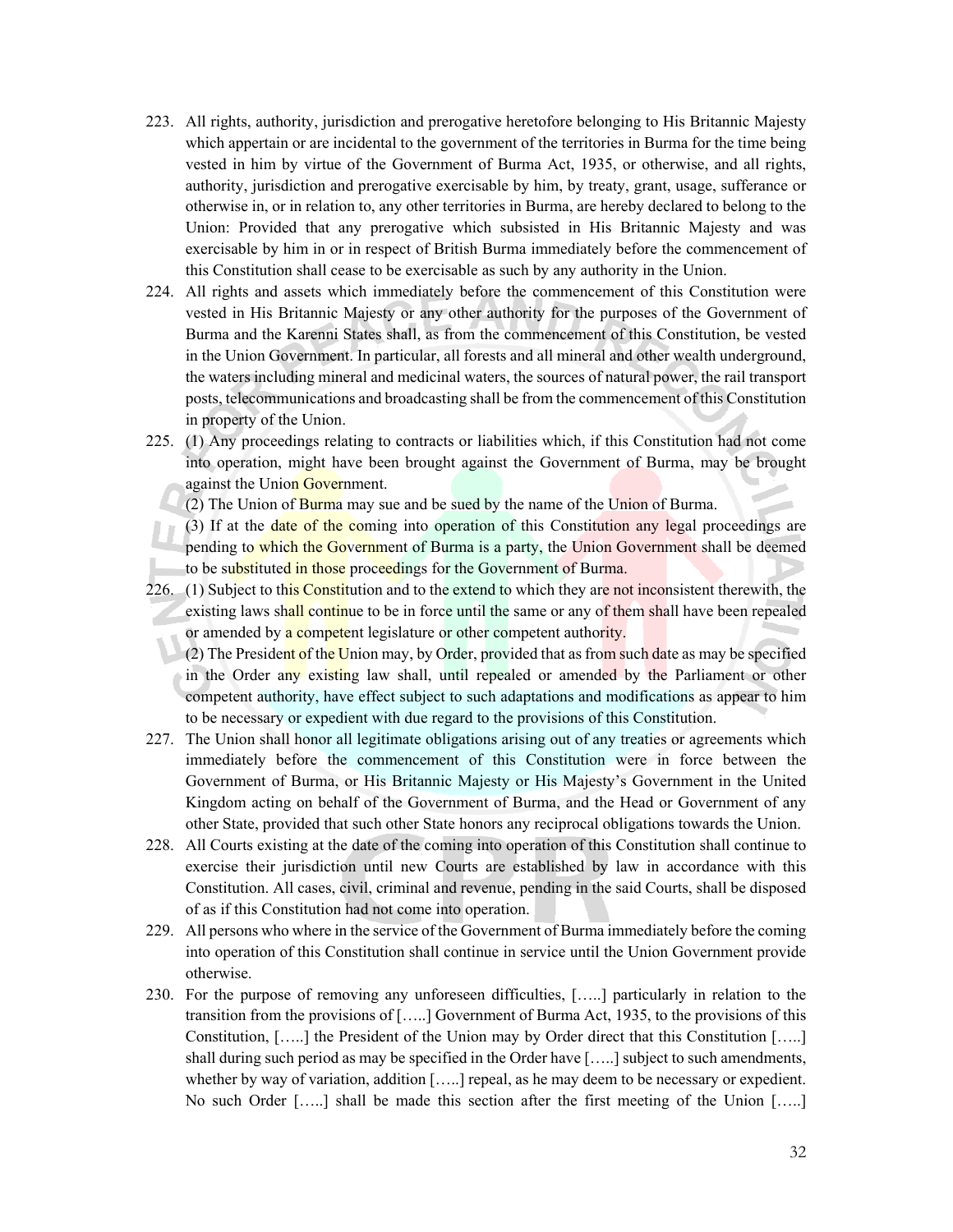Parliament duly constituted under Chapter VI; and no such […..] shall be made unless it is approved by a resolution passed by […..] Constituent Assembly exercising the powers of both Chambers […..] Parliament under the provisions of the next succeeding section.

231. (1) Until the first meeting of the Union Parliament [duly] constituted under Chapter VI, this Constituent Assembly shall [itself] exercise all the powers, discharge all the duties and enjoy all [the] privileges of both Chambers of Parliament.

(2) Such person as the Constituent Assembly shall [have] elected in this behalf shall be the Provisional President of the Union [……] until a President has been duly elect under the Chapter V and [……] exercise all the powers and discharge all the duties conferred or imposed […..] upon the President by this Constitution. A period of service as Provisional President shall not count as [.....] term of service for the purposes of sub-section (2) of section 48.

(3) Such persons as shall have been elected in this behalf […..] by the Constituent Assembly shall be the Prime Minister and other [……] member of the Provisional Union Government, until the President […..] duly elected under Chapter V has appointed other persons in accordance […..] with the provisions of section 56.

- 232. (1) Until the first meeting of the Union Parliament duly […..] constituted under Chapter VI:
	- all the members of the Constituent Assembly representing the Federated Shan States shall constitute the Provisional […..] Shan State Council;
	- all the members of the Constituent Assembly representing the Myitkyina and Bhamo Districts shall constitute the Provisional Kachin State Council;
	- iii. all the members of the Constituent Assembly representing the Karens shall constitute the Provisional Karen Affairs Council;
	- **Example 19 Second States Affairs Council;**<br>iv. all the members of the Constituent Assembly representing the Karenni States and such<br>other persons from the Kayah State not exceeding two as may be nominated by the other persons from the Kayah State not exceeding two as may be nominated by the Provisional President shall constitute the Provisional Kayah State Council; and
		- v. all the members of the Constituent Assembly representing the Chin Hills District and the Arakan Hill Tracts shall constitute the Provisional Chin Affairs Council.

(2) Each of the aforesaid Provisional Councils shall exercise all the powers and discharge all the duties of the corresponding Council constituted under Chapter IX.

233. The first general elections under this Constitution shall be held within eighteen [NOTE-1. "eighteen" was amended to "twenty eight" by the Union of Burma Transitory Provisions (First General Election) Order, 1949.

2. "twenty eight" was a mended to "forty" by the Union of Burma Transitory Provisions (First General Elections) Order, 1950.

(3) "forty" was a mended to "forty eight" by the Union of Burma Transitory Provisions (First General Elections) Order, 1951.] months from the date of the coming into operation of this Constitution.

234. This Constitution shall come into operation such date [This Constitution came into operation on the ninth day of Pyatho wanning 1309 B.E. (forth day of January, 1948 A.D.). See *Burma Gazette,*  1948, Part I, page 48.] as the Provisional President may announce by proclamation not being later than the eighth day of Kason waxing, 1310 B.E., (fifteenth day of April, 1948 A.D.).

# **SECOND SCHEDULE COMPOSITION OF THE CHAMBER OF NATIONALITIES**

(See Section 87.)

Of the 125 seats in the Chamber of Nationalities: -

- i. twenty five seats shall be filled by representatives from the Shan State;
- ii. twelve seats shall be filled by representatives from Kachin State;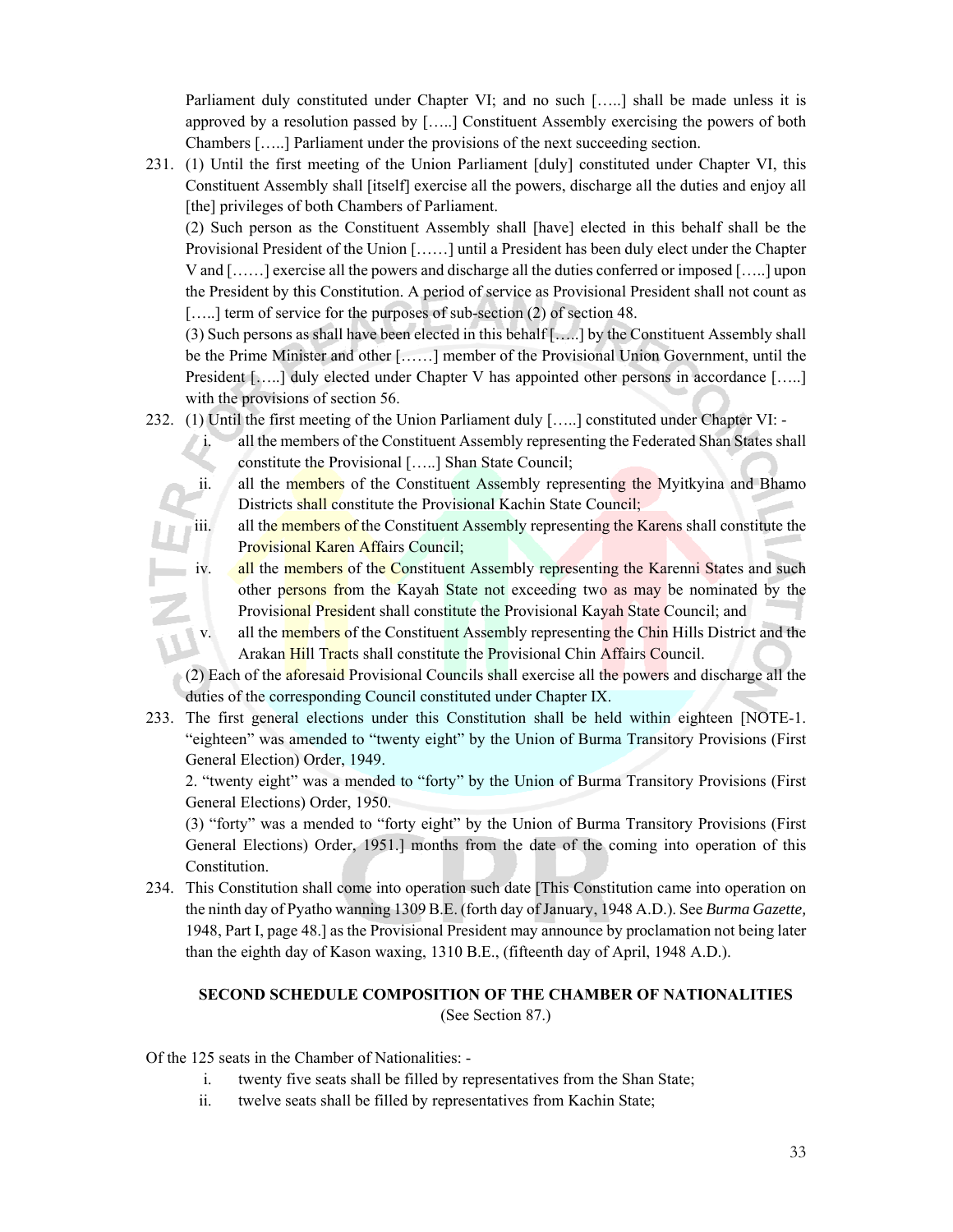- iii. eight seats shall be filled by representatives from the Special Division of the Chins;
- iv. three seats shall be filled by representatives from the Kayah State;
- v. fifteen seats shall be filled by representatives from the Karen State [Substituted by Act LXII, 1951.];
- vi. sixty two seats shall be filled by representatives from the remaining territories of the Union of Burma.

# **THIRD SCHEDULE LIST I. UNION LEGISLATIVE LIST** [See Section 92 (1).]

**1. DEFENSE:** that is to say, the defense of the Union and of every part thereof, including generally all preparations for defense as well as all such acts in times of war as may be conducive to its successful prosecution and to effective demobilization after its termination, and in particular-

- 1. the raising, training, maintenance and control of Naval, Military and Air Forces and employment thereof for the defense of the Union and the execution of the laws of the Union and the States.
- Defense Industries.
- 3. Naval, Military, and Air Force works.
- 4. Local self-government in cantonment areas, the constitution and powers within such areas of cantonment authorities, the regulation of house accommodation in such areas and the delimitation of such areas.
- 5. Arms, firearms, ammunition and explosives.
- 6. Atomic energy, and mineral resources essential to its production.
- 7. Conduct of war.

# **2. EXTERNAL AFFAIRS:**

- 1. Diplomatic, consular and trade representation.
- 2. United Nations Organization.
- 3. Participation in international conferences, association and other bodies and implementing of decisions made thereat.
- 4. The declaration of war and conclusive of peace.
- 5. The entering into and implementing of treaties and agreements with other countries.
- 6. Regulation of trade and commerce with foreign countries.
- 7. Foreign loans.
- 8. Citizens; aliens; acquisition and termination of citizenship.
- 9. Extradition
- 10. Passports and visas.
- 11. Foreign Jurisdiction.
- 12. Admiralty Jurisdiction.
- 13. Piracies, offences committed on the high seas and offences committed in the air against the law of nations.
- 14. Admission into, and emigration and expulsion from, the Union.
- 15. Fishing and fisheries beyond territorial waters.
- 16. Import and export across customs frontiers as defined by the Union Government.

# **3. COMMUNICATION:**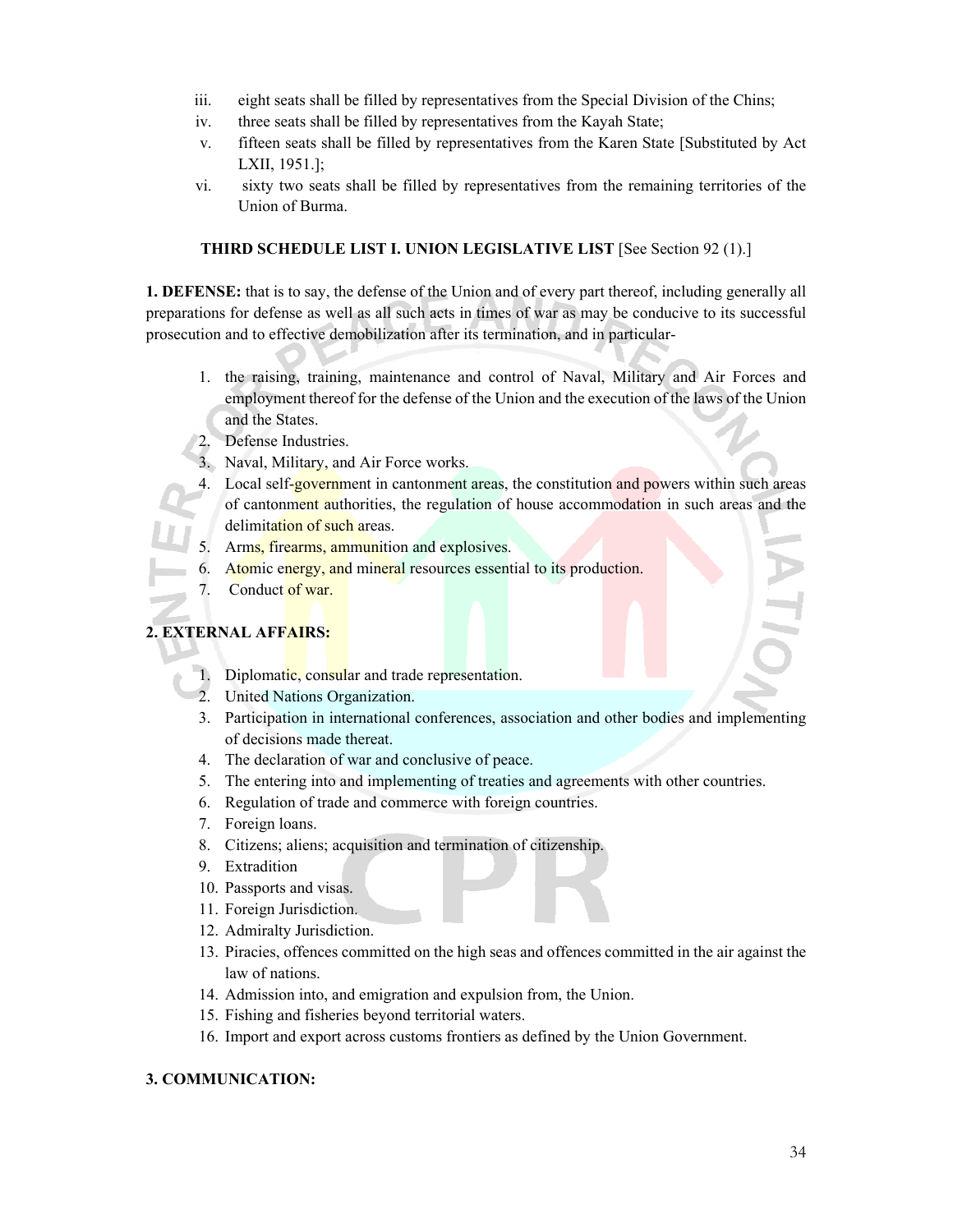- 1. Post and inter-unit quarantine; seaman's and marine hospitals and hospitals connected with port quarantine.
- 2. Airways.
- 3. Highways and waterways declared by the Union to be Union highways and waterway.
- 4. Shipping and navigation as regards mechanically-propelled vessels on inland waterways declared by the Union to be Union waterways; the rule of the road on such waterways; carriage of passengers and goods on such waterways.
- 5. Railways.
- 6. Marine shipping and navigation, including shipping and navigation on tidal waters.
- 7. Major ports, that is to say, the declaration and delimitation of such ports, and the constitution and powers of port authorities therein.
- 8. Aircraft and air navigation; the provision of aerodromes; regulation and organization of air traffic and of aerodromes.
- 9. Carriage of passengers and goods by sea or by air.
- 10. Lighthouses, including lightships, beacons and other provisions for the safety of shipping and aircraft.
- 11. Posts and telegraphs, telephones, wireless, broadcasting and other like forms of communication.

# **4. FINANCE:**

- The borrowing of money on the credit of the Union.
- 2. Duties of customs including export duties.
- 3. Duties of excise excluding those enumerated in the State Legislative List but including taxes on the production, consumption and sale of electricity.
- 4. Taxes on the sale of goods.
- 5. Taxes on companies.
- 6. Taxes on income.
- 7. Taxes on the capital value of the assets of individual and companies.
- 8. Taxes on the capital of companies.
- 9. Estate duty and duties in respect of succession to property.
- 10. Excess Profit Tax.
- 11. Saving Banks.
- 12. Stamp duty in respect of bills of exchange, cheques, promissory notes and other documents.
- 13. Terminal taxes on goods or passengers carried by railway, sea or air.
- 14. Taxes on railway fares and freights.
- 15. Fees in respect of any of the matters in this list but not including fees taken in any Court subordinate to the High Court.

# **5. GENERAL:**

- 1. The Reserve Bank; banking including incorporation of banks, and the issue of paper money.
- 2. Currency, coinage and legal tender.
- 3. Enquiries, surveys and statistics for the purposes of the Union.
- 4. Acquisition of property for the purposes of the Union.
- 5. Any Museum, library or other institutions declared by Union law to be of national importance.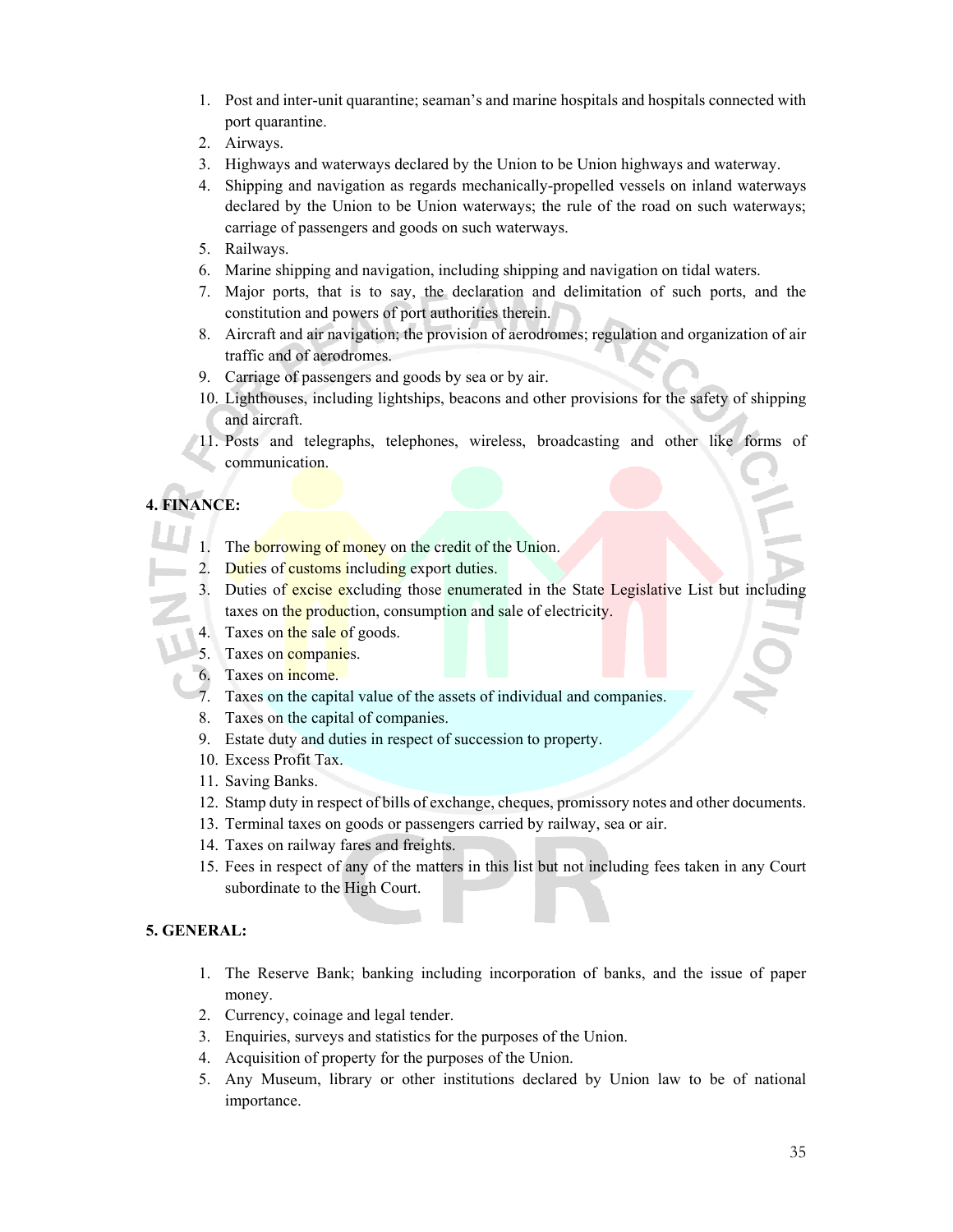- 6. Union agencies and institutes for the following purposes, that is to say, for research, for professional or technical training, or for the promotion of special studies.
- 7. Census.
- 8. Union Services.
- 9. Elections to the Union Parliament subject to the provisions of the Constitution.
- 10. Emoluments and allowances of the President, the salaries and allowances of the Prime Minister and other member of the Union Government; the salaries of the Speaker and the Deputy Speaker of the Chambers of Nationalities; the salaries of the Speaker and the Deputy Speaker of the Chamber of Deputies; the salaries, allowances and privileges of members of the Union Parliament.
- 11. Public debt of the Union.
- 12. Criminal Law and Procedure.
- 13. Civil Law and Procedure including in particular the laws relating to: infants and minors; adoption; transfer of property; trusts and trustees; contracts; arbitration; insolvency; actionable wrongs; lunacy.
- 14. Law of Evidence.
- 15. Legal, medical and other professional.
- 16. Newspapers, books and printings presses.
- 17. Poisons and dangerous drugs.
- 18. Mechanically propelled vehicles.
- 19. Factories.
- 20. Welfare of labor; conditions of labor; employers' liability and workmen's compensation; health insurance; old age pensions.
- 21. Unemployment insurance.
- 22. Trade Unions; industrial and labor disputes.
- 23. Electricity.
- 24. Insurance.
- 25. Company law.
- 26. Ceuques, bills of exchange, promissory notes and other like instruments.
- 27. Copyrights, inventions; parents; trade marks and merchandise marks; trade designs.
- 28. Planning.
- 29. Regulation of land tenures, including the relation of landlord and tenant and the collection of rents; transfer, alienation and devolution of land.
- 30. Ancient and historical monuments; archaeological sites and remains.
- 31. Standard weights and measures.
- 32. Opium, except as to excise duties thereon.
- 33. Petroleum and other liquids and substances declared by Union law to be dangerously inflammable.
- 34. Development of industries, where development under Union control is declared by Union law to be expedient in the public interests.
- 35. Co-operative societies.
- 36. Regulations of forests, mines and oil-fields (including labor and safety in mines and oilfields) and mineral development.
- 37. Migration within the Union.
- 38. Jurisdiction and powers of all Courts with respect to any of the matters enumerated in this list.
- 39. Offences against laws with respect to any of the matters in this list.
- 40. Any other matter not enumerated in List II.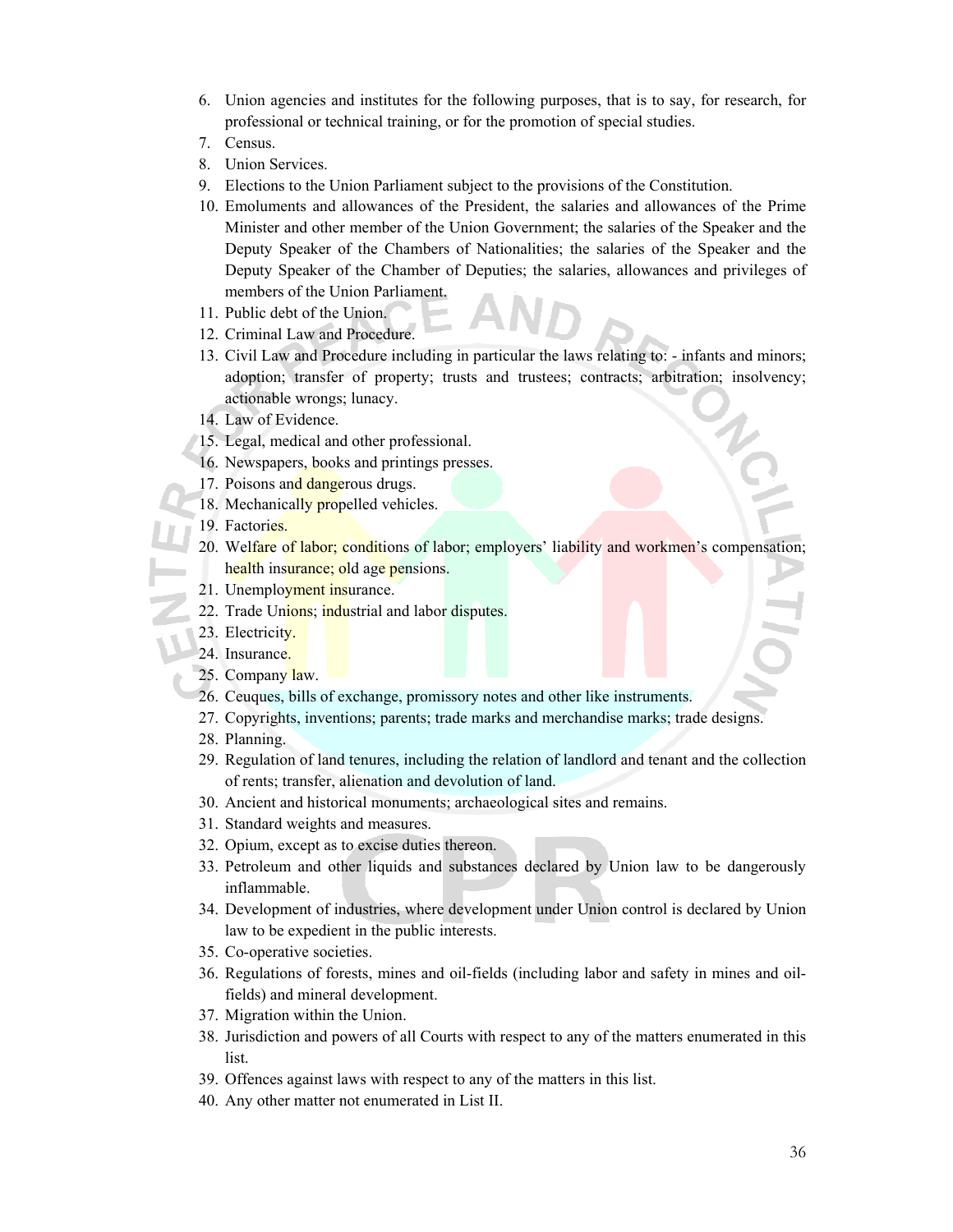### **LIST (II) STATE LEGISLATIVE LIST** [See Section 92 (2).]

### **1. CONSTITUTIONAL AFFAIRS:**

- 1. The Constitution of the State, subject to the provisions of this Constitution.
- 2. State Public Services and State Public Service Commission.
- 3. State pensions, that is to say, pensions payable by the State or out of the State Revenue.
- 4. The salaries of the State Ministers, and of the Chairman of the State Council; salaries, allowances and privileges of the members of the State Council.

# **2. ECONOMIC AFFAIRS:**

- 1. Agriculture; cattle pounds and the prevention of cattle trespass.
- 2. Fisheries within the State.
- 3. Land, land revenue; land improvement and agricultural loans; colonization; encumbered and attached estates; treasure trove.
- 4. Works; lands and buildings vested in or in the possession of the State.
- 5. Markets and fairs.
- 6. Water, that is to say, water supplies, irrigation and canals, drainage and embankments, water storage, but excluding inter-unit rivers and water-courses.
- 7. Capitation and *Thathameda* taxes.
- 8. Duties of excise on the following goods manufactured or produced in the State and countervailing duties at the same or lower rates on similar goods manufactured or produced elsewhere in the Union: -
- 9. Alcoholic liquors for human consumption.
- 10. Opium.
- 11. Indian hemp and other narcotics; non-narcotic drugs.
- 12. Medicinal and toilet preparations containing alcohol or any substance included in item (ii) or (iii) above.
- 13. Taxes on trades and employments.
- 14. Taxes on animals and boats.
- 15. Taxes on entertainments, amusements, betting and gambling.
- 16. Tolls.

#### **3. SECURITY:**

- 1. Public order (but not including the use of naval, military or air forces of the Union).
- 2. Police including Village Police.
- 3. The administration of justice; constitution and organization of all Courts subordinate to the High Court, and fees taken therein; preventive detention for reasons connected with the maintenance of public order; persons subject to such detention.
- 4. Jurisdiction and powers of all Courts subordinate to the High Court, with respect to any of the matters enumerated in this list.
- 5. Prisons; persons detained therein; arrangements with other units for use of prisons and other institutions.
- 6. Offences against laws with respect to any of the matters enumerated in this list.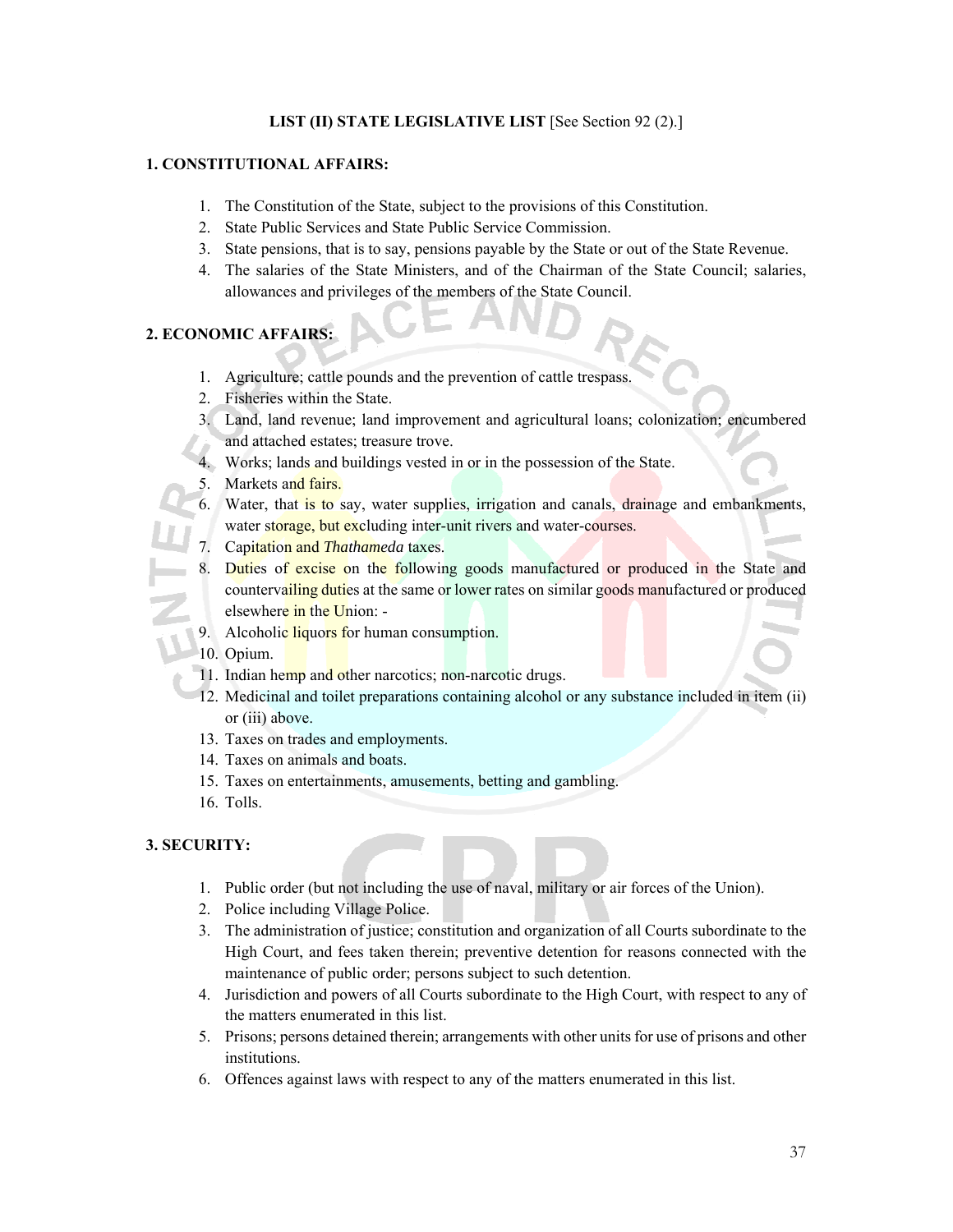# **4. COMMUNICATIONS:**

- 1. Roads, bridges, ferries and other means of communication other than such as extend beyond the borders of the State.
- 2. Municipal tramways; rope-ways.
- 3. Inland waterways and traffic thereon.
- 4. Local works and undertaking within the State other than railways, subject to the power of the Union Parliament to declare any work a national work and to provide for its construction by arrangement with State Council or otherwise.

# **5. EDUCATION:**

- 1. Education excluding, for a period of ten years from the commencement of this Constitution and thereafter until the Union Parliament otherwise provides, University, higher technical and professional education.
- 2. All educational institutions controlled or financed by the State.
- 3. Libraries, museums and other similar institutions controlled or financed by the State.
- 4. Theatres, dramatic performances and cinemas, but not including the sanction of cinematographic films for exhibition.

# **6. PUBLIC HEALTH:**

- 1. Public Health and sanitation.
	- 2. The establishment, maintenance and management of hospitals, asylums and dispensaries.
	- 3. Registration of births, deaths and marriages.
	- 4. Burials and burial grounds.

# **7. LOCAL GOVERNMENT:**

- 1. Municipalities and other local authorities for the purpose of local self-government or village administration.
- 2. Charities and charitable institutions.

# **8. GENERAL:**

- 3. Relief of the poor.
- 4. Enquiries and statistics for the purpose of any of the matters enumerated in this list.
- 5. Generally all matters which in the opinion of the President are of a merely local or private nature in the State.

# **FOURTH SCHEDULE. STATE REVENUE LIST** (See Section 96.)

# **1. LAND REVENUE:**

- 1. Land revenue proper.
- 2. Rents and fees of fisheries.
- 3. Royalty on minerals and taxes on mineral rights.
- 4. Royalty on rubber.